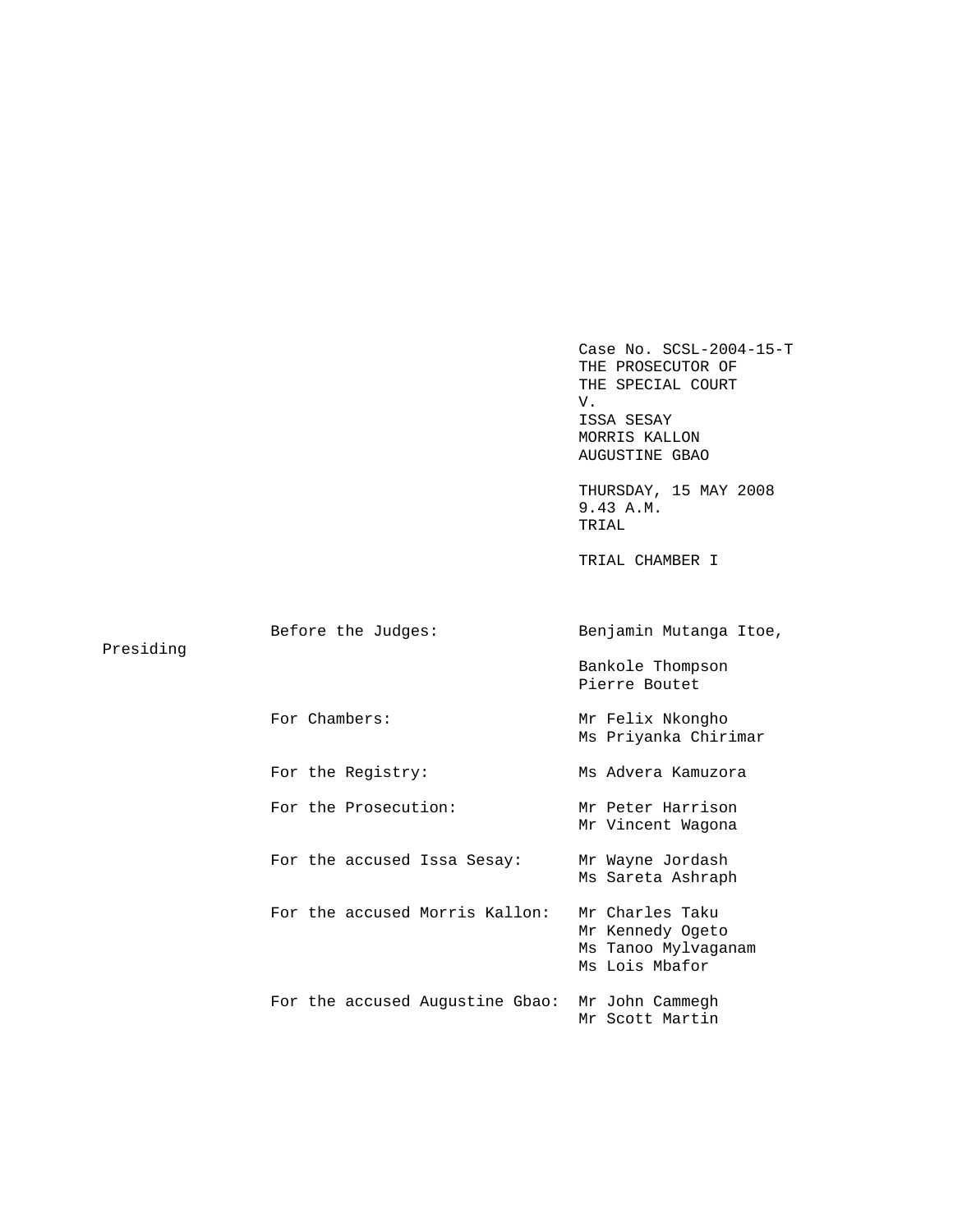|        | SESAY ET AL |              |
|--------|-------------|--------------|
| Page 2 |             |              |
|        | 15 MAY 2008 | OPEN SESSION |

1 [RUF15MAY08A-BP] 2 Thursday, 15 May 2008 3 [Open session] 4 [The accused present] 09:20:23 5 [Upon commencing at 9.43 a.m.] 6 [The witness entered Court] 7 PRESIDING JUDGE: Learned counsel, good morning, and good 8 morning everyone. We are resuming the proceedings and the agenda 9 of the Chamber this morning calls for the testimony of His 09:43:18 10 Excellency ex-president Ahmed Tejan Kabbah on a subpoena that was 11 issued by this Court on him at the behest of the first accused, 12 Issa Hassan Sesay. Is Mr Kabbah in Court. 13 MR JORDASH: Your Honour, he is not. 14 PRESIDING JUDGE: Who is this here now? 09:43:39 15 MR JORDASH: I think it's one of the Kallon Defence 16 witnesses. 17 PRESIDING JUDGE: Oh, can he be taken out of Court, please. 18 Can the witness unit, you know, assist him out of Court, please. 19 **Interest Exercise Exercise 19** [Witness leaves courtroom] 09:44:40 20 PRESIDING JUDGE: And may we have the screen removed, 21 please. Let's have the screen removed, at least for purposes

of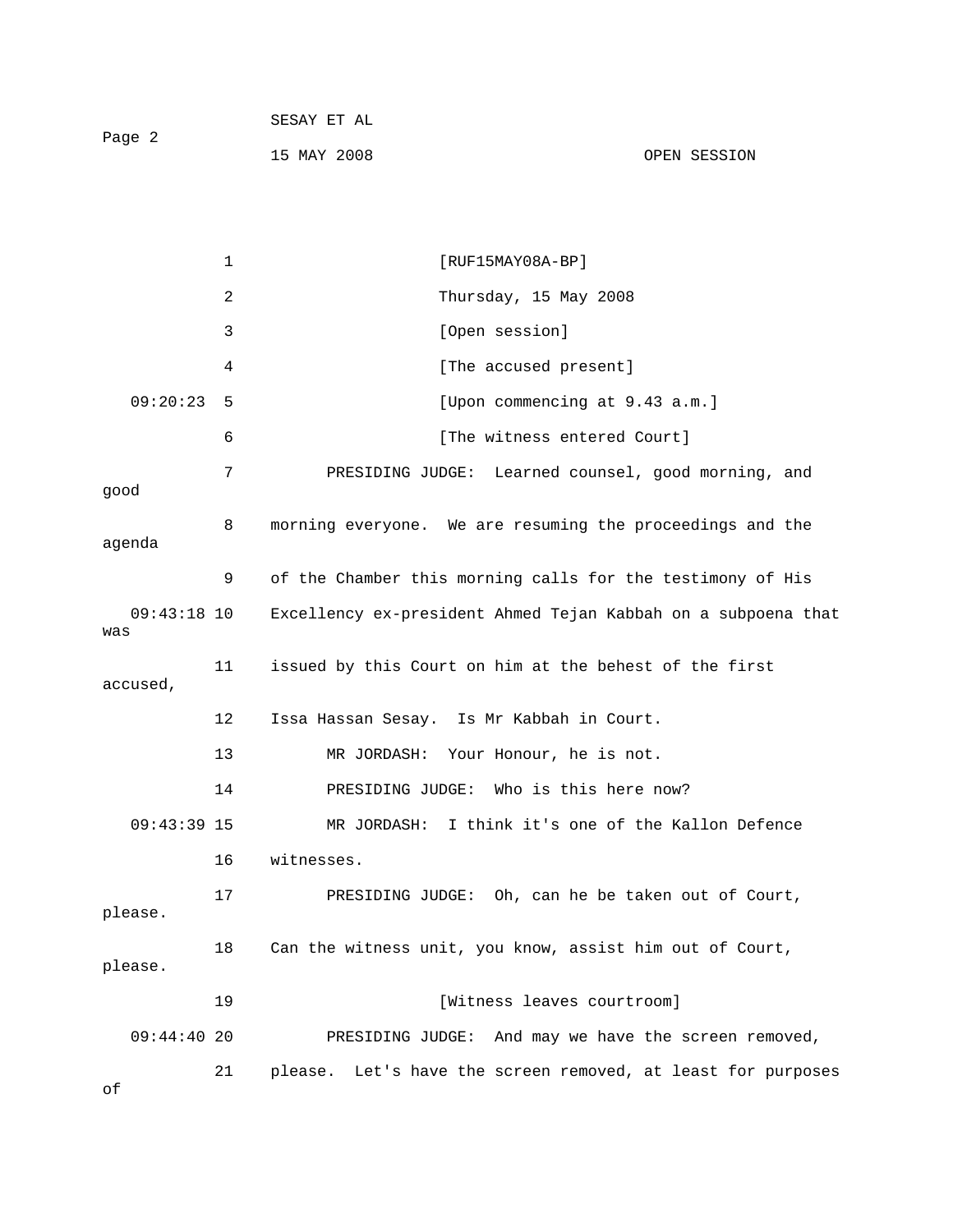| gentlemen     | 22 | the present exercise. Even the wooden screen, if some    |
|---------------|----|----------------------------------------------------------|
|               | 23 | can assist in removing the wooden screen itself, please. |
| I             | 24 | MR JORDASH: Your Honour, perhaps I should indicate that  |
| $09:45:33$ 25 |    | have an application to make in a closed session.         |
|               | 26 | PRESIDING JUDGE: No, we are treating with preliminary    |
| Harrison,     | 27 | issues first. Oh, Mr Harrison, that's -- thank you, Mr   |
|               | 28 | that was very generous of you. Thank you.                |
|               | 29 | Yes, as we were saying, the agenda of the Court this     |

 SESAY ET AL Page 3 15 MAY 2008 OPEN SESSION

| president | $1 \quad$       | morning calls for the appearance of His Excellency ex-                   |
|-----------|-----------------|--------------------------------------------------------------------------|
| on        | $\mathbf{2}$    | Ahmed Tejan Kabbah on a subpoena that was issued by this Court           |
| оf        | $\mathbf{3}$    | the application of learned counsel, Mr Jordash, at the behest            |
|           | $4\overline{ }$ | course of his client -- of his client the first accused, Issa            |
| to        |                 | 09:47:04 5 Hassan Sesay -- and we remembered, you know, having adjourned |
|           | 6               | today in order that service can be effected on ex-President              |
|           | 7 <sup>7</sup>  | Kabbah. We are reliably informed that ex-President Kabbah has            |
|           | 8               | been served and we ordinarily, we were expecting to see him in           |
|           | 9               | Court this morning as a witness. Is he here? Is he waiting               |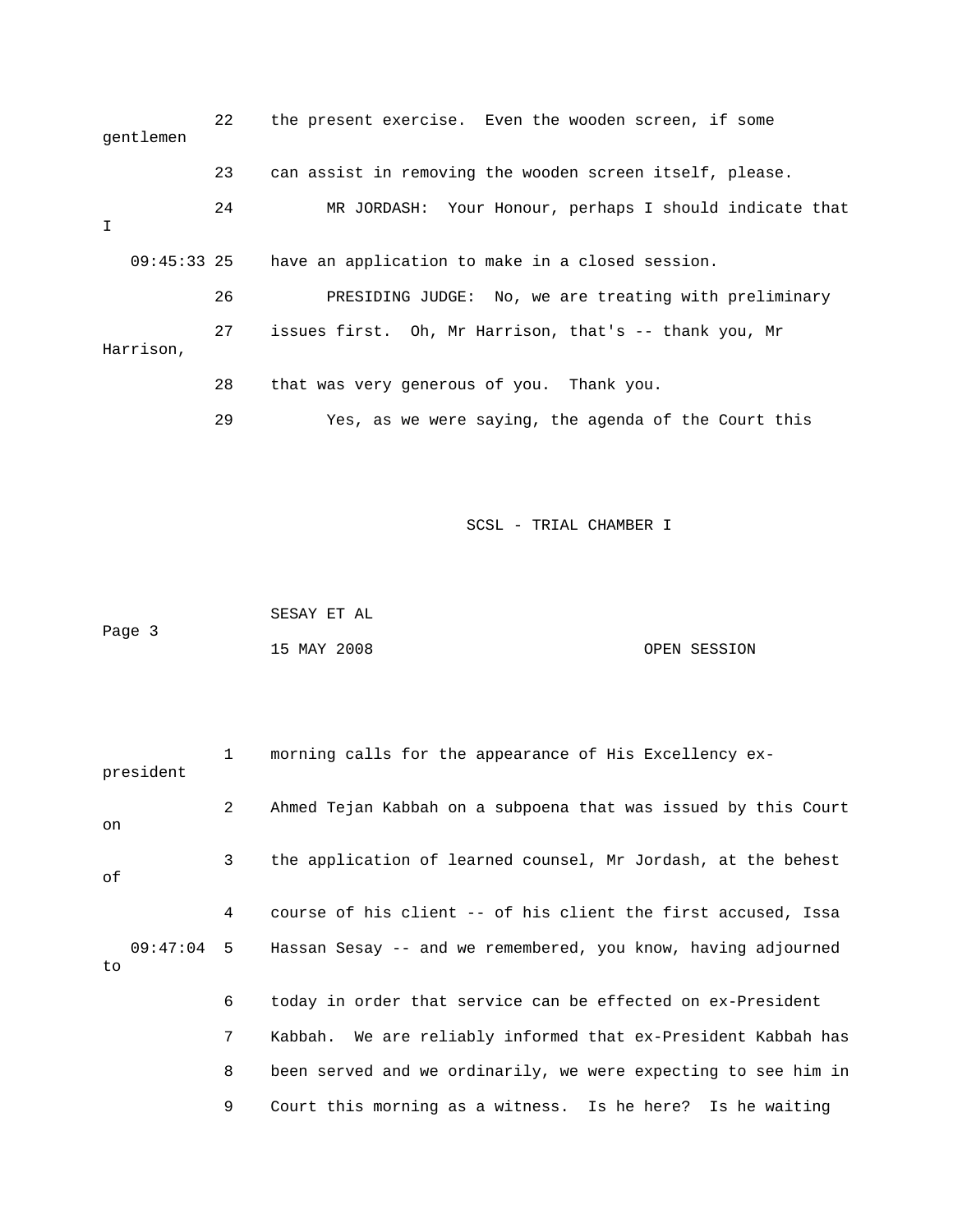09:47:38 10 around the wings of the Court?

 11 MR JORDASH: Well, as Your Honour rightly points out, the 12 subpoena was served, and it now falls to me to apply for a closed 13 session to make an application. 14 PRESIDING JUDGE: Why are you applying for a closed 09:48:03 15 session? For what reason? 16 MR JORDASH: Well, if I were to indicate in a public 17 session, I would remove the need for a closed session so I would, 18 with Your Honours' leave, prefer to simply at this stage apply 19 for a closed session. 09:48:26 20 PRESIDING JUDGE: This is a matter of public interest. It 21 is a matter of public interest. We would like to say this, you 22 know, and you know that there were no protective measures that 23 were applied for President Kabbah. We didn't issue any 24 protective measures. And that is why we said that the screen 09:48:48 25 should be pushed away from here because we expected that, in view 26 of the public interest, you know, of his testimony and in respect 27 of which he was subpoenaed here, the public should not be 28 deprived of his testimony that was to be in open Court, which is 29 the principle, you know, which you have always defended under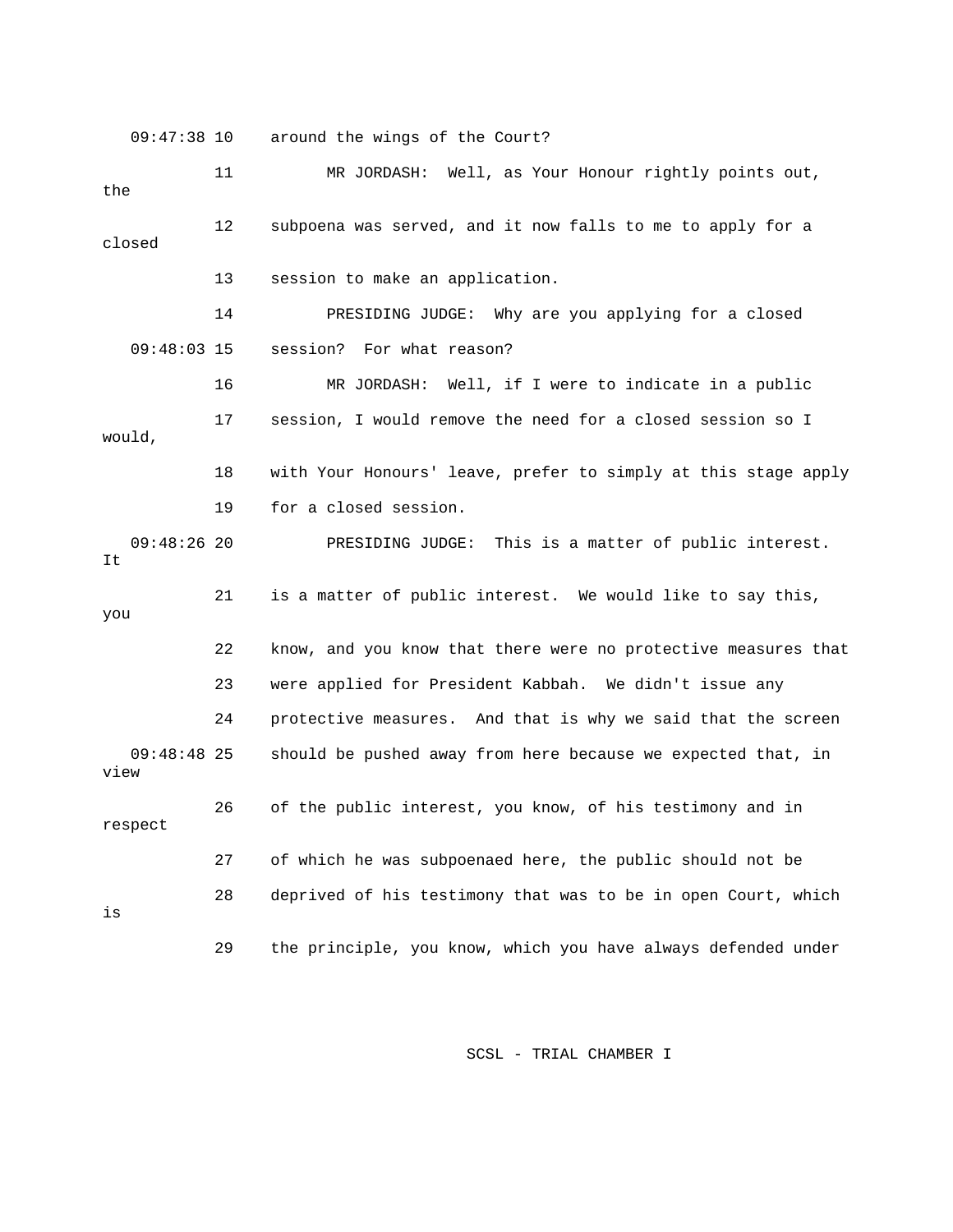Page 4

15 MAY 2008 OPEN SESSION

 1 section -- Rule 78 of the Rules of Procedure and Evidence. So we 2 do not know what the closed session is all about. I know if an 3 application has to be made in closed session, you know, it has to 4 be in closed session. But I say here now, you know, that this is 09:49:33 5 a matter of public interest and we do not know -- because once 6 you, you know, that you are going into closed session, it means 7 the audience, which is the public, you know, would be asked to 8 leave the Court and I don't think there is anything that we 9 should conceal in these proceedings at this stage. It is 09:49:59 10 important because the public is interested in knowing, you know, 11 what happened. That is a thesis you have always defended, 12 Mr Jordash. 13 MR JORDASH: And I'm not attacking it at this moment. I'm 14 simply indicating that I would like to make an application in a 09:50:16 15 closed session but -- 16 PRESIDING JUDGE: I find it very difficult as the Chamber, 17 you KnoW, to ask the audience, which is interested in this 18 particular issue of the ex-president, you know, to leave the 19 Court because we have to move in a closed session. This is my 09:50:28 20 problem.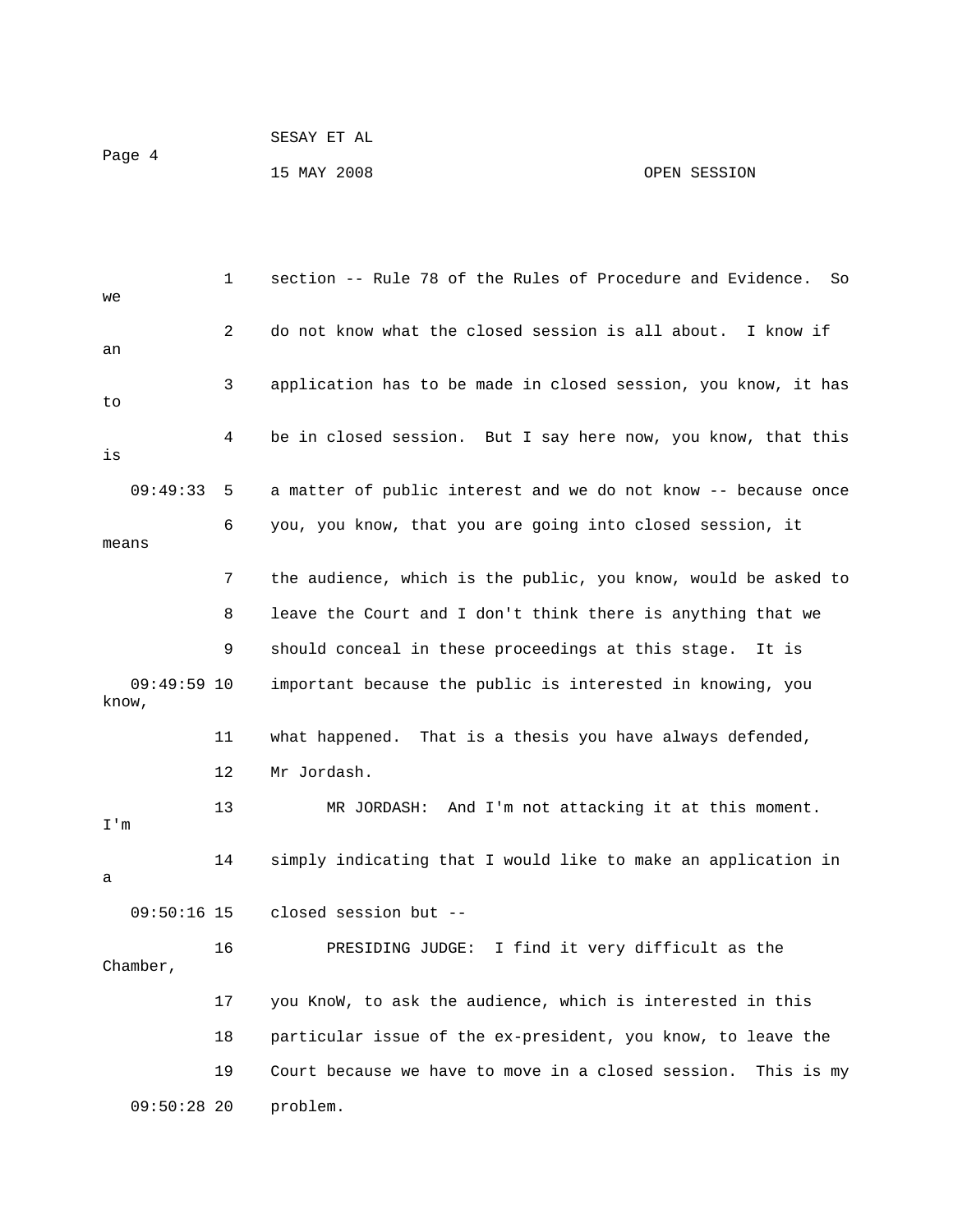| Honours     |               | 21 | MR JORDASH: I'm in Your Honours' hands. If Your                |
|-------------|---------------|----|----------------------------------------------------------------|
| will        |               | 22 | prefer that I make whatever application in open session, I     |
|             |               | 23 | make it; if Your Honours would accede to an application in a   |
| $T \cdot m$ |               | 24 | closed session, then I will make it in a closed session but    |
|             | $09:50:45$ 25 |    | in Your Honours' hands.                                        |
|             |               | 26 | JUDGE THOMPSON: Mr Jordash, I think the Bench does have        |
| us          |               | 27 | confidence in your ability to -- forensic ability to provide   |
|             |               | 28 | by way of generalities as to exactly where you want to take us |
| idea        |               | 29 | this morning in terms of the application, and if we get some   |

|        | SESAY ET AL |              |
|--------|-------------|--------------|
| Page 5 |             |              |
|        | 15 MAY 2008 | OPEN SESSION |

| in                   |   | from you without going into specifics at this point in time,   |
|----------------------|---|----------------------------------------------------------------|
|                      | 2 | the interests of the public -- since, as you've already been   |
| stoutest             | 3 | reminded by the Presiding Judge, that you are one of the       |
|                      | 4 | advocates of public hearings and I've never seen you approbate |
| $09:53:22$ 5<br>time |   | and reprobate on this issue, that perhaps at this point in     |
|                      | 6 | to persuade the Court to move to hear an application in closed |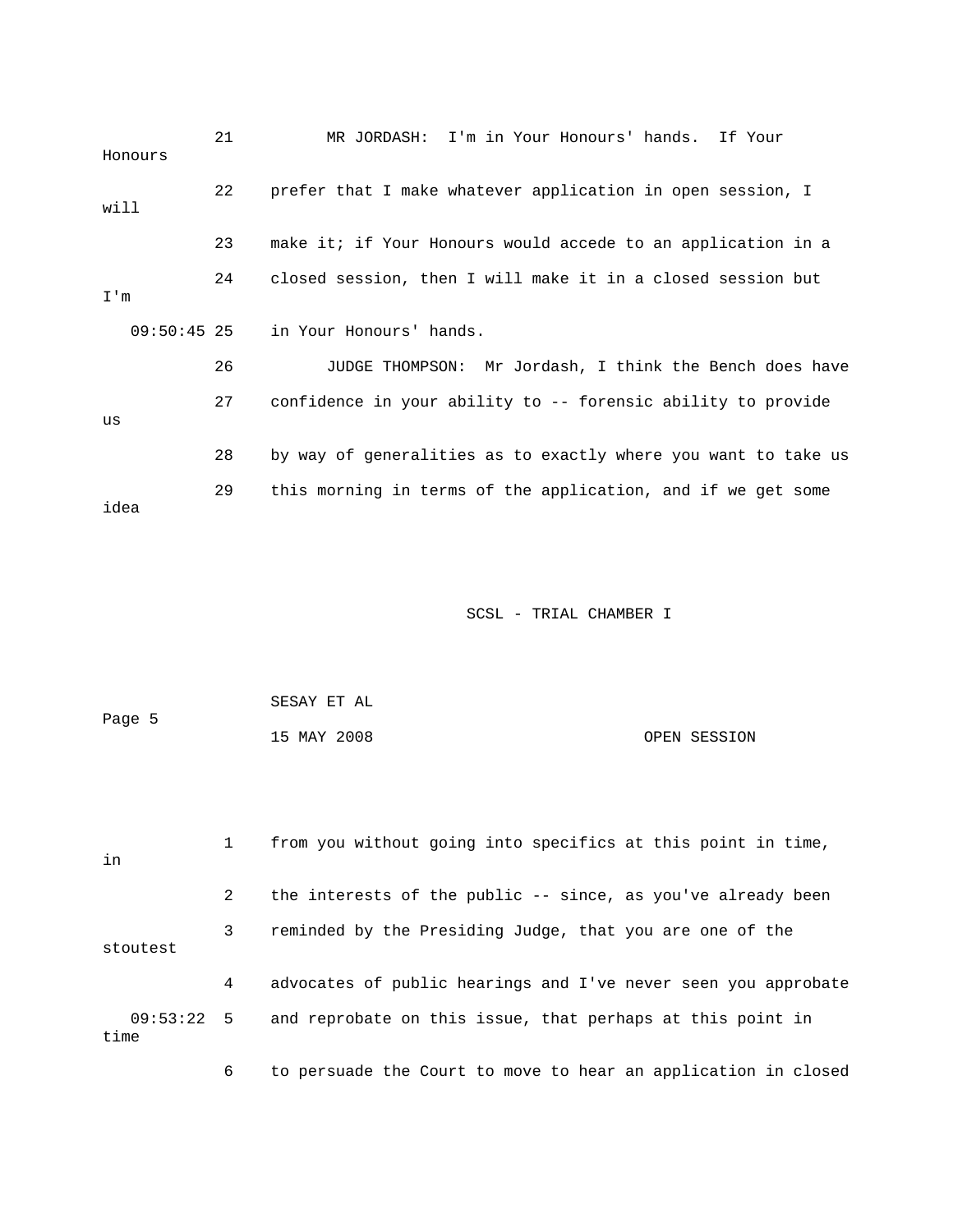7 session, we should have some kind of general picture. In other 8 words, don't be specific but just use your ingenuity which you've 9 always used and see how you can persuade us to move into a closed 09:53:51 10 session to hear the specifics. I apologise -- we apologise for 11 putting this burden on you but I think we owe a duty to the 12 public in a matter of this nature to know why we're moving away 13 from the norm. 14 MR JORDASH: I'm afraid my ingenuity fails me and even if I 09:54:12 15 were to be as general as I'm able -- 16 JUDGE THOMPSON: Yes. 17 MR JORDASH: -- the cat would be out of the bag, if I can 18 put it that way. It's not possible, given the information which 19 is in the public domain -- 09:54:31 20 JUDGE THOMPSON: Yes. 21 MR JORDASH: -- at this point. It's not possible, in my 22 respectful submission, to say any more without -- all I can say, 23 I suppose, is. 24 JUDGE THOMPSON: But you are familiar with the process. In 09:54:58 25 other words, what we wants to know in some general way, why is a 26 closed session hearing preferable at this point in time as 27 against a public hearing? In other words, in some general way, 28 not specifics. 29 MR JORDASH: All -- perhaps I can say this, that the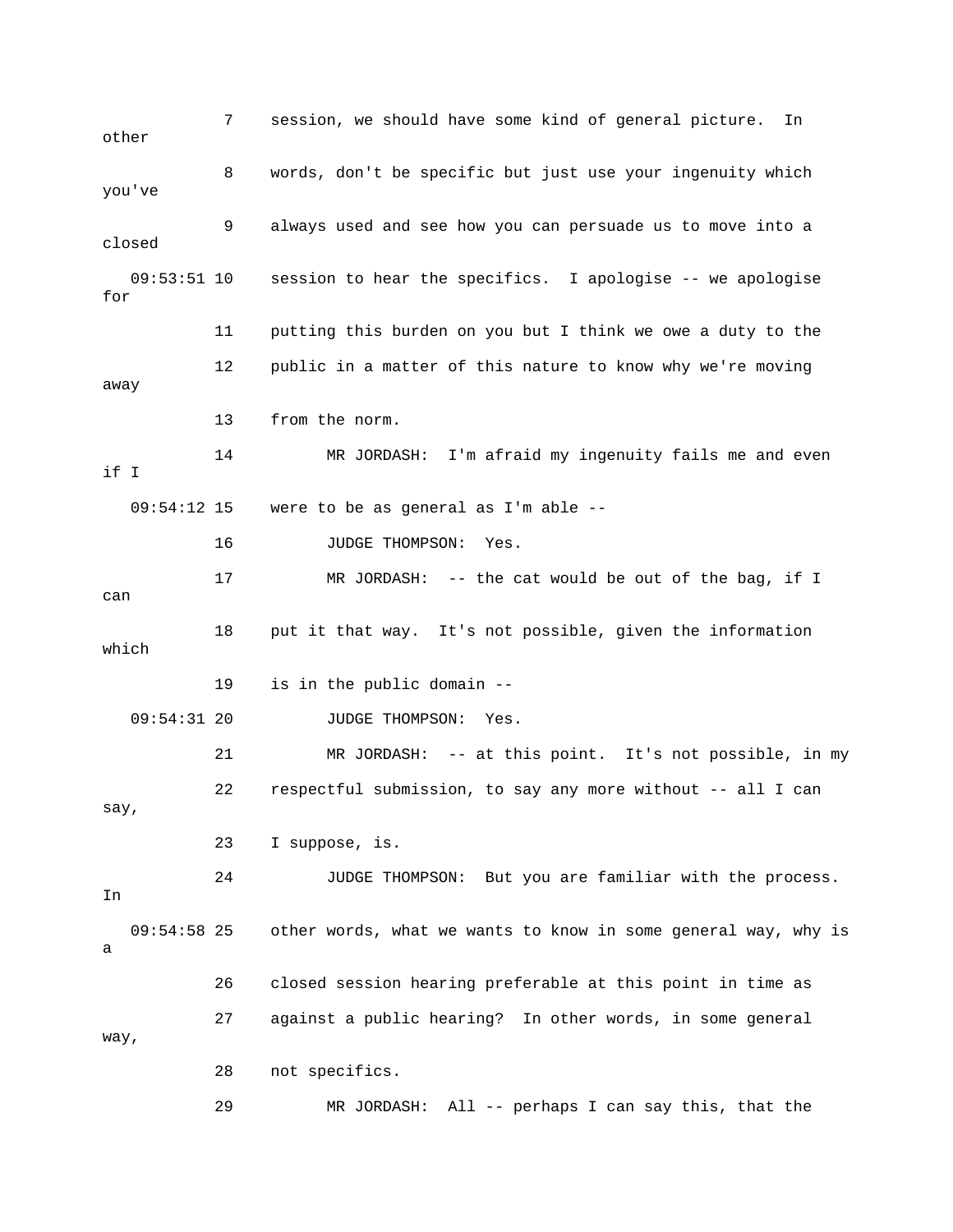|                     |              | SESAY ET AL                                                     |              |
|---------------------|--------------|-----------------------------------------------------------------|--------------|
| Page 6              |              | 15 MAY 2008                                                     | OPEN SESSION |
|                     |              |                                                                 |              |
|                     |              |                                                                 |              |
| as                  | $\mathbf{1}$ | subpoena was served. Matters then proceeded in the normal way   |              |
|                     | 2            | per the requirement in the subpoena order and consequent upon   |              |
| into                | 3            | those events, I now am required to make an application to go    |              |
|                     | 4            | a closed session to make a further application.                 |              |
| 09:55:50<br>go      | 5            | JUDGE BOUTET: But if you are making an application to           |              |
| the                 | 6            | into a closed session, presumably you will attempt to satisfy   |              |
| one                 | 7            | Chamber that the requirements under Rule 79 have been met or    |              |
|                     | 8            | So as a minimum, you have to inform us at this time<br>of them. |              |
|                     | 9            | what it is and which ground under 79 you are advocating to be   |              |
| $09:56:15$ 10       |              | applicable to this scenario. I mean we know that this witness   |              |
| that                | 11           | was the former president of the Republic of Sierra Leone but    |              |
| there               | 12           | in itself is not a justification for a closed session, so       |              |
|                     | 13           | is more to it than just the mere fact that he was the former    |              |
|                     | 14           | So what -- what under these rubric of the closed<br>president.  |              |
| $09:56:42$ 15<br>at |              | session and the requirement of the closed session is the one    |              |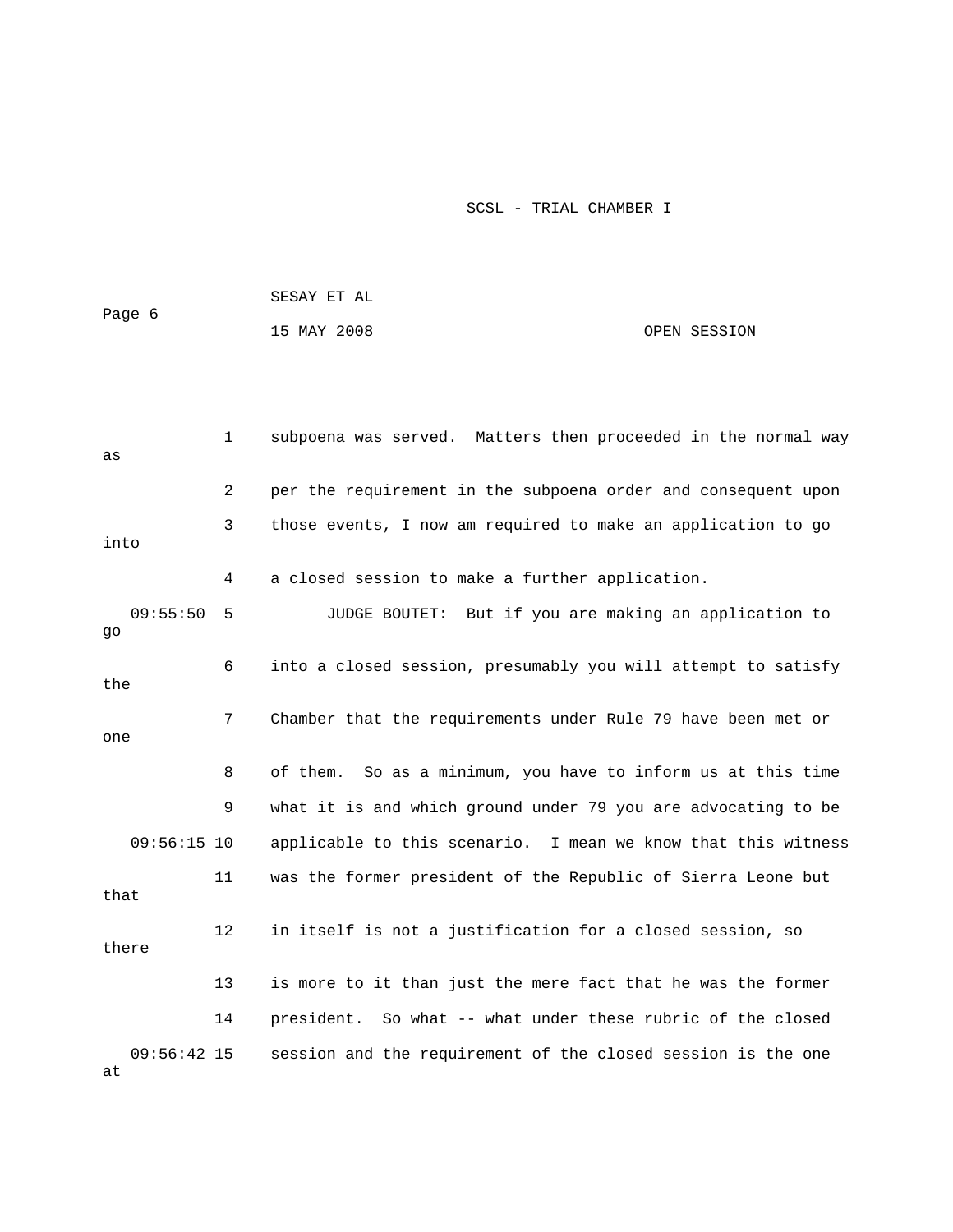16 least that you'll be relying upon to seek the Court's direction 17 in this respect? 18 PRESIDING JUDGE: I have another concern and I'll express 19 it very briefly. The subpoena has been served. Why is the 09:57:04 20 witness on whom the subpoena was served -- why is he not on the 21 witness stand today? It is important, you know, for us to -- I 22 mean that should be the first reflex, you know, he is not in 23 Court, you know, today. I would imagine he is not and that is 24 why you want us to go into a closed session. 09:57:23 25 MR JORDASH: Well Your Honour is asking me a question which 26 to answer it would require going into details which are best 27 done, I would submit, in a closed session. But Your Honour is 28 also asking the questions which relate to internal matters within 29 the Sesay Defence team which I couldn't possibly answer publicly

SCSL - TRIAL CHAMBER I

| Page 7 | SESAY ET AL |              |
|--------|-------------|--------------|
|        | 15 MAY 2008 | OPEN SESSION |

 1 or in a closed session, but let me put it this way: I'm applying 2 under Rule 79 for Your Honours to order that the public and the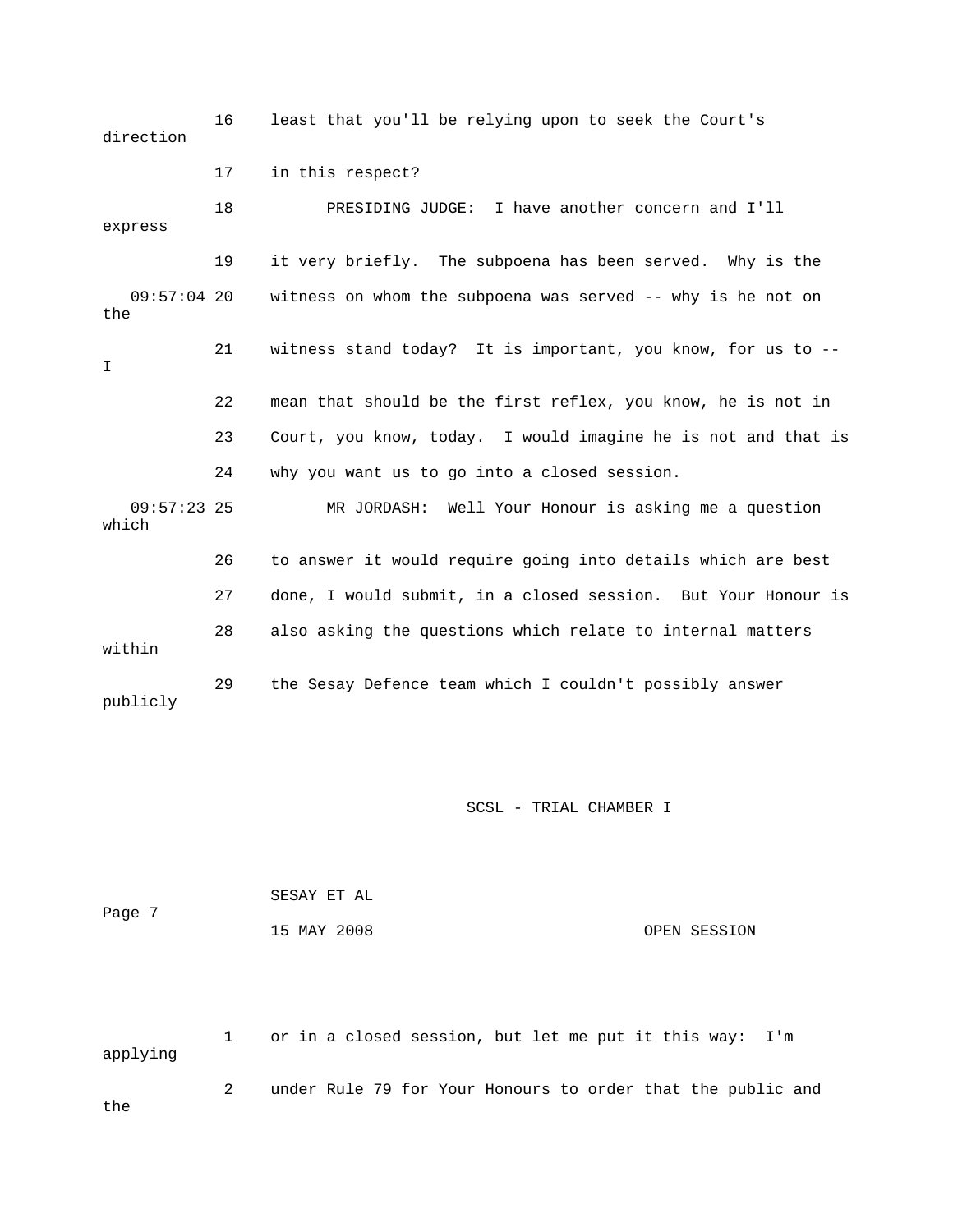3 press are excluded for the moment in order to protect pursuant to 4 Rule 79(A)(ii) to the privacy, security or nondisclosure of the 09:58:11 5 identity of either a victim or a witness as provided in Rule - - 6 JUDGE BOUTET: [Overlapping speakers] 7 PRESIDING JUDGE: But the witness is not here. He is not 8 here. 9 JUDGE BOUTET: But not only that, the identity of the 09:58:26 10 witness is well-known. This is of a public nature. I mean we 11 know the witness that you have asked this Court to assign by 12 subpoena is former President Kabbah, so I mean identity here is 13 not an issue. 14 MR JORDASH: Well it is an issue. What's in issue is what 09:58:43 15 happened following the service of the subpoena. And that's the 16 issue. And strictly speaking you're right -- Your Honour is 17 right. The fact that the subpoena was served is a public issue 18 and is in the public domain. What happened consequent upon the 19 service of the subpoena and whether Mr Kabbah is a witness or 09:59:11 20 not, is not in the public domain. Simply serving a subpoena on a 21 proposed witness doesn't make him a witness. 22 PRESIDING JUDGE: It makes -- respectfully I would say it 23 makes him a witness, I mean in the public domain once the Court 24 issues an order on your application, mark you. This is not a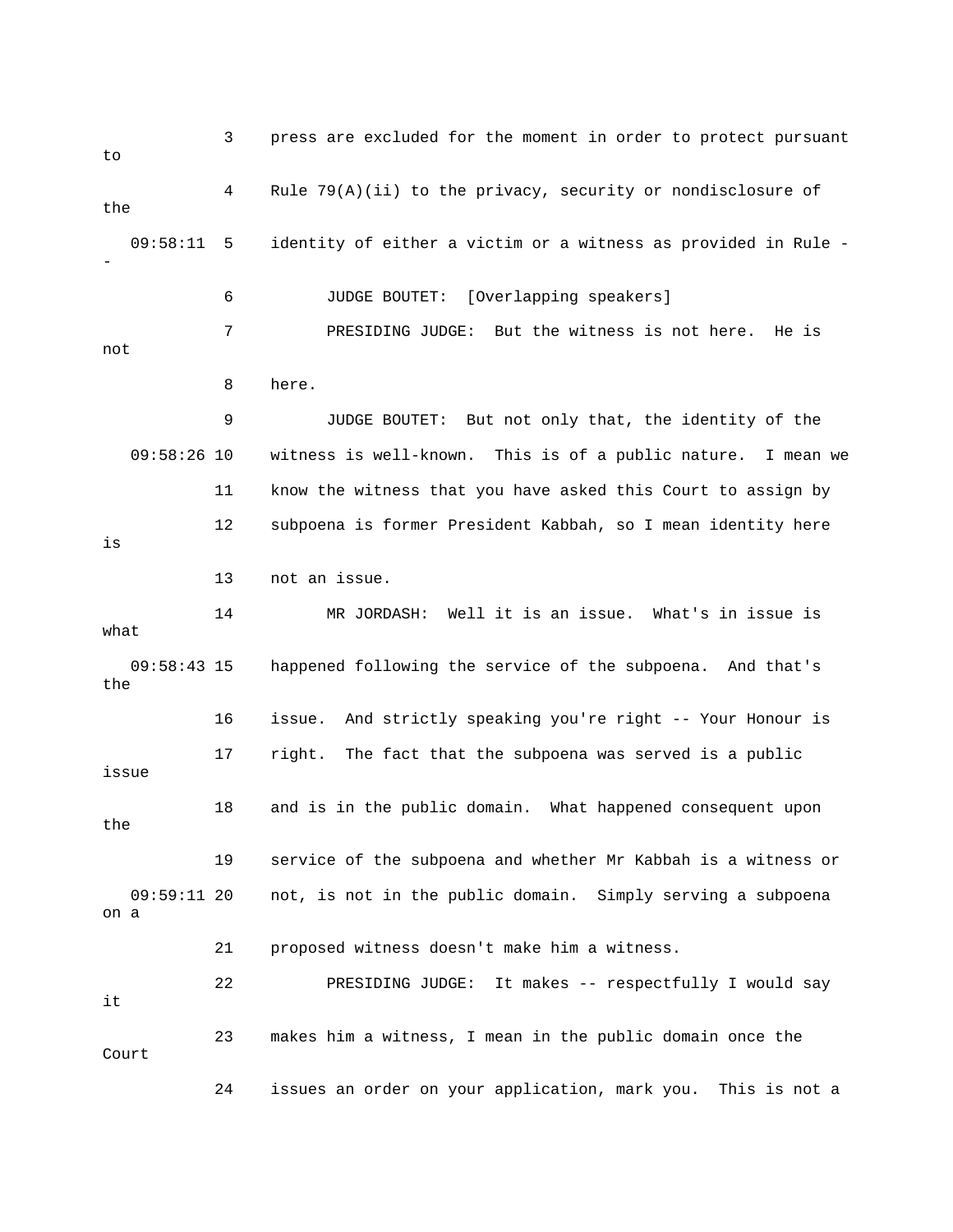09:59:33 25 Court witness. He was not subpoenaed hereby the Prosecution 26 either. He was subpoenaed by you and your Defence team. And 27 once the subpoena was served -- or rather was issued -- let me 28 put it this way: Once the Court acceded to your request that 29 Mr Kabbah be subpoenaed, it became obvious that he is a witness,

# SCSL - TRIAL CHAMBER I

| Page 8 | SESAY ET AL |              |  |
|--------|-------------|--------------|--|
|        | 15 MAY 2008 | OPEN SESSION |  |

| that                        | $\mathbf{1}$   | and you remember your application was predicated on the fact |
|-----------------------------|----------------|--------------------------------------------------------------|
|                             | $\overline{2}$ | you had made several efforts to get in touch with President  |
| with                        | 3              | Kabbah to appear but that he -- he had refused to cooperate  |
|                             | 4              | you. That is why you came to the Court and the Court in the  |
| $10:00:18$ 5<br>your        |                | interests of justice and to protect the rights, you know, of |
| this                        | 6              | client, who is the accused, decided under the law to issue   |
| soon                        | 7              | subpoena against the president. So I would with say that as  |
| status,                     | 8              | as we issued the subpoena, President Kabbah assumed the      |
|                             | 9              | you know, of a witness in this case. Mark you, you have      |
| $10:00:44$ 10<br>testified. |                | witnesses who have testified and others who have not         |

11 The fact that they have not testified does not mean that they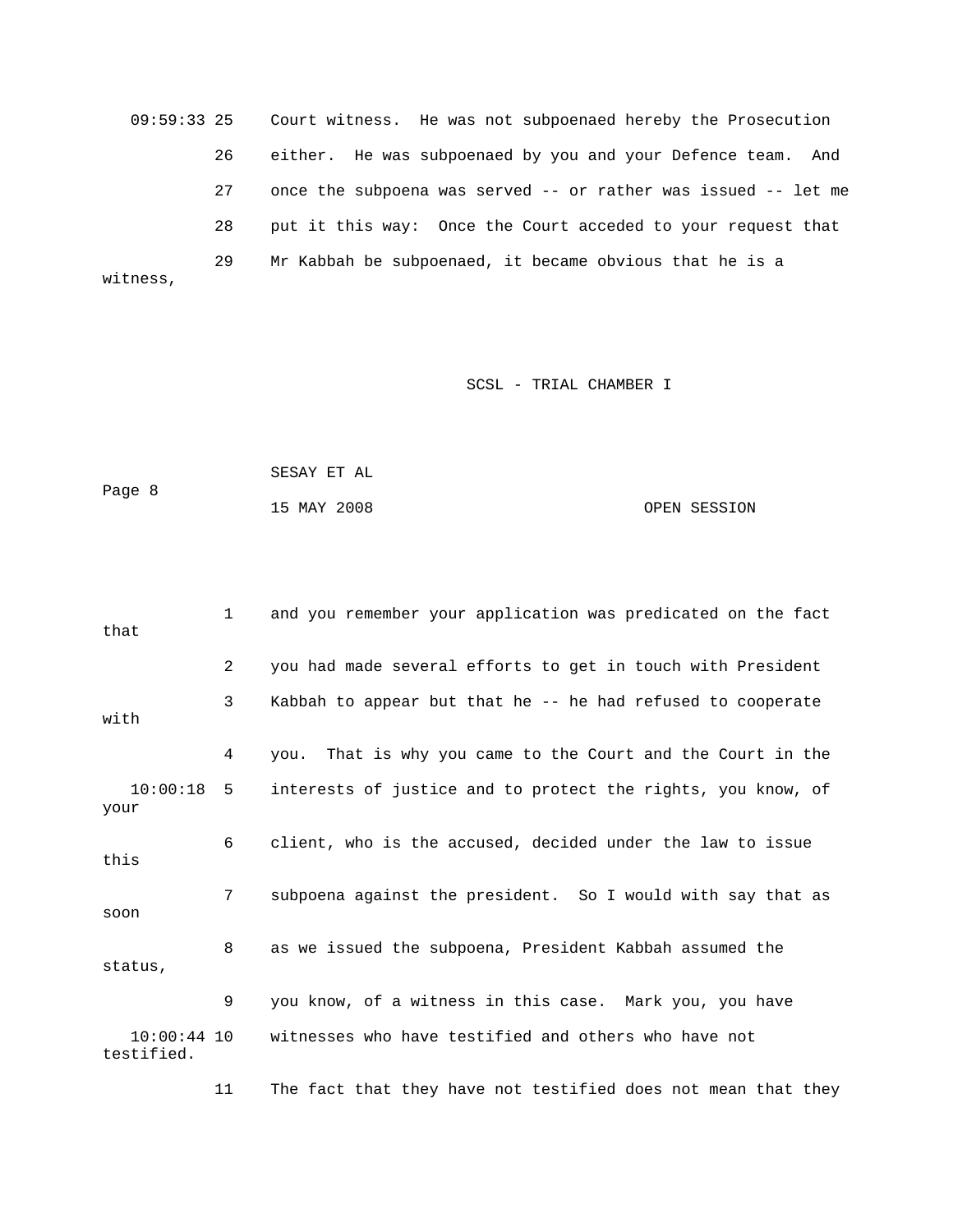12 lose their status as witnesses.

 13 MR JORDASH: But the fact that one simply speaks to a 14 proposed witness doesn't turn that proposed witness into a 10:00:59 15 witness either. 16 PRESIDING JUDGE: Are you not calling him? If you are not 17 calling him you better indicate to the public, let the public 18 know that you are no longer calling him and we will close the 19 debate. We close the debate. 10:01:09 20 JUDGE BOUTET: Absolutely. This is you're call. This is 21 your witness. This is a witness called on behalf of your client. 22 Now if you've changed your mind and you don't want to proceed, 23 that's fine. I mean this is -- 24 PRESIDING JUDGE: We close the debate and we go ahead with 10:01:21 25 the Kallon case. 26 JUDGE BOUTET: Absolutely. 27 MR JORDASH: Well, Your Honours are clearly sending a 28 message that what happened between my -- 29 PRESIDING JUDGE: Yes, Mr Jordash, we are listening to you.

| Page 9 | SESAY ET AL |              |
|--------|-------------|--------------|
|        | 15 MAY 2008 | OPEN SESSION |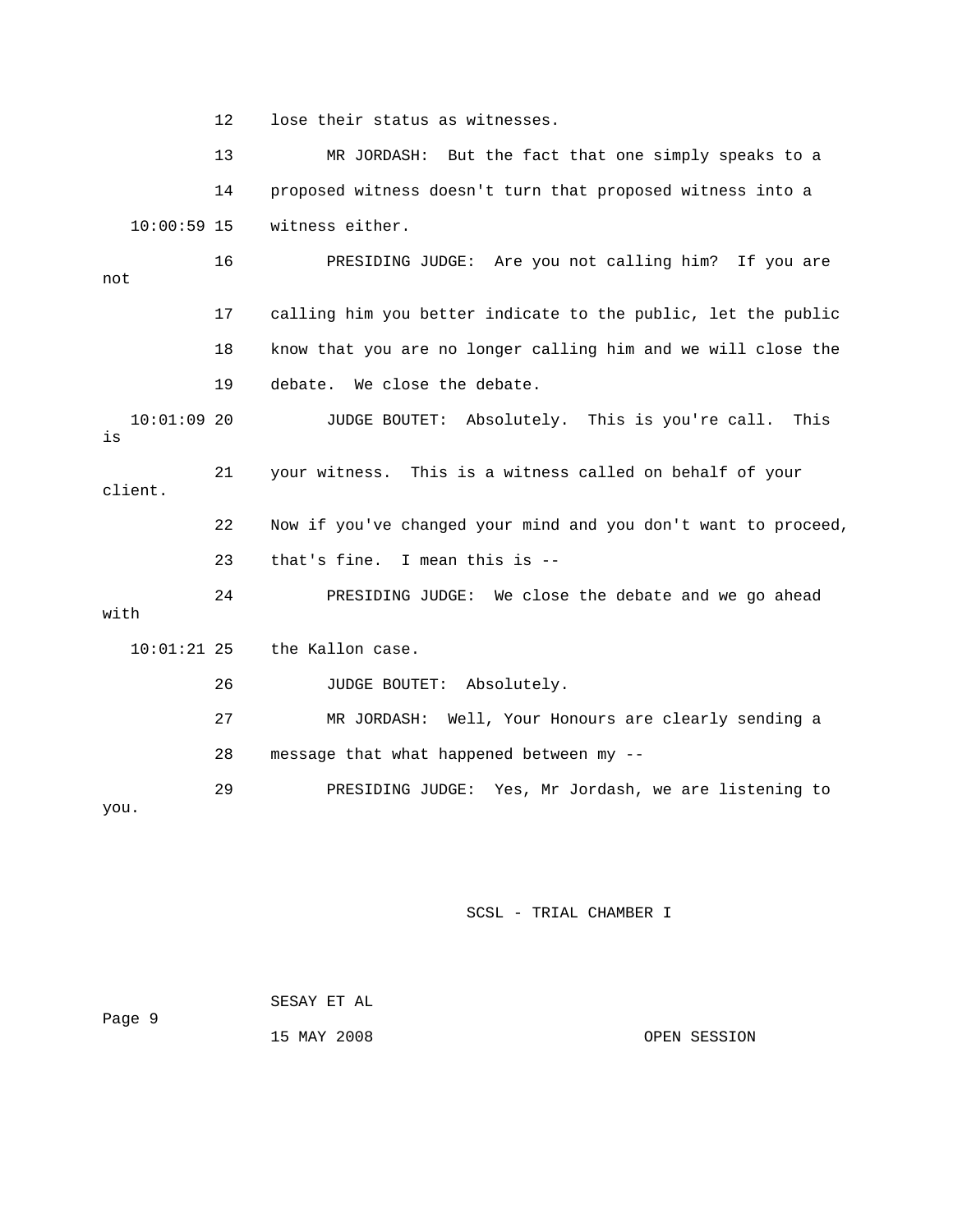| 79       |               | $\mathbf 1$ | MR JORDASH: Let me try again. I'm applying under Rule          |
|----------|---------------|-------------|----------------------------------------------------------------|
|          |               | 2           | at this stage for excluding the press and the public in the    |
| Ιf       |               | 3           | interests of justice -- protecting the interests of justice.   |
|          |               | 4           | Your Honour is not with me -- Your Honours understand --       |
|          | 10:02:17      | 5           | PRESIDING JUDGE: Let me -- I don't want to -- let's not        |
|          |               | 6           | drag this, you know, very far. But we, we as a Chamber, acted  |
|          |               | 7           | under the guidance of the doctrine of fundamental fairness to  |
| come     |               | 8           | your client who insisted, through you, that Mr Kabbah must     |
| we       |               | 9           | to Court to testify on his behalf. We saw the fairness in it;  |
|          | $10:02:41$ 10 |             | saw the justice in it and, as a judicial Chamber, we exercised |
|          |               | 11          | our discretion and issued the subpoena. So, for us, it's a     |
| perceive |               | 12          | matter within the public domain and that is the way we         |
|          |               | 13          | it because there was no application, you know, for him to be   |
|          |               | 14          | accorded any protective measures or so.                        |
| to       | $10:03:03$ 15 |             | So we would move briefly into a closed session to listen       |
| but      |               | 16          | your application, but the public which is here will go out,    |
|          |               | 17          | they should please wait around the wings because they will be  |
| SO       |               | 18          | prepared, you know, they should be free to come when, in if we |
|          |               | 19          | decide, you know, to know what the stand of the Chamber is on  |
|          | 10:03:3020    |             | this matter. So we will moved into the closed session and      |
| the      |               | 21          | please, may the gallery be emptied, and you may wait around    |
|          |               | 22          | wings and if you are interested, you know, you may come in any |
|          |               | 23          | time for the decision of this Court which will be issued in    |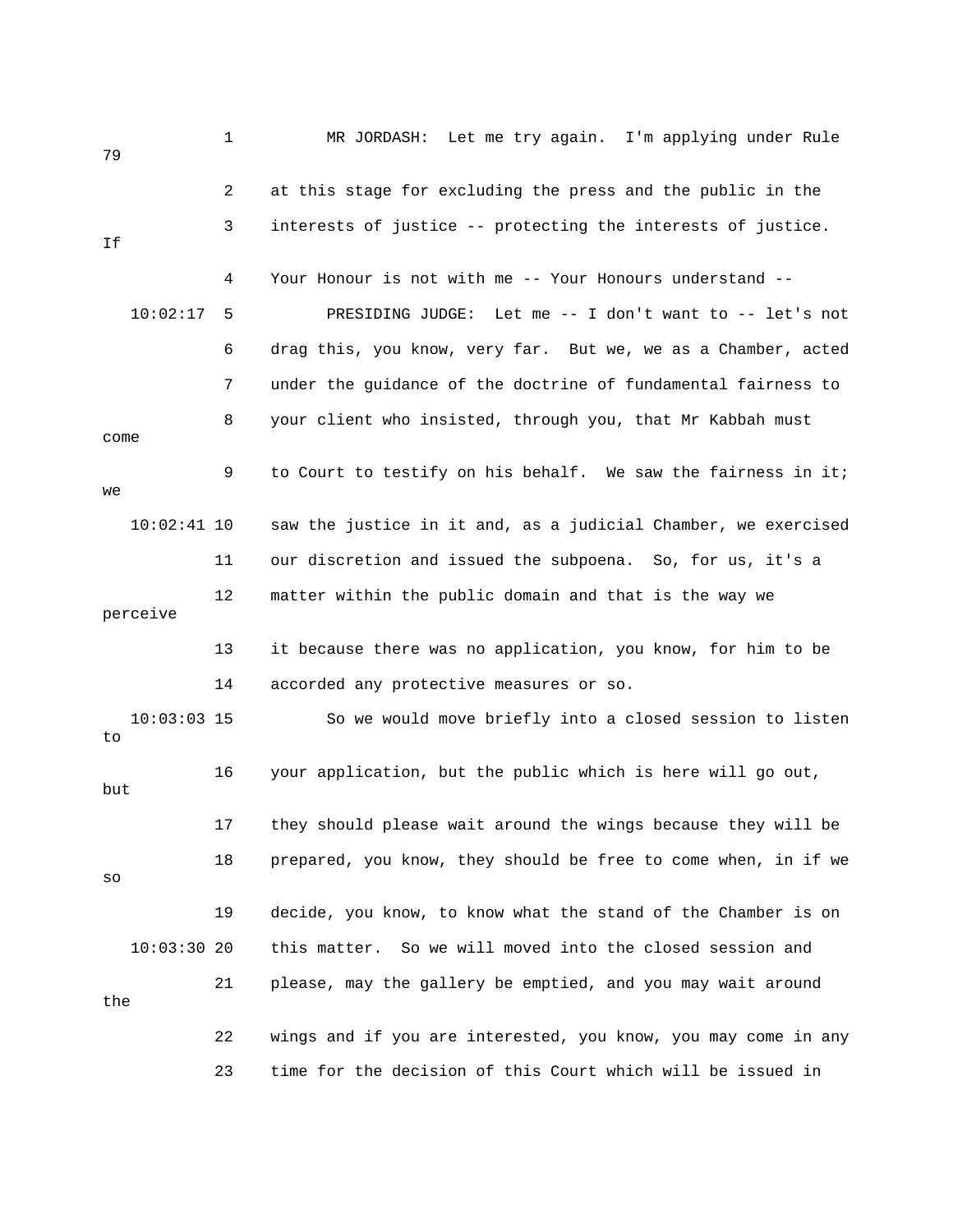24 public, as to whether the closed session application is granted 10:03:48 25 or not. 26 Are we already in a closed session?

27 MS KAMUZORA: My Lord, we will soon be ready.

- 28 PRESIDING JUDGE: Okay.
- 29 MS KAMUZORA: My Lords, we are set for closed session.

| Page 10 | SESAY ET AL |              |
|---------|-------------|--------------|
|         | 15 MAY 2008 | OPEN SESSION |

|          | $\mathbf{1}$   | [At this point in the proceedings, a portion of the        |
|----------|----------------|------------------------------------------------------------|
|          | $\overline{a}$ | transcript, pages 10 to 23, was extracted and sealed under |
| session] | 3              | separate cover, as the proceeding was heard in a closed    |
|          | $\sqrt{4}$     |                                                            |
|          | 5              |                                                            |
|          | $\sqrt{6}$     |                                                            |
|          | 7              |                                                            |
|          | $\,8\,$        |                                                            |
|          | 9              |                                                            |
|          | $10$           |                                                            |
|          | 11             |                                                            |
|          | $12$           |                                                            |
|          | 13             |                                                            |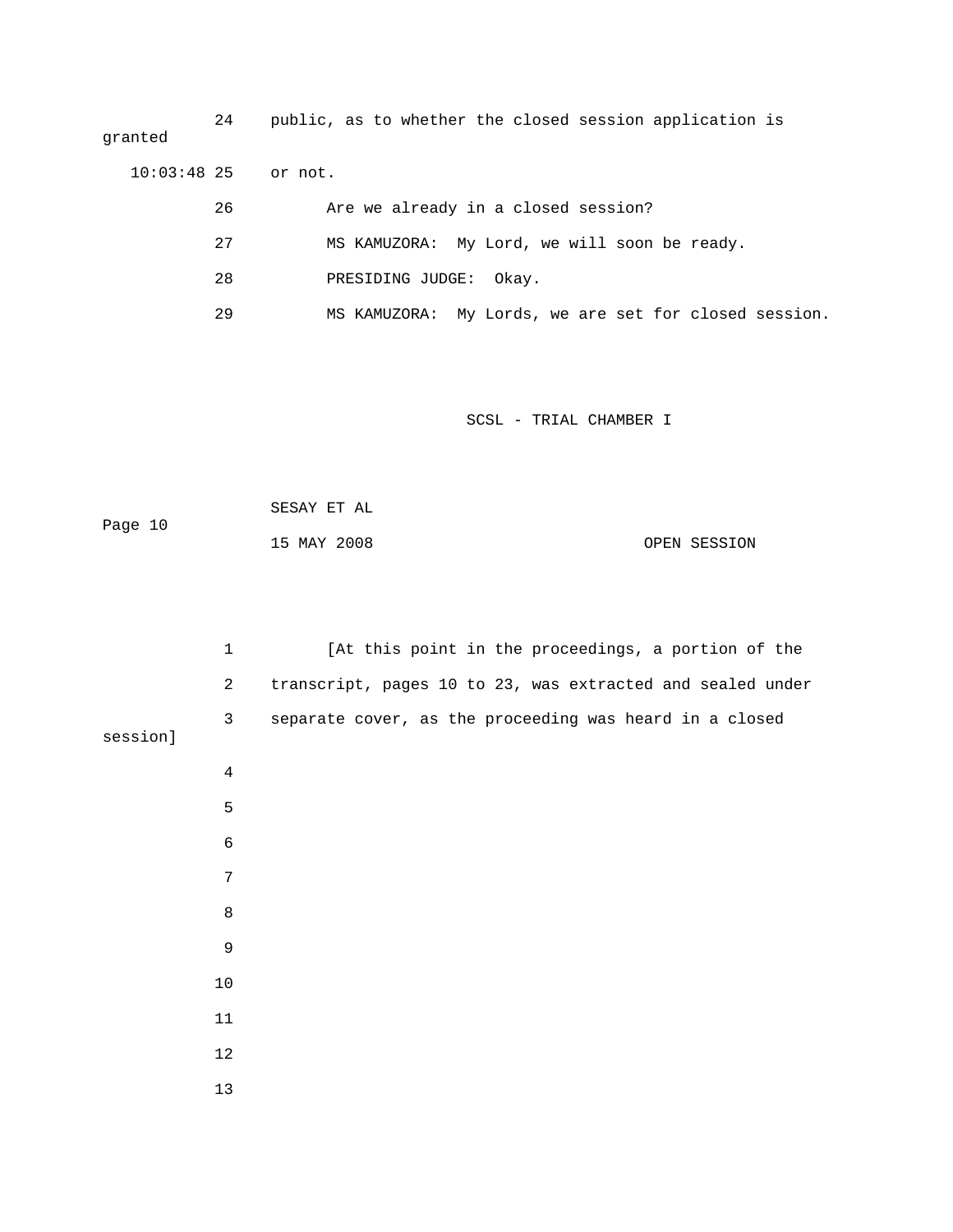- 
- 
- 
- 
- 
- 
- 
- 
- 
- 
- 
- 
- 
- 
- 
- 
- 
- 

SESAY ET AL

Page 24

a

15 MAY 2008 OPEN SESSION

1 [Open session] 2 PRESIDING JUDGE: Learned counsel, we are resuming the 3 proceedings, and when we did resume a couple of minutes ago in 4 closed session, we did issue the ruling of the Chamber on the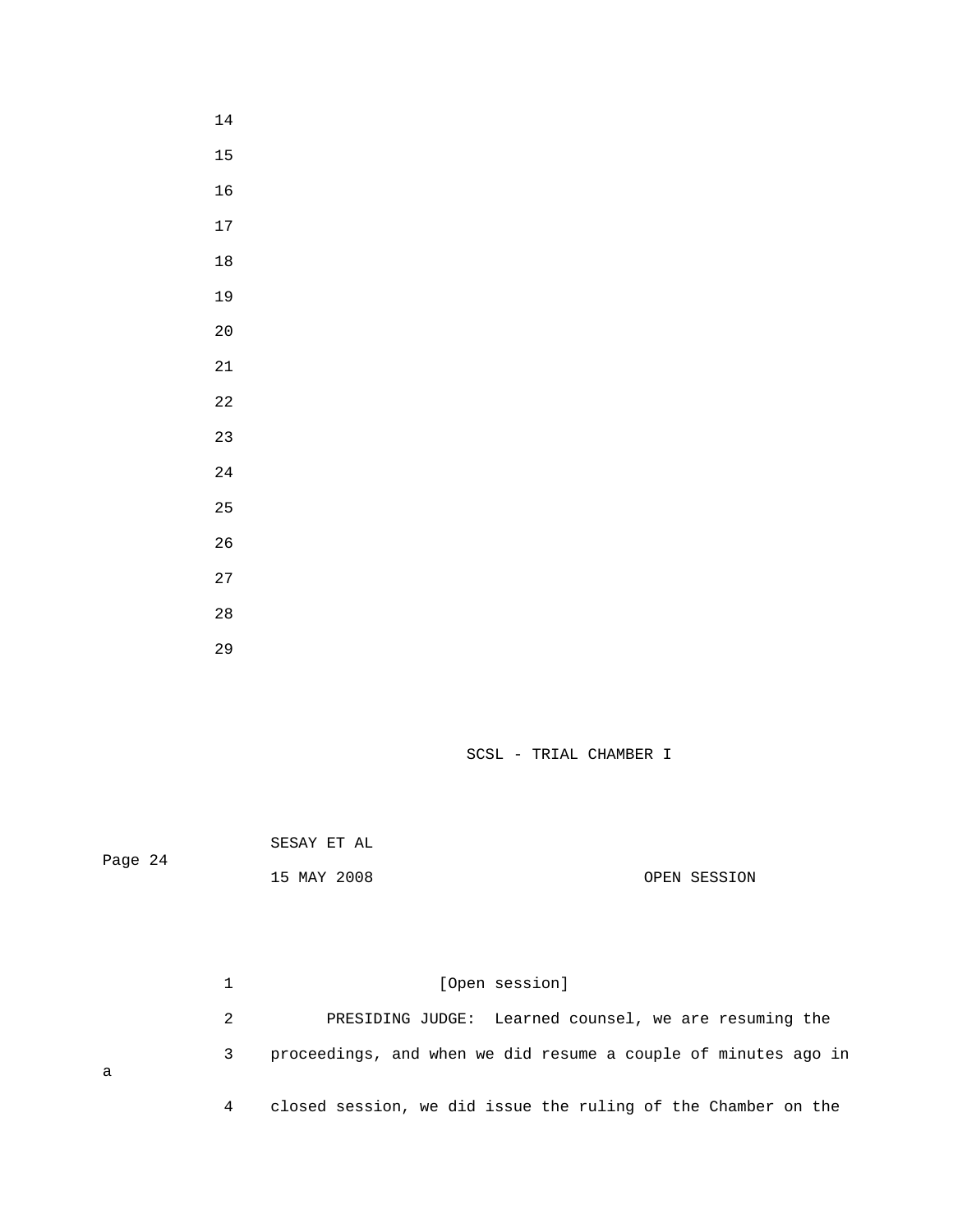12:10:55 5 application that was made in a closed session by learned counsel 6 Mr Jordash, and our ruling was that the application was 7 dismissed; was denied and dismissed accordingly. And, in 8 conformity with the provisions of Rule 79(B) of the Rules of 9 Procedure and Evidence of that Court, we are supposed to indicate 12:11:30 10 the reasons of our denial of this application in public. 11 So I will now read the decision of the Chamber in public, 12 justifying the denial of Mr Jordash's application for protective 13 measures to be granted to ex-President Kabbah, and this is the 14 ruling of the Chamber. 12:12:01 15 This Chamber adjourned the hearing of the testimony of this 16 witness for the first accused, Issa Hassan Sesay, to today, 15 17 May 2008, in order to hear the testimony of ex-President Ahmed 18 Tejan Kabbah against who this Chamber, on the application of the 19 first accused, Issa Hassan Sesay, issued a subpoena to appear to 12:12:37 20 testify before it on his, Sesay's, behalf today, 15 May 2008. 21 Ex-President Kabbah has been served to appear before the 22 Chamber today. On inquiry as to why ex-President Kabbah was not 23 in Court, learned counsel for the first accused applied to the 24 Court for a closed session to make an application in a closed 12:13:13 25 session; this application was granted. 26 During the closed session hearing, Mr Jordash applied for 27 protective measures to be granted to the witness in question. In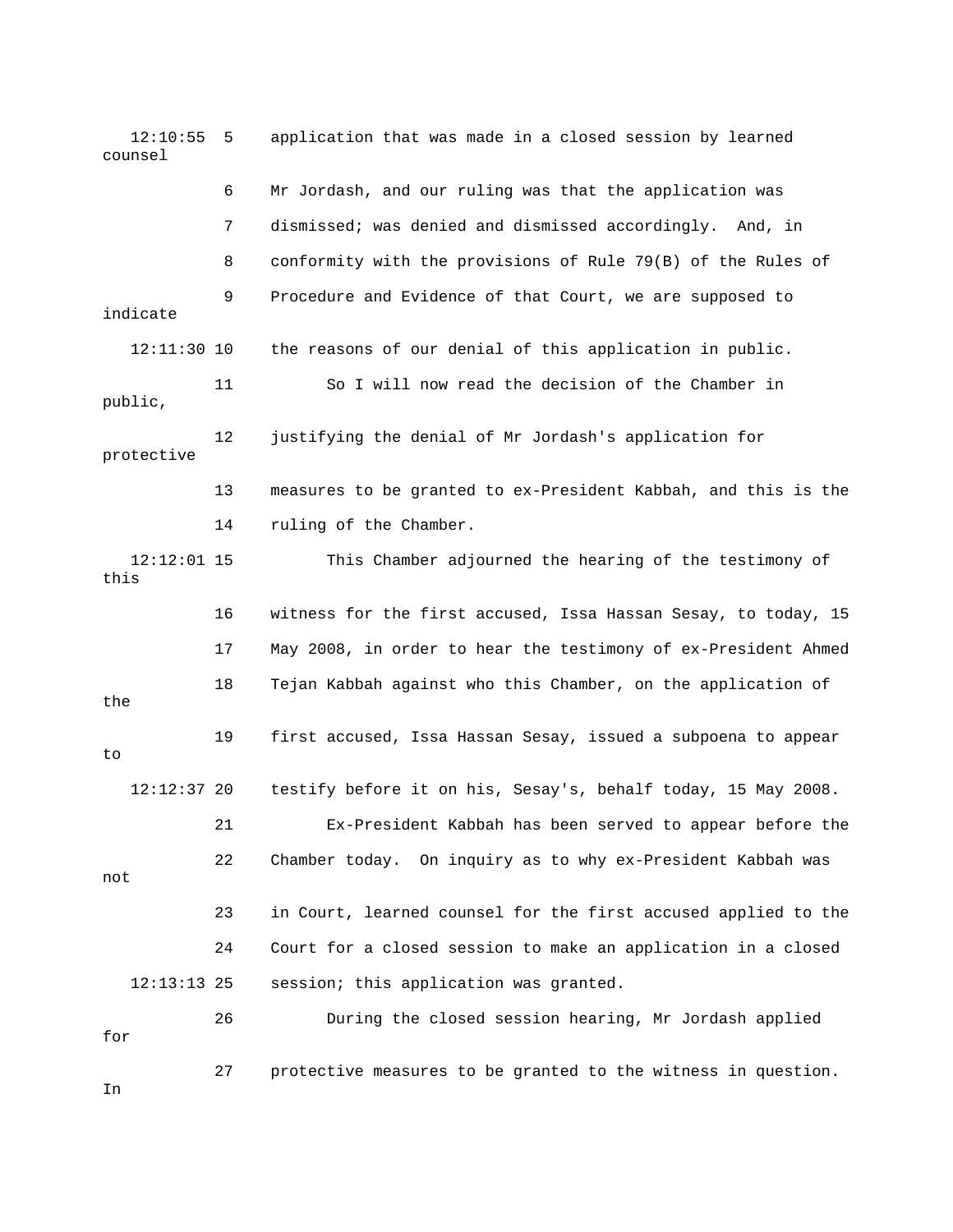28 making this application, Mr Jordash relied upon Rule 75(A) of 29 Rules in order to safeguard the privacy and security of the

SCSL - TRIAL CHAMBER I

 SESAY ET AL Page 25 15 MAY 2008 OPEN SESSION

the

 1 witness. Mr Harrison, for the Prosecution, and counsel for the 2 second accused, indicated that they were taking no position on 3 this matter. However, Mr Cammegh, learned counsel for the third 4 accused, stated that his client had an interest that the 12:14:08 5 witness's testimony be given in public. 6 It is important to note that Mr Jordash, counsel for the 7 first accused, Issa Hassan Sesay, informed the Court that the 8 Court wishes to have the evidence of this witness to be heard in 9 public. This is the ruling of the Chamber, having finished with 12:14:40 10 the preliminaries. 11 The Chamber, having considered the merits of this 12 application, based on the submissions of the parties, and guided 13 by the principles enunciated in the provisions of Article 17(2) 14 of the Statute, to whit, that the accused is entitled to a fair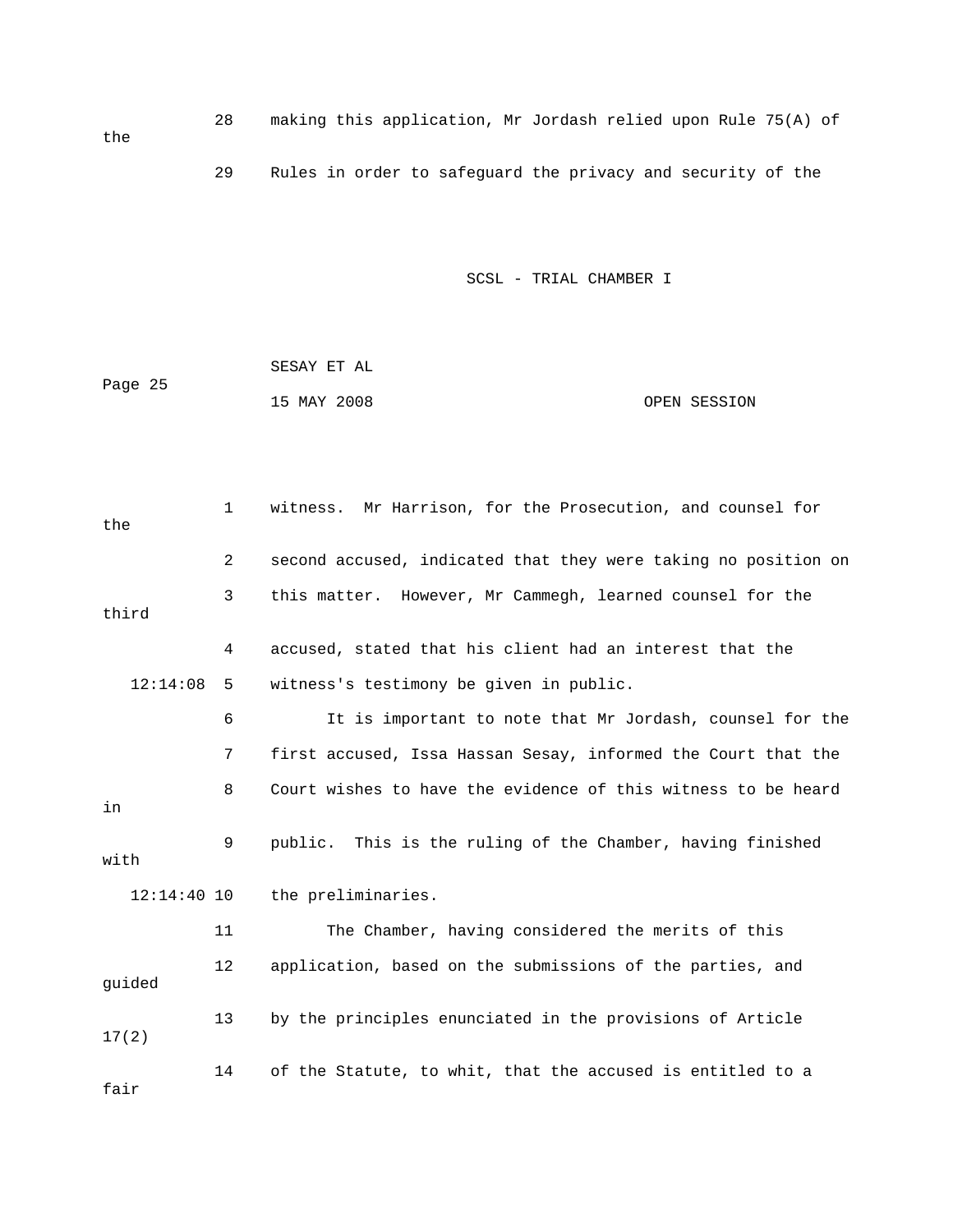12:15:01 15 and public hearing, subject to the measures ordered by the Court 16 for the protection of victims and witnesses, and also in Rule 78 17 of the Rules of Procedure and Evidence, which provides that all 18 proceedings before a Trial Chamber, other than the deliberations 19 of the Chamber, shall be held in public unless otherwise 12:15:29 20 provided, we find, considering that the matter is well-known in 21 the public domain, that it would not be in the interests of 22 justice, nor will it be consistent with the rights of the 23 accused, to grant the protective measures to the witness in 24 question. We accordingly deny the application. This is the 12:15:58 25 ruling of the Chamber. 26 Mr Jordash, the Chamber is turning its looks at you and we 27 would like to know how you proceed from here. 28 MR JORDASH: Well, as Your Honours are aware, we have a 29 witness statement from the former President, dated 12 May 2008,

SCSL - TRIAL CHAMBER I

|         | SESAY ET AL |              |
|---------|-------------|--------------|
| Page 26 |             |              |
|         | 15 MAY 2008 | OPEN SESSION |

1 and given pursuant to the subpoena, and we would wish to make

an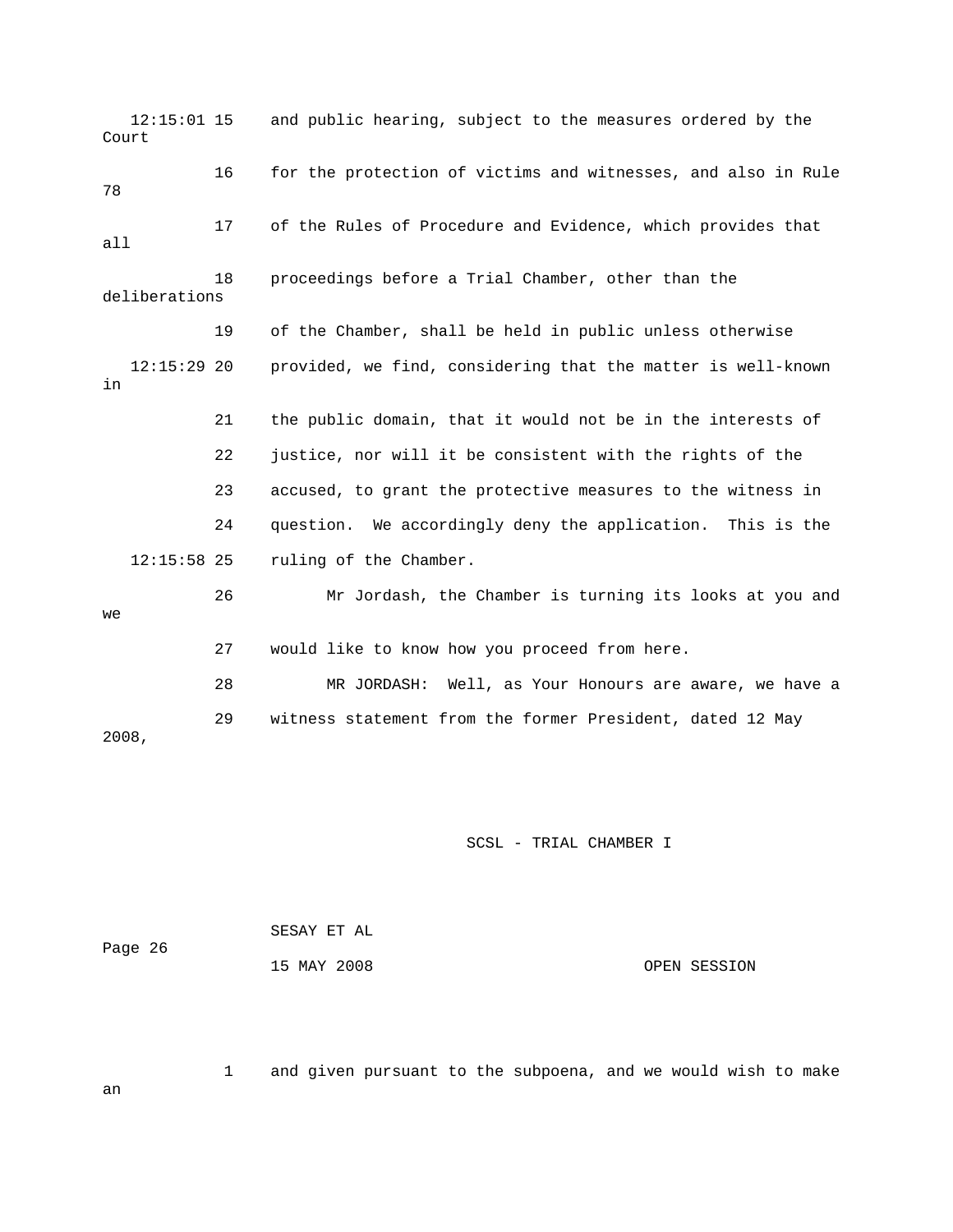2 application to have the statement tendered pursuant to Rule 92bis 3 in lieu of oral testimony. 4 The statement has been sent to the Prosecution and the 12:17:09 5 parties, and the Prosecution have indicated that they do not 6 object to the proposed course, that the statement be tendered in 7 lieu of the oral testimony. 8 PRESIDING JUDGE: And you say you intend to tender it under 9 what provisions of the law? 12:17:33 10 MR JORDASH: Rule 92bis. 11 PRESIDING JUDGE: Rule 92bis. 12 MR JORDASH: The Defence for Mr Kallon and Mr Gbao have not 13 as yet indicated what their position is in relation to the 14 application. Can I request or seek clarification as to whether 12:18:06 15 the Court are in possession of the statement which was sent to 16 your legal officer yesterday? 17 PRESIDING JUDGE: Even if we were, I think we are 18 interested in what you furnish to this Chamber because in between 19 time why not -- you may have -- that statement may have been 12:18:41 20 modified, so we will rely on the one that you have. 21 MR JORDASH: I'll hand up the original signed by the former 22 President. 23 PRESIDING JUDGE: Can Court Management show the statement 24 to Mr Harrison, please. Yes, do you have -- Defence counsel - - 12:19:30 25 MR JORDASH: It was sent to their e-mails yesterday.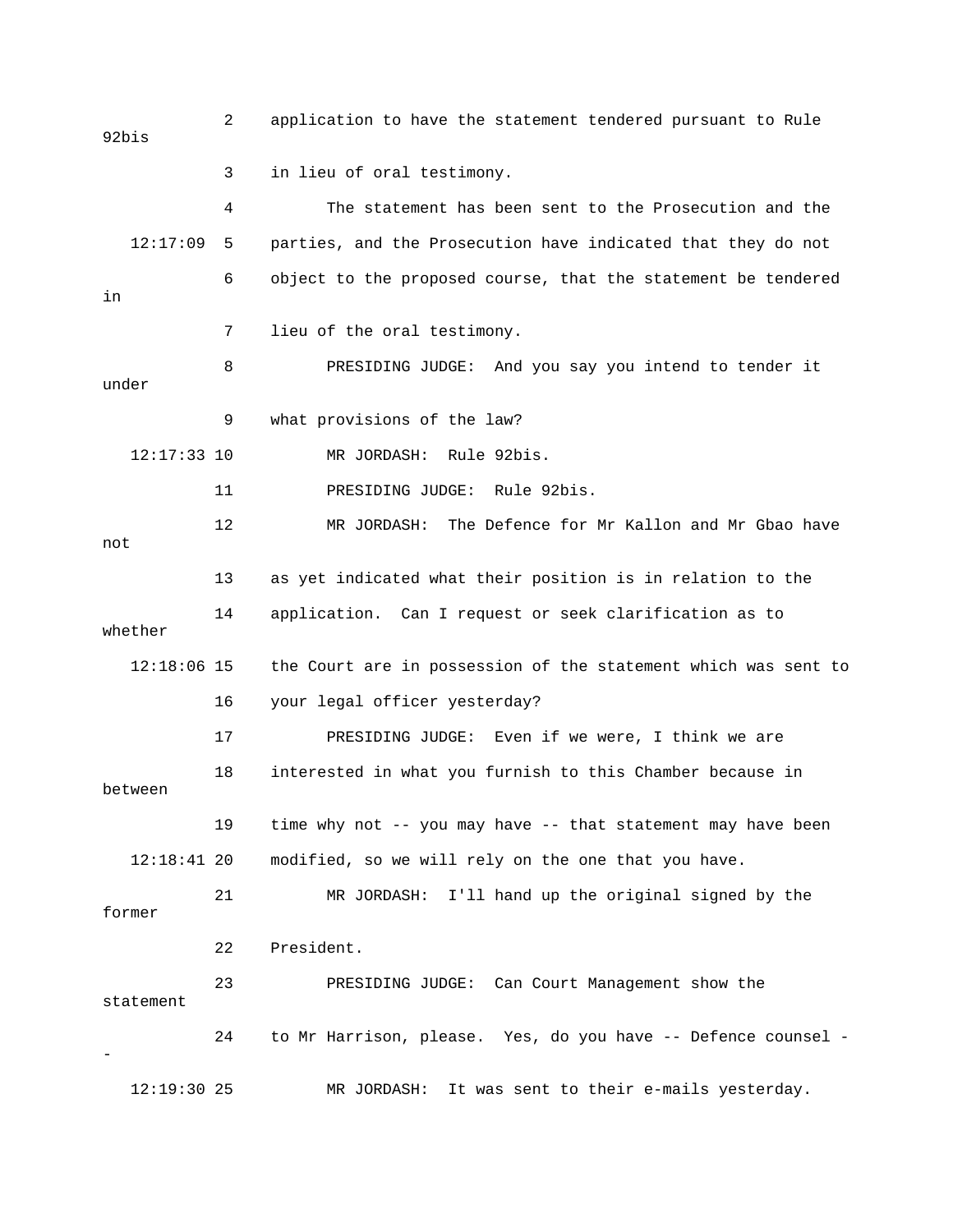26 PRESIDING JUDGE: I see.

 27 MR JORDASH: So, my legal assistant is photocopying the 28 statement, so everyone can have a copy in Court, if they wish. 29 But it hasn't changed from yesterday.

SCSL - TRIAL CHAMBER I

 SESAY ET AL Page 27 15 MAY 2008 OPEN SESSION

 1 PRESIDING JUDGE: I see. 2 MS MYLVAGANAM: My Lord, we have no objection. 3 PRESIDING JUDGE: You have no objection. I see everybody 4 is waiving his right to raise an objection within the context of 12:20:13 5 the provisions of that Rule because certainly the timeframes, you 6 know, have not been respected. Be it what it may, I think it's 7 your call. 8 MS MYLVAGANAM: My Lord, having considered the statement, 9 there's material there that will benefit us and it's not in the 12:20:30 10 interests of Mr Kallon to object. 11 PRESIDING JUDGE: I see. 12 MS MYLVAGANAM: So one takes a pragmatic view of these 13 things as much as one would have welcomed an opportunity to meet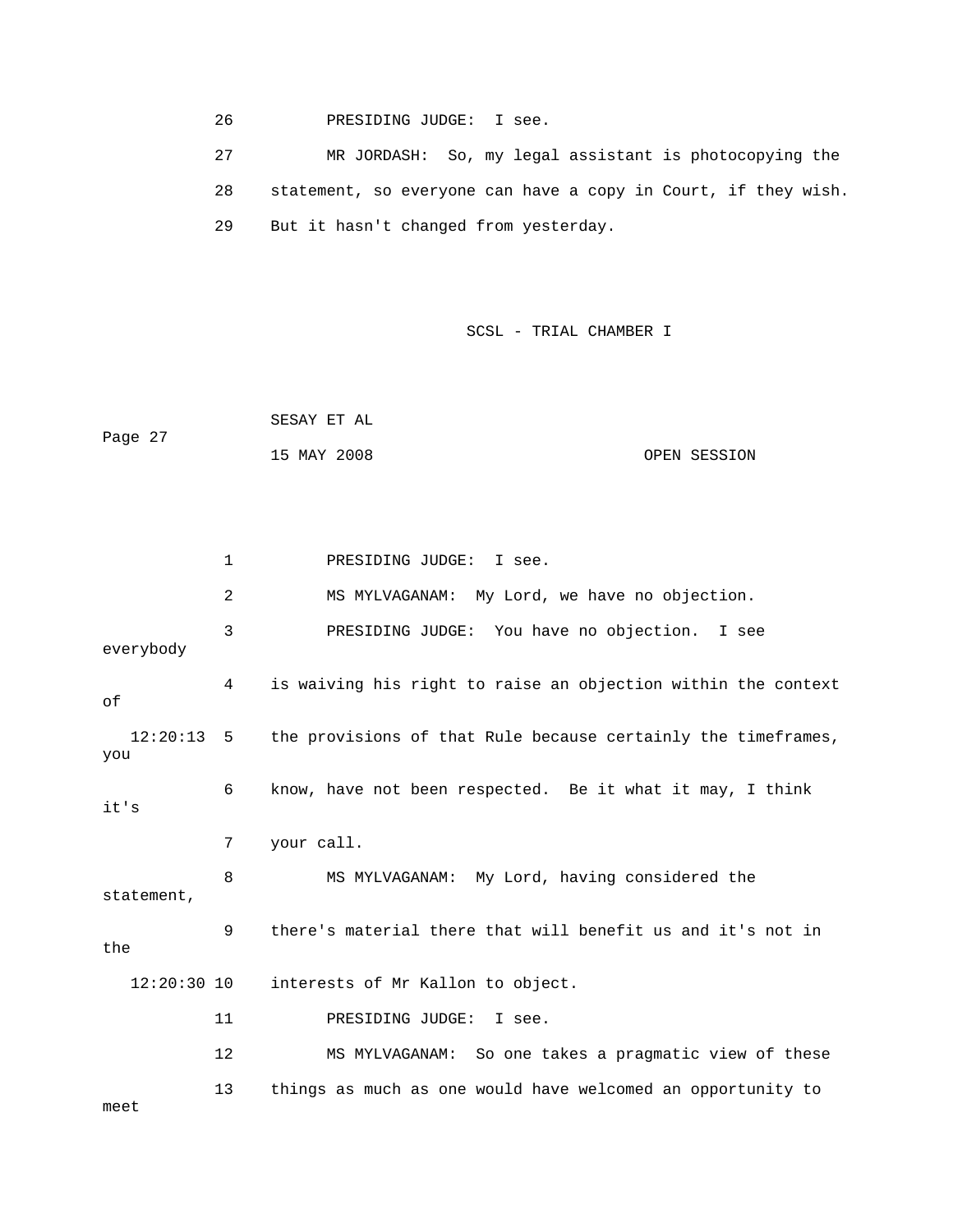|     |               | 14 | with ex-President Kabbah in this courtroom.                    |
|-----|---------------|----|----------------------------------------------------------------|
|     | $12:20:43$ 15 |    | PRESIDING JUDGE: Right; that's okay. Thank you, Ms             |
|     |               | 16 | Mr Cammegh?<br>Mylvaganam.                                     |
|     |               | 17 | Again, I must emphasise that I'm instructed<br>MR CAMMEGH:     |
|     |               | 18 | that there may be questions that I should put to Mr Kabbah --  |
| but |               | 19 | ex-President Kabbah. That aside, I would have no objection,    |
| a   | $12:21:20$ 20 |    | that is my instructed position. Once again, I find myself in   |
|     |               | 21 | slightly hybrid position; I think Your Honours get my drift, I |
|     |               | 22 | hope.                                                          |
|     |               | 23 | PRESIDING JUDGE: Yes. Yes, Mr Harrison, yes.                   |
|     | record        | 24 | MR HARRISON: The Prosecution will just put on the              |
|     | $12:22:04$ 25 |    | that we too waive the notice provision that's contained in     |
|     | We're         | 26 | 92bis(C) which refers to the giving of ten days' notice.       |
|     |               | 27 | content to waive that.                                         |
|     |               | 28 | PRESIDING JUDGE: You're content to waive that.                 |
|     |               | 29 | MR HARRISON: And as has already been indicated, the            |
|     |               |    |                                                                |

| Page 28 | SESAY ET AL |              |
|---------|-------------|--------------|
|         | 15 MAY 2008 | OPEN SESSION |

 1 Prosecutor has advised and given instructions, and we take no 2 objection to the admission of the statement pursuant to 92bis.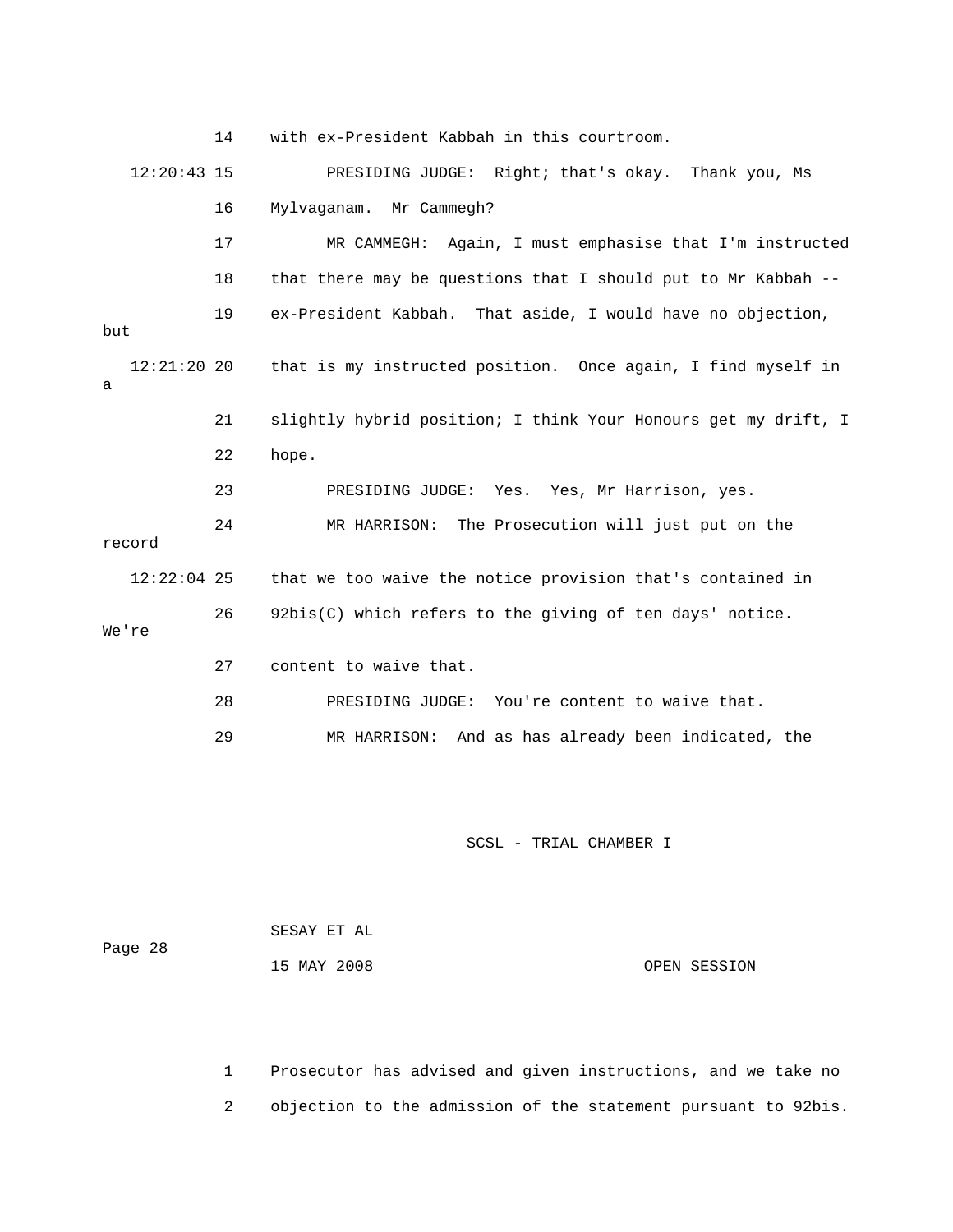3 PRESIDING JUDGE: Yes, Mr Jordash.

 4 MR JORDASH: Well, I'm somewhat in Your Honours' hands. I 12:23:07 5 can address Your Honours more fully on the law and the contents 6 of the statement and how it, in our submission, can be applied to 7 the law in favour of this application, or I can leave it at this. 8 PRESIDING JUDGE: We want you to address us. This is, you 9 can address us on this. I think we welcome your addresses and 12:23:36 10 particularly, particularly having in mind the position taken by 11 learned counsel for the third accused, Mr Augustine Gbao, in 12 which he has indicated that his counsel or, rather, his client 13 would want him to put certain questions to ex-President Kabbah 14 for him to answer and this, notwithstanding the fact that he has 12:24:04 15 no basic objection to the admissibility, to the admission of that 16 document of Mr Kabbah's statement in evidence. 17 MR JORDASH: Well, the starting point obviously for the 18 application is the provisions -- or are the provisions of Rule 19 92bis. 92bis(a) state in addition to the provisions of Rule 12:24:32 20 92ter the Chamber may in lieu of oral testimony admit as evidence 21 in whole or in part information including written statements and 22 transcripts that do not go to the proof of the act and conduct of 23 the accused. And (b), the information submitted may be received 24 in evidence if, in the view of the Trial Chamber, it is relevant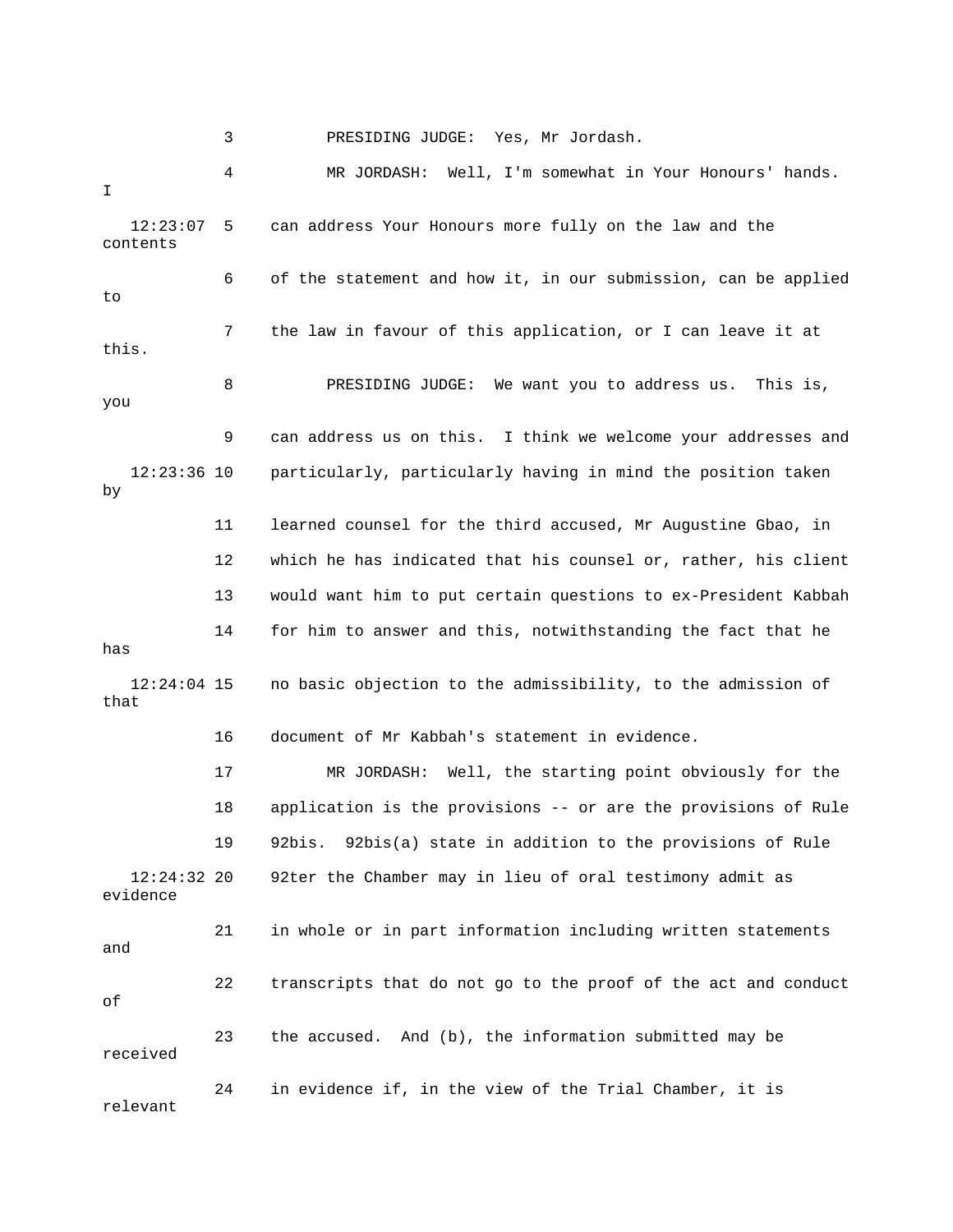12:25:01 25 to the purpose for which it is submitted and if its reliability 26 is susceptible of confirmation. As Your Honours are aware, what 27 we are discussing is a written statement and it's our submission 28 that the contents from a legal standpoint, and I emphasise legal 29 standpoint, do not go to the proof of the acts and conduct of the

|         | SESAY ET AL |              |
|---------|-------------|--------------|
| Page 29 |             |              |
|         | 15 MAY 2008 | OPEN SESSION |

| indictment,              | $\mathbf{1}$   | accused. Clearly, the statement is relevant to the             |
|--------------------------|----------------|----------------------------------------------------------------|
|                          | $\overline{2}$ | but as Your Honours are aware, that is different to whether it |
| has a                    | 3              | goes to proof of the acts and conduct of the accused, which    |
| meaning                  | 4              | specific and technical legal meaning. And in short, the        |
| $12:26:05$ 5<br>accused. |                | is that it is specific to the deeds and behaviour of the       |
| οf                       | 6              | In other words, 92bis is designed to deal with, in the context |
| deeds                    | 7              | statements, evidence which is not directly discussing the      |
|                          | 8              | and behaviour of the accused as relates to the indictment, but |
| conduct                  | 9              | can include such things as evidence relating to acts and       |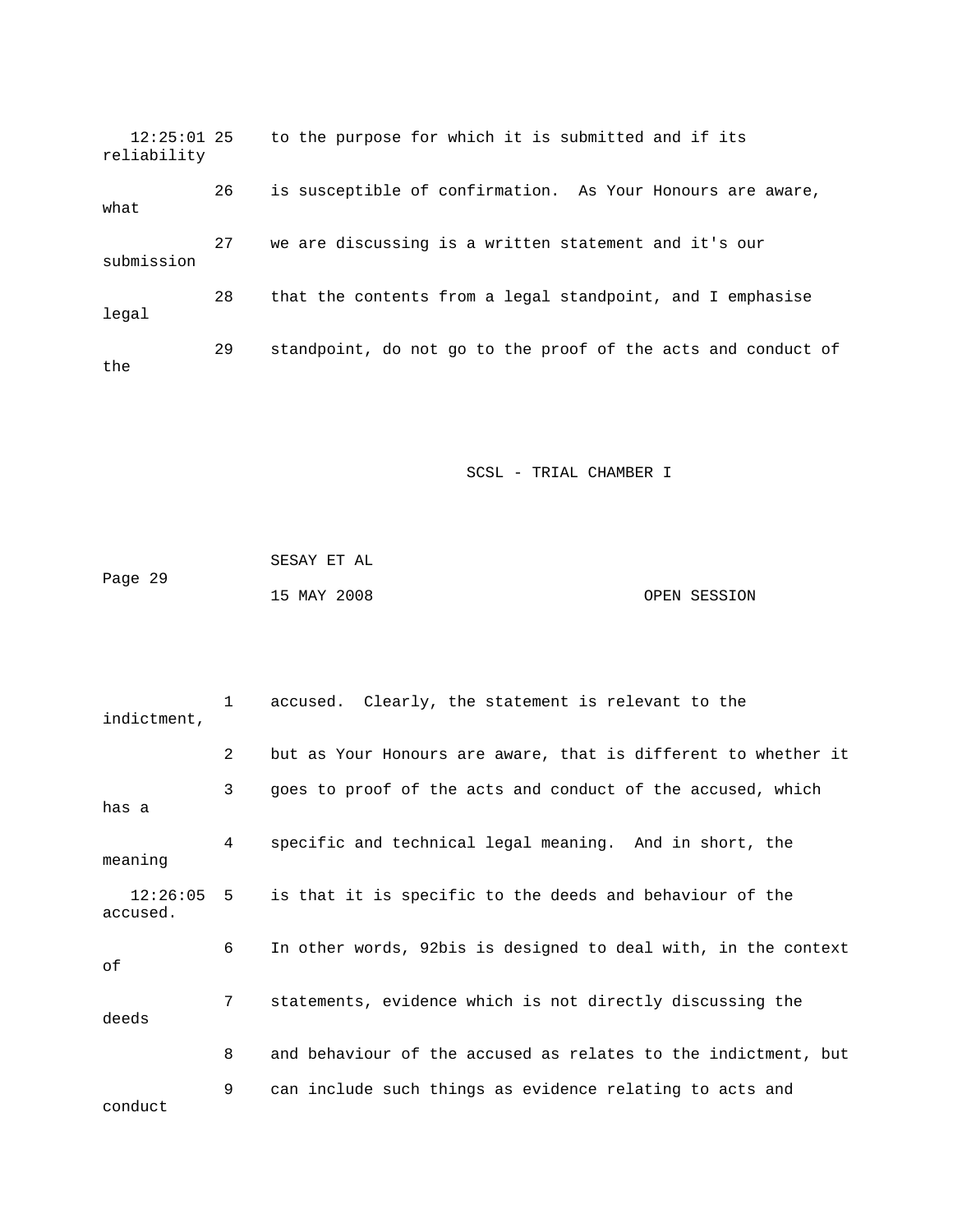12:26:54 10 outside of the indictment period. It does or can include 11 evidence of acts and conduct by alleged co-perpetrators or 12 subordinates, and it is our submission that this statement, 13 whilst discussing such things as President Kabbah's view that 14 Mr Sesay was crucial to the disarmament process, that Mr Sesay 12:27:35 15 led the RUF through the disarmament process in an honest and true 16 way. The statement also deals with Mr Sesay being elected by 17 ECOWAS to lead the RUF through disarmament in the place of 18 Foday Sankoh, who had been sidelined by ECOWAS having failed in 19 his commitments to the Lome accord. And finally, it deals with 12:28:19 20 Foday Sankoh's detention from 8 May and his being held 21 incommunicado insofar as he was unable to contact the RUF High 22 Commanders, including by implication Mr Sesay. And that's the 23 substance of the statement which relate to the character of 24 Mr Sesay and is relevant to the counts on the indictment 12:28:59 25 concerning the UNAMSIL abductions, insofar as the Prosecution 26 allege that Foday Sankoh was giving orders to Mr Sesay to further 27 those abductions and this statement would appear to suggest that, 28 in fact, Foday Sankoh was unable to give any instructions to 29 Mr Sesay during that period, since he was being held

SCSL - TRIAL CHAMBER I

SESAY ET AL

Page 30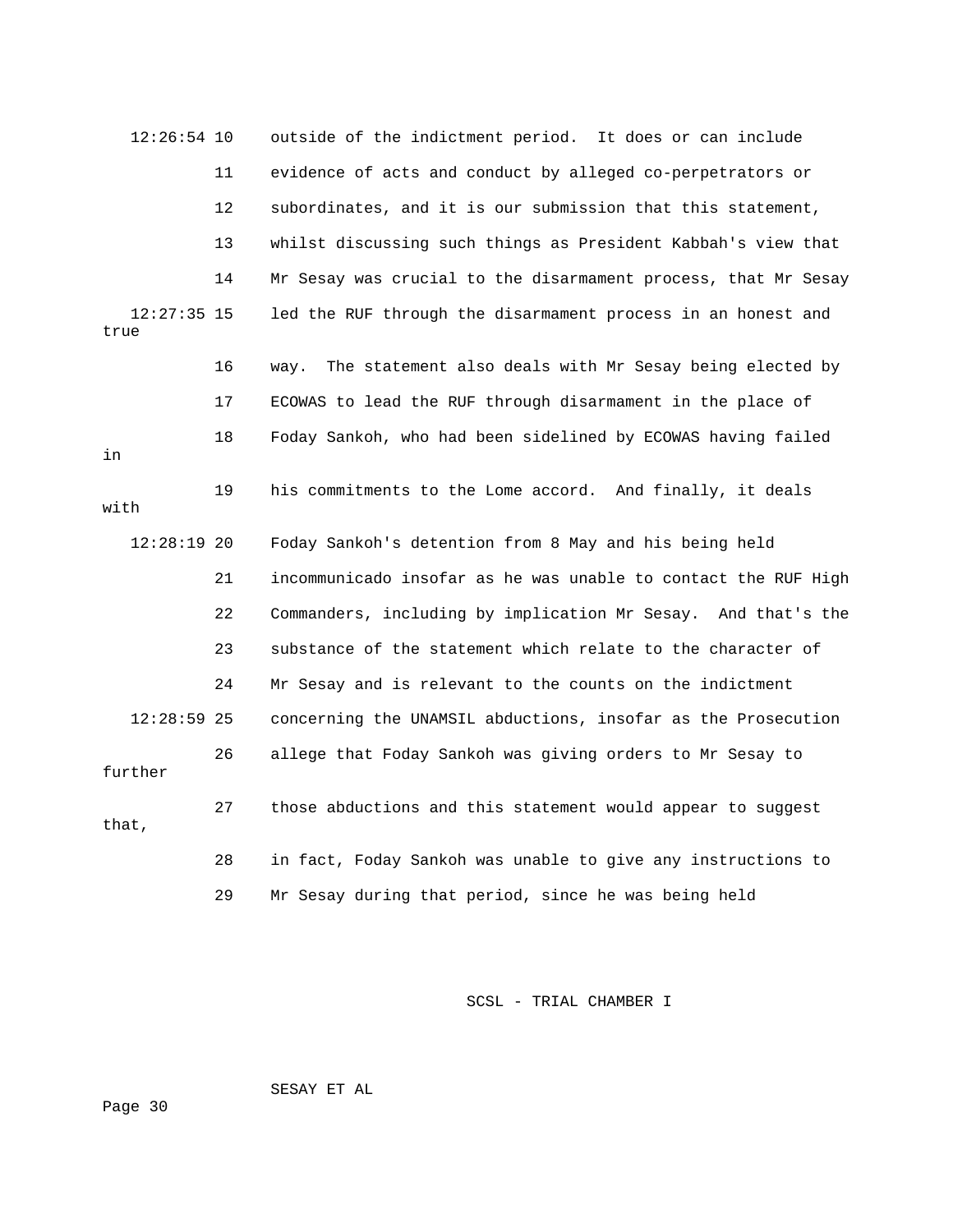# 15 MAY 2008 OPEN SESSION

| deeds |               | 1  | incommunicado. But it doesn't as such relate to the exact        |
|-------|---------------|----|------------------------------------------------------------------|
| in    |               | 2  | and behaviour of the accused as defined pursuant to 92bis and    |
|       |               | 3  | these circumstances, whilst the evidence is important and        |
|       |               | 4  | relevant and we will in due course ask you to take it into       |
| is    | 12:29:47      | 5  | account when deliberating on Mr Sesay's guilt or innocence, it   |
| my    |               | 6  | suitable, we submit, for submission pursuant to 92bis.<br>That's |
|       |               | 7  | application.                                                     |
|       |               | 8  | JUDGE BOUTET: I have a few questions for you. First an           |
| is    |               | 9  | observation. You say that Sesay was elected by ECOWAS.<br>This   |
|       | $12:30:12$ 10 |    | not what your statement says. It says simply that he is aware    |
|       |               | 11 | that ECOWAS -- that the RUF commanders were invited to attend,   |
| to    |               | 12 | there is no indication in that statement that he was elected     |
| the   |               | 13 | be RUF leader. So if that is the case, it's not contained in     |
| not   |               | 14 | statement you are producing. And my other comment, which is      |
|       | $12:30:33$ 15 |    | to the statement per se, but given the position taken by the     |
| mean  |               | 16 | third accused, how do we deal now with the notification, I       |
| days' |               | 17 | given their position I take it they are not waiving the ten      |
|       |               | 18 | notification, so how are we to deal with that today.             |
|       | question,     | 19 | In relation to Your Honour's first<br>MR JORDASH:                |
|       | $12:30:52$ 20 |    | what I was dealing with was as much by implication that if       |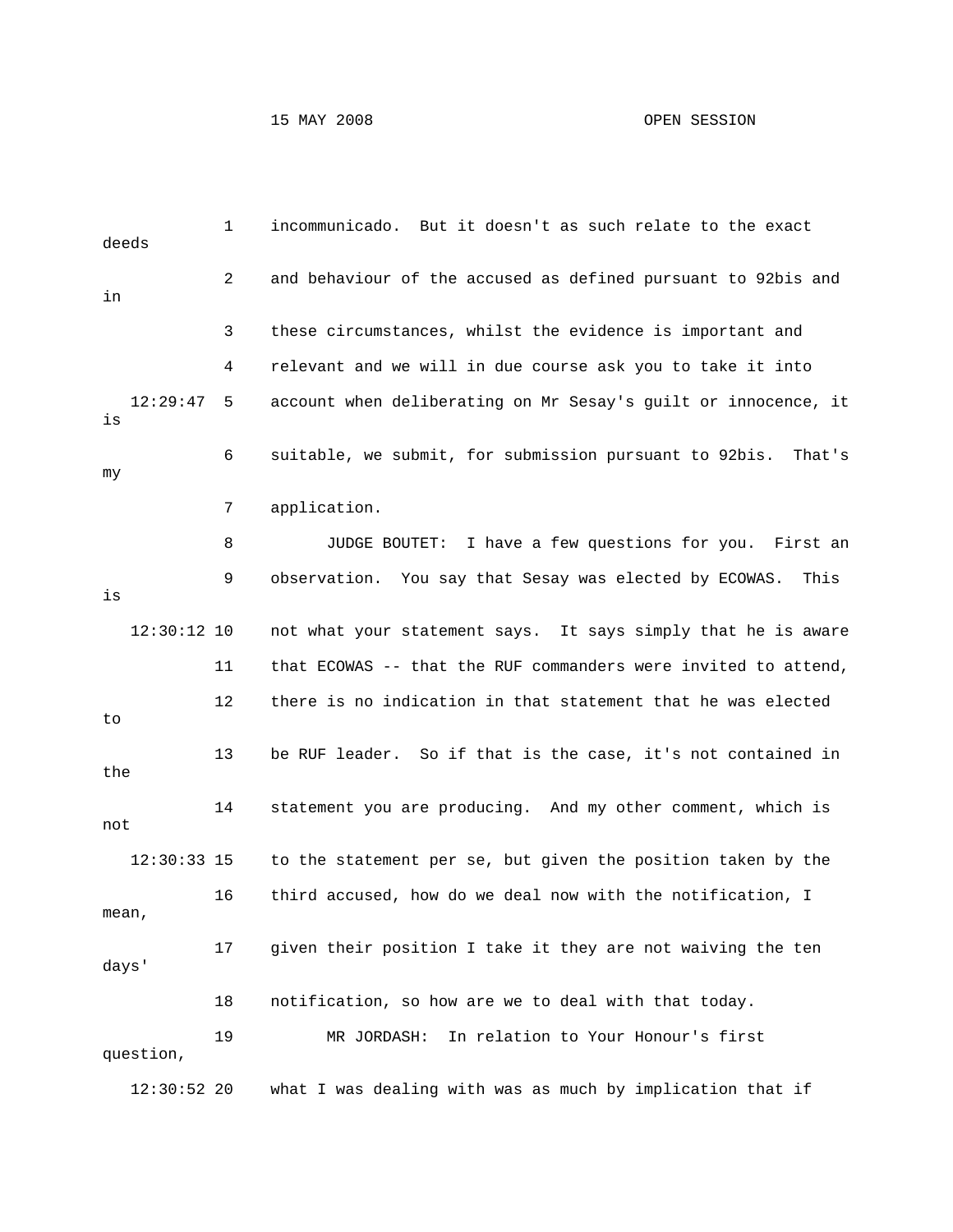| page          | 21 | Your Honour looks at paragraph 2 of -- sorry, paragraph 2 of   |
|---------------|----|----------------------------------------------------------------|
|               | 22 | 2, Your Honour will see the reference to the general support   |
|               | 23 | within the ECOWAS to replace Sankoh and then in paragraph 4, a |
|               | 24 | meeting involving the ECOWAS heads of state and the RUF        |
| $12:31:21$ 25 |    | commanders where a discussion about finding a new leader from  |
| observes      | 26 | within the ranks of the RUF was held. President Kabbah         |
| evidence      | 27 | that he wasn't at the meeting, but in relation to other        |
| Honours       | 28 | which has been given in this trial, we will invite Your        |
|               | 29 | to -- which effectively says that it was ECOWAS who selected   |

|         | SESAY ET AL |              |
|---------|-------------|--------------|
| Page 31 |             |              |
|         | 15 MAY 2008 | OPEN SESSION |

| ranks    | $\mathbf{1}$ | Mr Sesay rather than that suggestion coming from within the      |
|----------|--------------|------------------------------------------------------------------|
| quite    | $\mathbf{2}$ | of the RUF, we would say this supports that contention and       |
| submit   | 3            | directly so. In relation to the second question, we would        |
| whether  | 4            | the following: That the test obviously for Rule 92bis is         |
| 12:32:10 | 5            | the statement goes to the acts and conduct of the accused.<br>We |
|          | 6            | would say it doesn't, and therefore any cross-examination by     |

any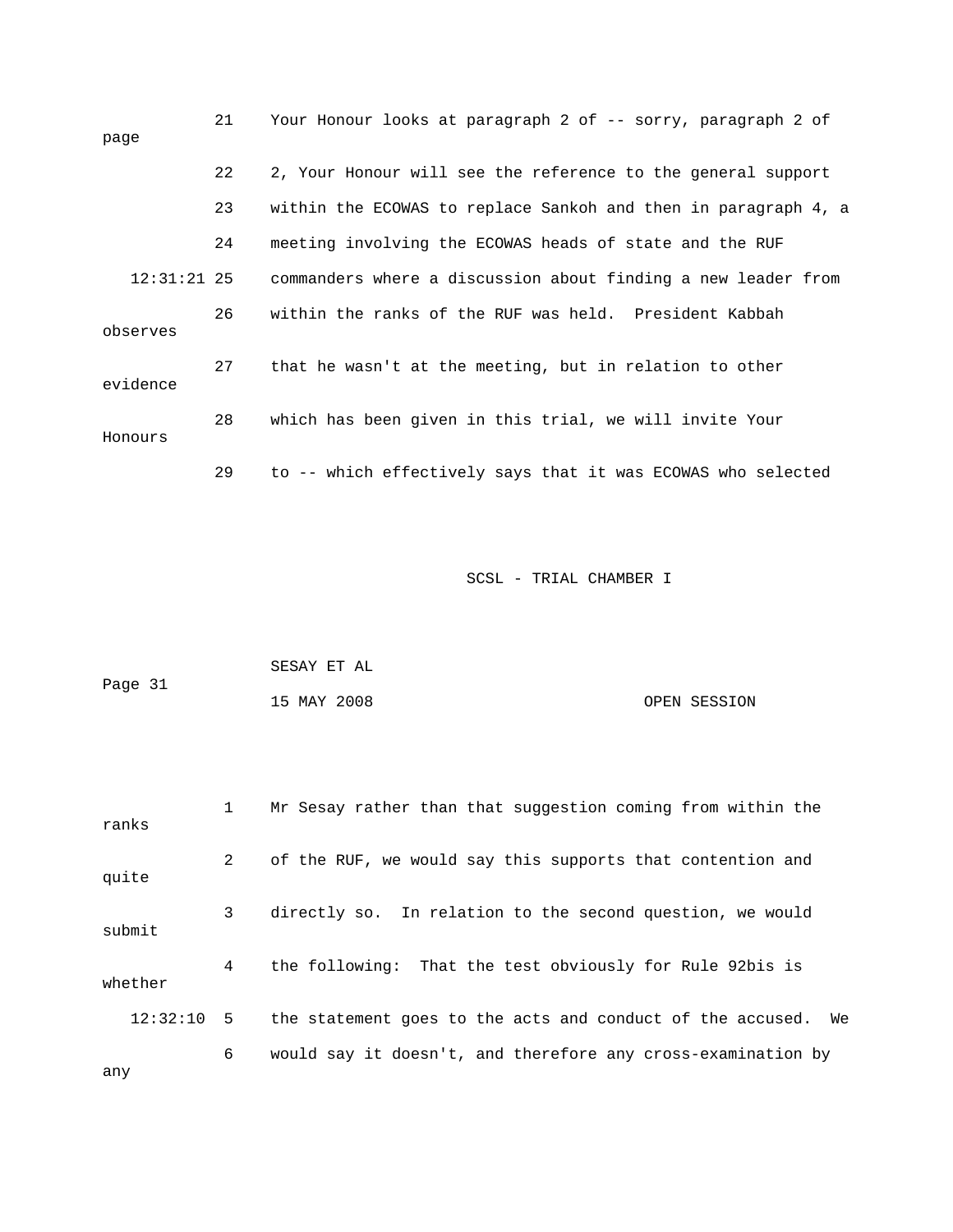7 co-accused would be at best speculative because it would be based 8 on assumptions made about how President Kabbah -- former 9 President Kabbah could assist that accused's case, especially in 12:32:46 10 light of there being no indication, we would say, within the 11 statement that the former president can talk about the acts and 12 conduct of that particular accused. That's my first point. And 13 the second point is that: Of course it was always open to any of 14 my learned friends to approach the former president if that 12:33:11 15 evidence was considered to be important to them. And it was also 16 open to them to seek, as we did, a subpoena application. So 17 I'm -- of course I'm sympathetic to, not that my sympathy is 18 needed, but I'm making the point that I'm sympathetic to my 19 learned friend's stance and naturally the accused may well 12:33:37 20 consider in the context of the overall politics of the conflict 21 and the aftermath of the conflict, they might wish to ask 22 President Kabbah -- former President Kabbah something. But 23 that's quite different to there being merit in calling him to 24 testify on issues which are important to their case. I make that 12:34:04 25 distinction and it's a distinction which can be made and be 26 assumed if indeed a party -- an accused team has not attempted to 27 approach President Kabbah themselves. There was no suggestion 28 until the end of the Sesay case that former President Kabbah 29 would be called to testify. So every co-accused in this case has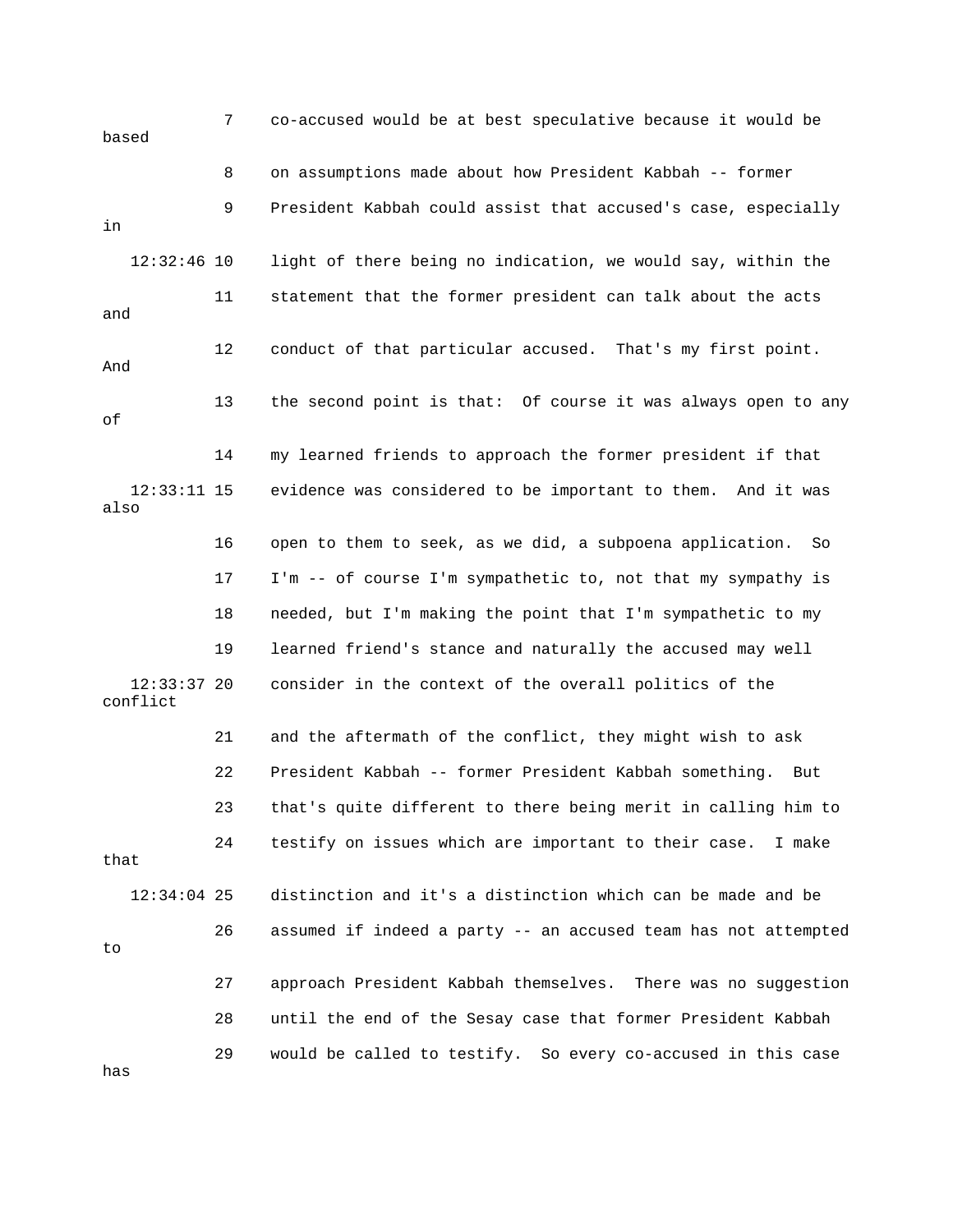| Page 32 | SESAY ET AL |              |
|---------|-------------|--------------|
|         | 15 MAY 2008 | OPEN SESSION |

|               | 1  | had ample opportunity to approach President Kabbah if they    |
|---------------|----|---------------------------------------------------------------|
|               | 2  | considered his evidence essential or even important to their  |
|               | 3  | case.                                                         |
| the           | 4  | Yeah but that still does not deal with<br>JUDGE BOUTET:       |
| 12:34:45      | 5  | issue of notification, so are you suggesting we should just   |
|               | 6  | ignore the notification of ten days and five days? We haven't |
|               | 7  | heard, at least I haven't heard, that the third accused was   |
| is            | 8  | waiving the ten days provision of that 92bis rule, and if he  |
| entertain     | 9  | not, then how are we to deal with that? How are we to         |
| $12:35:10$ 10 |    | your application now.                                         |
| back          | 11 | My first response to that would be to go<br>MR JORDASH:       |
|               |    |                                                               |
| wishing       | 12 | to the Rules, Rule 92bis which subsection (C): A party        |
| to            | 13 | to submit information as evidence shall give ten days notice  |
| the           | 14 | the opposing party, and so I would seek an interpretation of  |
| $12:35:36$ 15 |    | opposing party to mean what it traditionally means, the party |
|               | 16 | which is opposing the defence or the -- in the other context, |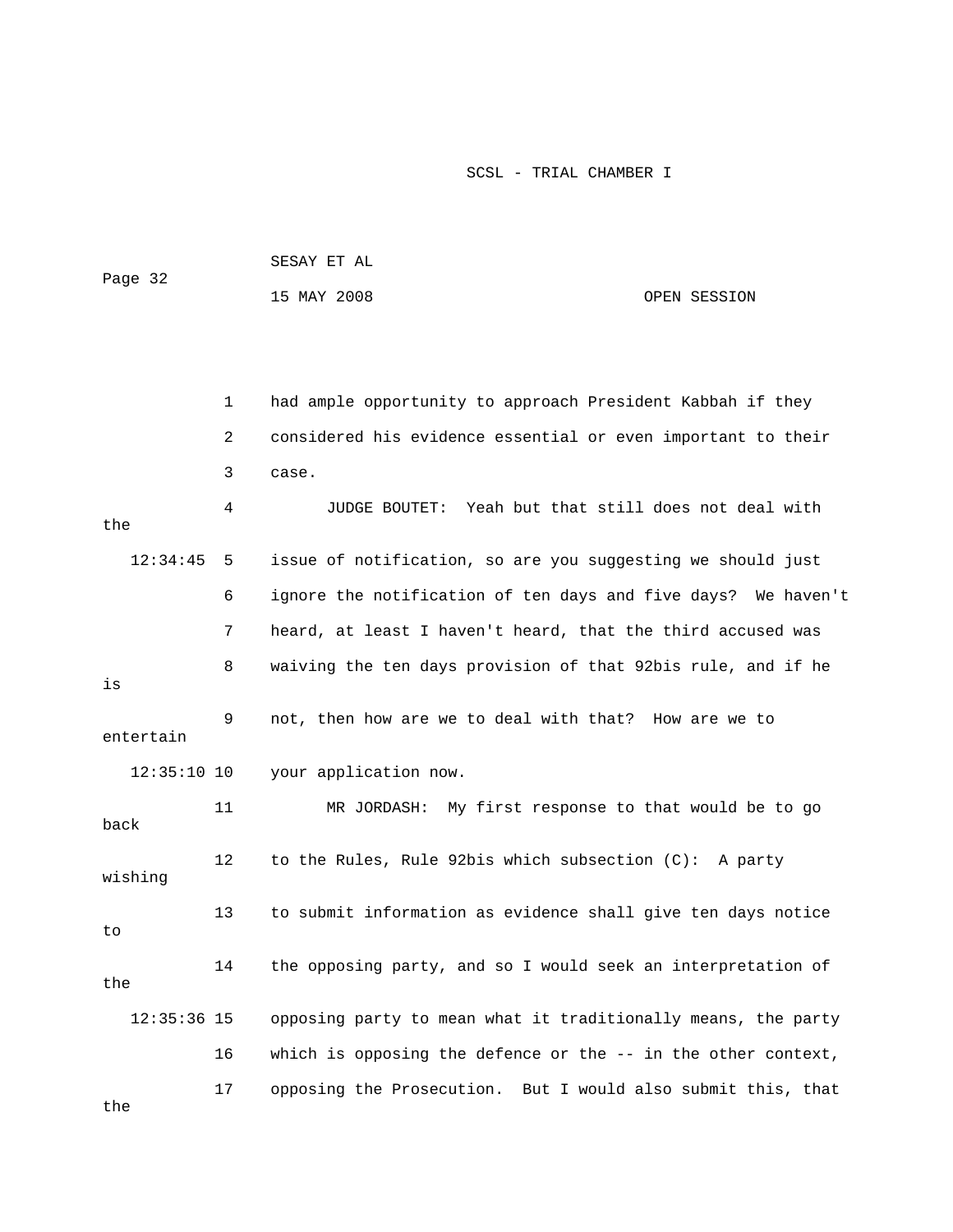|               | 18 | party opposing, if that be a co-accused, should show why it is |
|---------------|----|----------------------------------------------------------------|
| to            | 19 | they will not waive the ten days. What is it the party wishes  |
| $12:36:08$ 20 |    | achieve in that ten days? I mean, it's a question, I would     |
|               | 21 | submit, of prejudice because I could simply adjourn this       |
|               | 22 | application and ask Your Honours to consider it in ten days,   |
| practice.     | 23 | which wouldn't exactly be, in my submission, sensible          |
|               | 24 | Unless the party objecting can say how they would benefit from |
|               |    |                                                                |
| $12:36:30$ 25 |    | that ten days. And so far we've heard that the party by        |
| haven't       | 26 | implication doesn't want the ten days to be waived but we      |
|               | 27 | heard why. And I would submit given that: (1) the subpoena     |
|               | 28 | application was public and there was nothing in the statement  |

| Page 33 | SESAY ET AL |              |
|---------|-------------|--------------|
|         | 15 MAY 2008 | OPEN SESSION |

 1 referred to fairly directly in the subpoena application, or there 2 is nothing in the statement which has not been referred to by 3 implication or directly during the course of the trial through 4 other evidence. It's difficult to see what objection could be 12:37:14 5 properly raised as to why a party could not deal with either an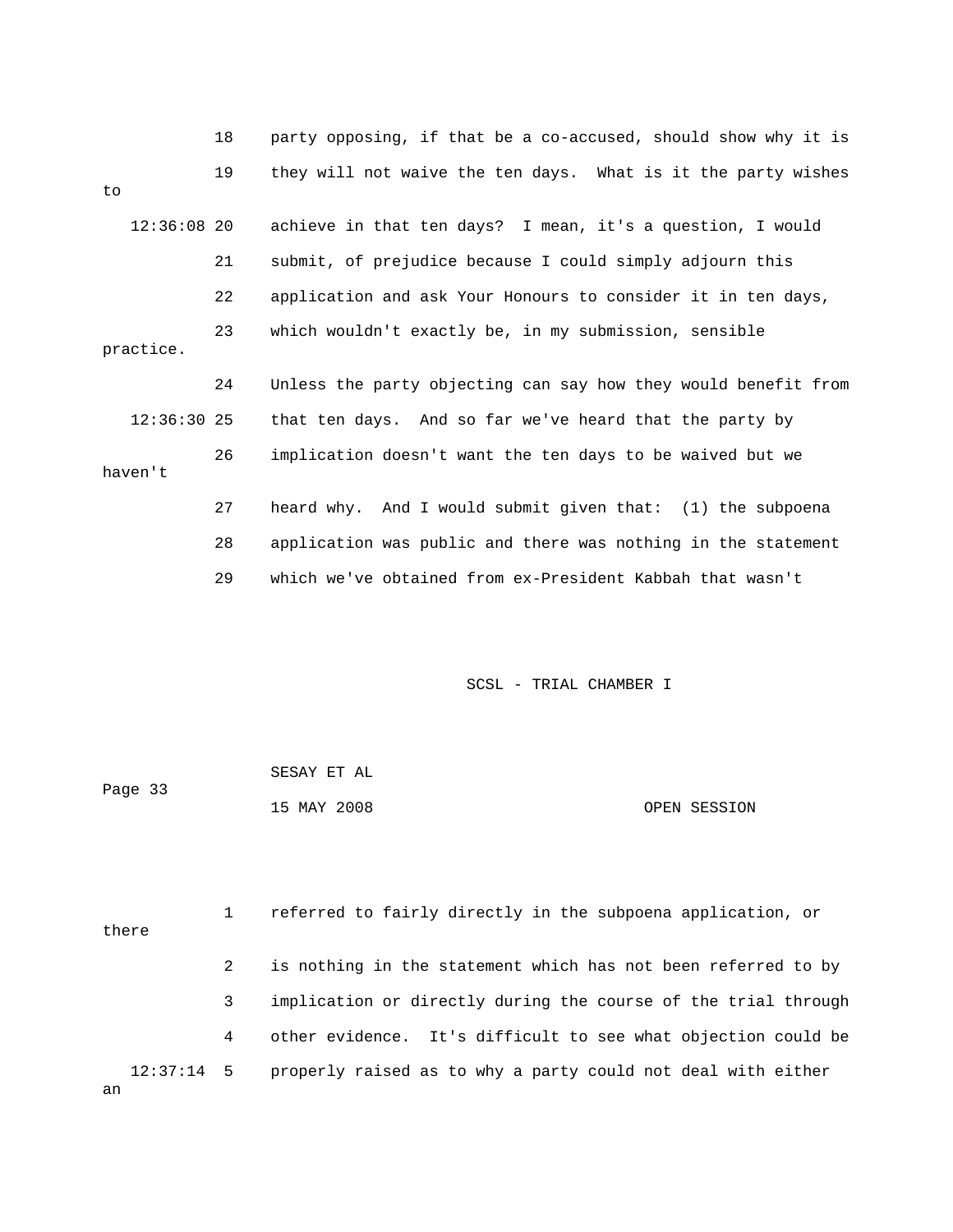6 application pursuant to 92bis today without ten days, or deal 7 with whatever arises from a reading of this evidence within today 8 rather than waiting for ten days. I'm racking my brain but I can 9 see absolutely no purpose to be served by the ten-day period. 12:37:36 10 The ten-day period is generally a good idea because obviously it 11 gives a party who may be under pressure of resources and so on or 12 may have been surprised by the evidence, to take cognisance of 13 it. But this is not the situation here. 14 JUDGE BOUTET: Thank you. 12:38:00 15 PRESIDING JUDGE: My worry is on the issue of relevance. 16 As you very well know, 92bis subjects the admission of that 17 document to its relevance to the proceedings, you know, as you 18 yourself have pointed out. We -- I would like to concede, you 19 know, that ex-President Kabbah has in that statement deposed that 12:38:43 20 the first accused was very helpful, very instrumental to securing 21 the disarmament and I will go further, maybe the restoration of 22 peace in this country. He was elected under circumstances which 23 we all know, because it is said in that statement that 24 Foday Sankoh was unreliable and the heads of states, you know, 12:39:15 25 preferred somebody who was more reliable to deal with in the 26 disarmament process. So Sankoh was sidetracked and Issa Sesay 27 was elected and you know from the globality of the evidence even 28 before Issa Sesay accepted the election, he had to come back to 29 his base and there was a debate and it was when he got the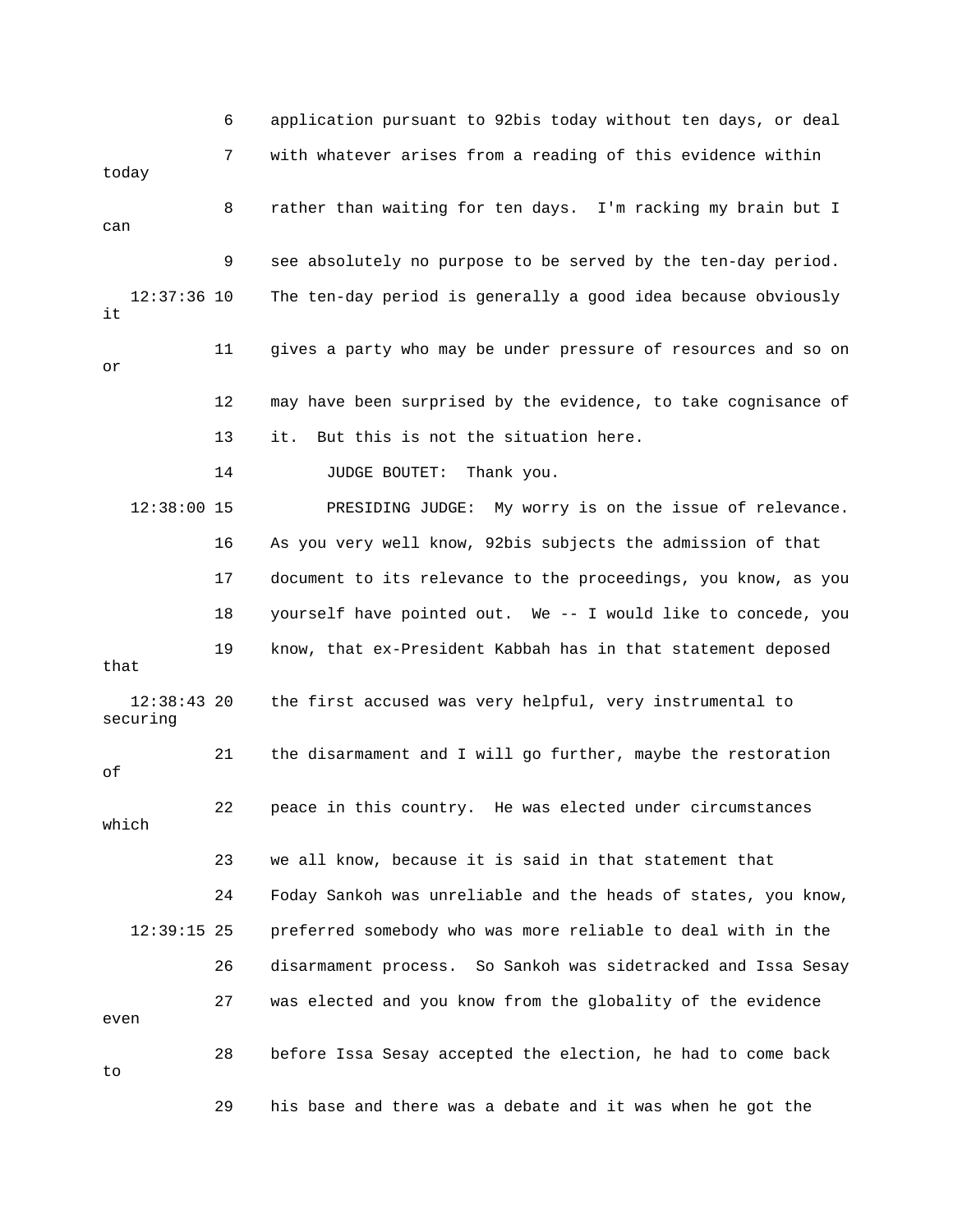|         | SESAY ET AL |  |              |  |  |  |  |
|---------|-------------|--|--------------|--|--|--|--|
| Page 34 | 15 MAY 2008 |  | OPEN SESSION |  |  |  |  |
|         |             |  |              |  |  |  |  |

| designation     | $\mathbf{1}$ | confirmation from his base that he should accept that          |
|-----------------|--------------|----------------------------------------------------------------|
| accepts         | 2            | that he went back to the heads of state and said well, he      |
| process.        | 3            | it.<br>Now, he assumed that role. He was helpful in the        |
|                 | 4            | But how relevant is his contribution to disarmament to the     |
| 12:40:08<br>are | 5            | indictment, you know, that he faces, particularly even if we   |
|                 | 6            | limiting ourselves to counts 15 to 17, which deals with the    |
|                 | 7            | taking of the UNAMSIL hostages, how helpful is his disarmament |
| indictment?     | 8            | role, the post-hostage-taking period relevant to the           |
|                 | 9            | MR JORDASH: Well, if I can answer it in this way that -        |
| $12:40:42$ 10   |              | PRESIDING JUDGE:<br>Yes.                                       |
|                 | 11           | MR JORDASH: $--$ when we applied for a subpoena on 28          |
|                 | 12           | February 2008, and suggested in that application that the      |
|                 | 13           | evidence we could obtain from former President Kabbah was      |
|                 | 14           | essential evidence, we said that it was essential because it   |
| $12:41:15$ 15   |              | would prove that, or disprove, an essential part of the        |
| the             | 16           | Prosecution case in relation to counts 15 to 18; namely, that  |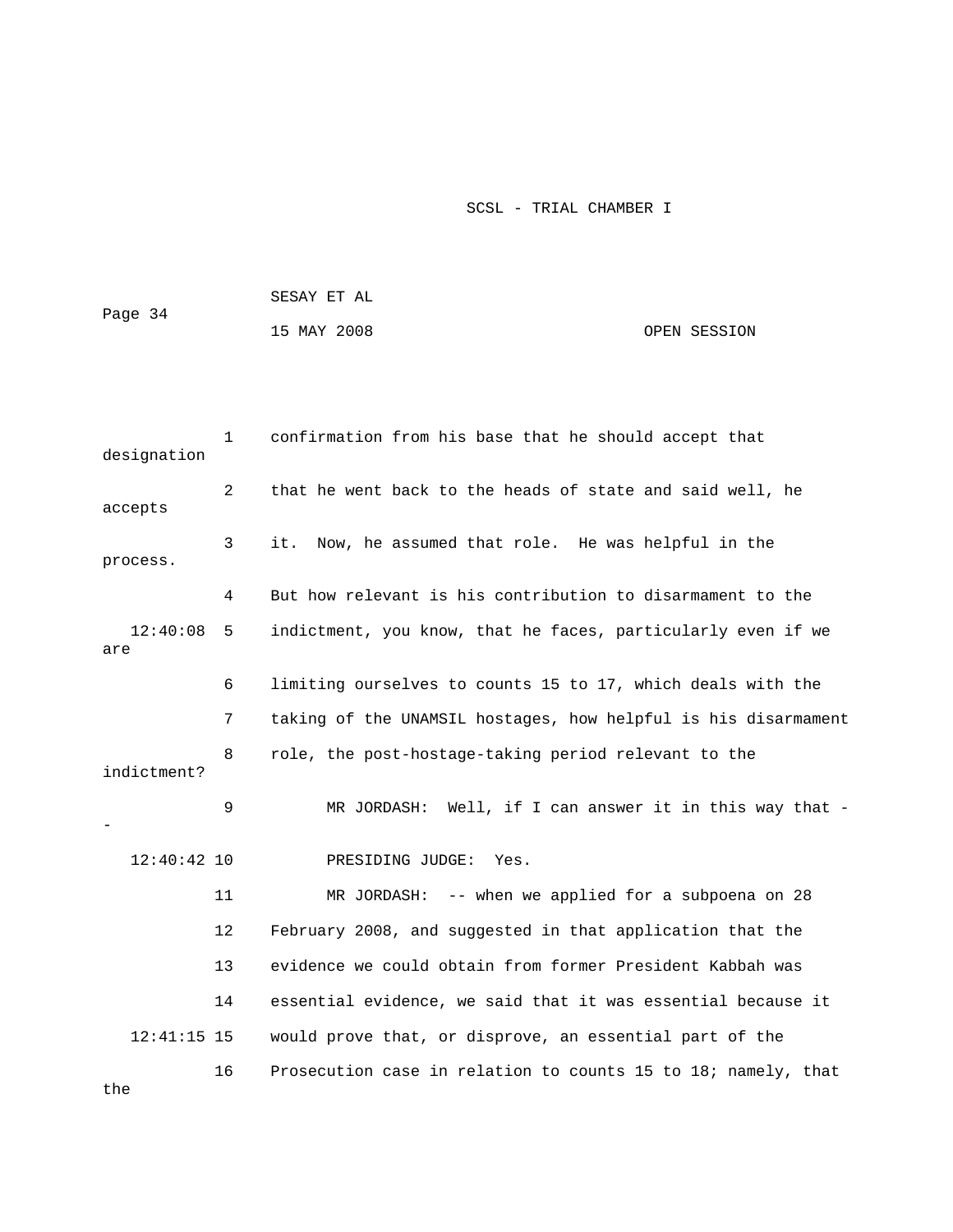17 Prosecution allege that Foday Sankoh was giving instructions and 18 orders to Mr Sesay as the battlefield commander. 19 PRESIDING JUDGE: I hope there is -- there is no suggestion 12:41:41 20 anywhere, you know, that because we granted the subpoena, on the 21 reasons you advanced, we necessarily were drawing, making a 22 finding that the facts you alleged were proved or that the 23 Prosecution's case, you know, was not founded. 24 MR JORDASH: But Your Honours did make a finding in this 12:42:05 25 way: Your Honours made a finding that the evidence, if obtained, 26 would be important, and it has been obtained. Now, what 27 Your Honours make of it -- 28 PRESIDING JUDGE: It has been obtained. That's the 29 evidence.

SCSL - TRIAL CHAMBER I

 SESAY ET AL Page 35 15 MAY 2008 OPEN SESSION

 1 MR JORDASH: Yes. 2 PRESIDING JUDGE: And that is where we are now. 3 MR JORDASH: Yes. 4 PRESIDING JUDGE: Now, the question is -- let me put it 12:42:27 5 more directly: How exculpatory is that evidence in relation to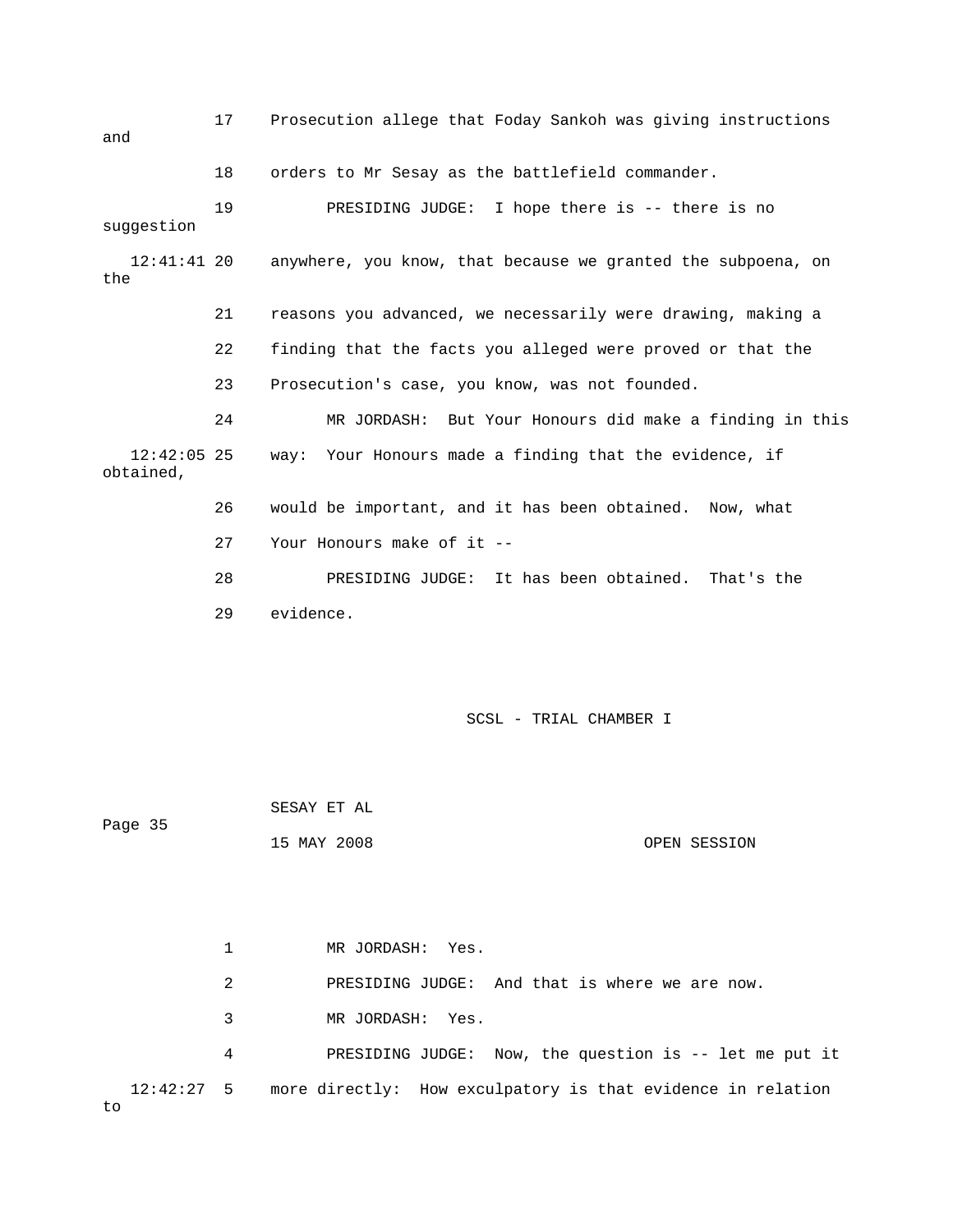6 counts 15 and 17 which relates to the taking of the UNAMSIL 7 hostages? Because for this statement to be admitted it must be 8 relevant for the purpose for which it is tendered and that is to 9 show that he is innocent of a particular crime which is proffered 12:42:54 10 against him in the indictment by the Prosecution. How relevant 11 is that statement and his post-hostage-taking role to these 12 proceedings? 13 MR JORDASH: Well, it's -- 14 JUDGE THOMPSON: Perhaps I should come in with something 12:43:21 15 related to that. In other words, and I would be certainly 16 interested in you addressing me extensively on that, whilst - as 17 you grapple with the question from the learned Presiding Judge. 18 I mean, is it your submission that the concepts of relevance 19 under Rule 92bis, and susceptibility of confirmation, are 12:43:56 20 synonymous with the concepts of legitimate forensic purpose and 21 necessity under Rule 54? Is that your submission? In other 22 words, referring to our decision granting your request to issue 23 the subpoena, we applied under Rule 54 the criteria of legitimate 24 forensic purpose as one of those that the evidence must satisfy 12:44:42 25 and also that the evidence must be necessary. 26 If I recall, that was how we reasoned things using Rule 54. 27 Are you suggesting also that by doing that, we were virtually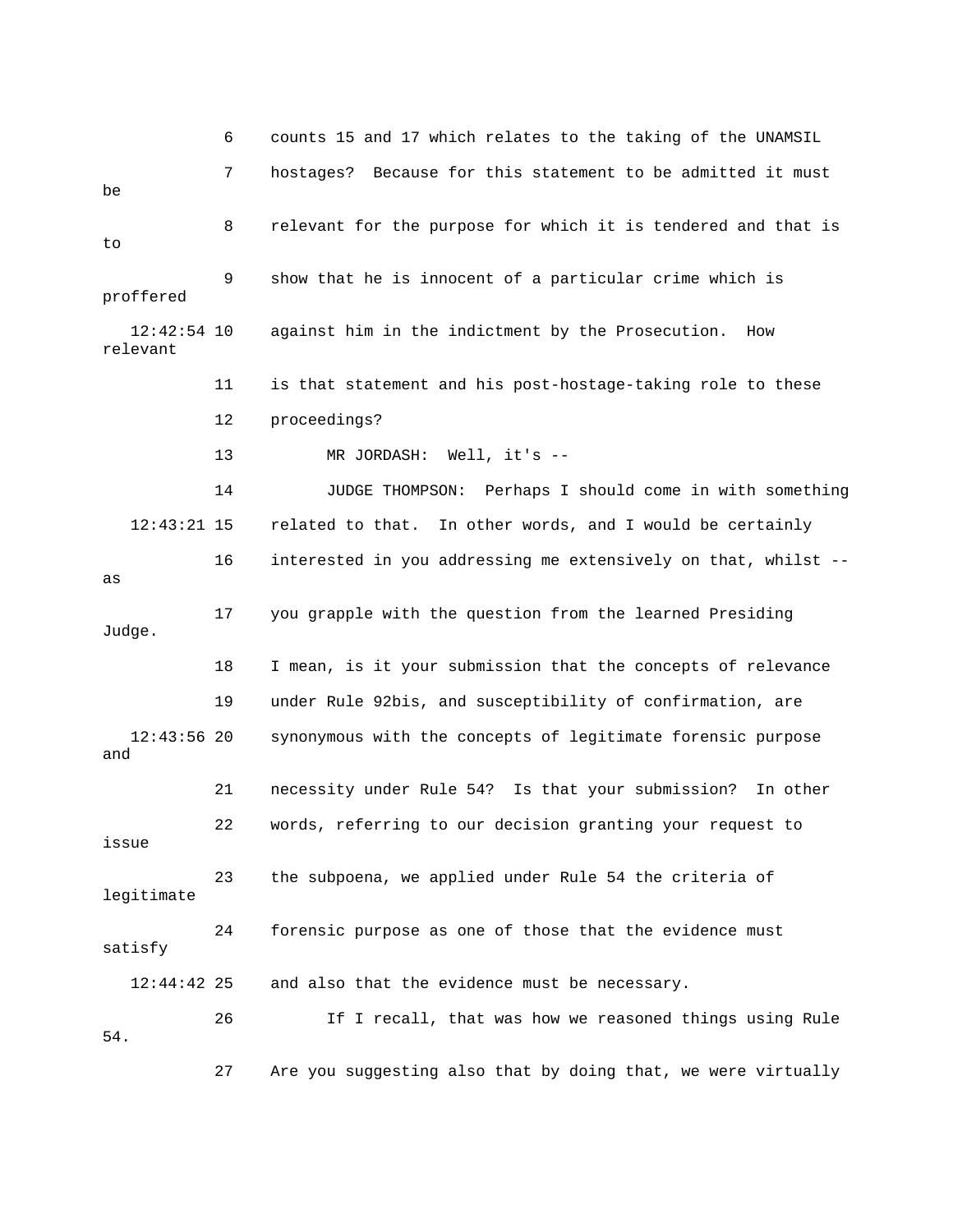| the | 28. |  |  |  | saying that the concept of legitimate forensic purpose, and |  |  |
|-----|-----|--|--|--|-------------------------------------------------------------|--|--|
|     | 29  |  |  |  | necessity under Rule 54, are synonymous with the concept of |  |  |

 SESAY ET AL Page 36 15 MAY 2008 OPEN SESSION

the

|                      | $\mathbf{1}$   | relevance and susceptibility to confirmation under Rule 92bis? |
|----------------------|----------------|----------------------------------------------------------------|
|                      | $\overline{2}$ | In other words, are you saying that once we found that the     |
|                      | 3              | evidence satisfied the Rule 54 test, we cannot logically find  |
| can                  | 4              | otherwise in respect of Rule 92bis criteria? So I think you    |
| $12:45:45$ 5<br>this |                | just join this to and answer us because I'm sure that's what   |
| qrant                | 6              | seems to be suggesting when you referred to the decision to    |
|                      | 7              | the subpoena.                                                  |
|                      | 8              | MR JORDASH: Well, if I can answer the two questions in         |
|                      | 9              | this way, firstly addressing whether the test is synonymous.   |
| $12:46:09$ 10        |                | JUDGE THOMPSON:<br>Yes.                                        |
| Rule                 | 11             | MR JORDASH: I would submit they are not synonymous.            |
| are                  | 12             | 54 is a much higher standard. In order to satisfy Rule 54 we   |
|                      | 13             | have to show that the evidence, if you like, is extremely      |
|                      | 14             | relevant, that it's necessary, whereas under Rule 92bis --     |
| $12:46:28$ 15        |                | PRESIDING JUDGE:<br>It's relevant on the face of your          |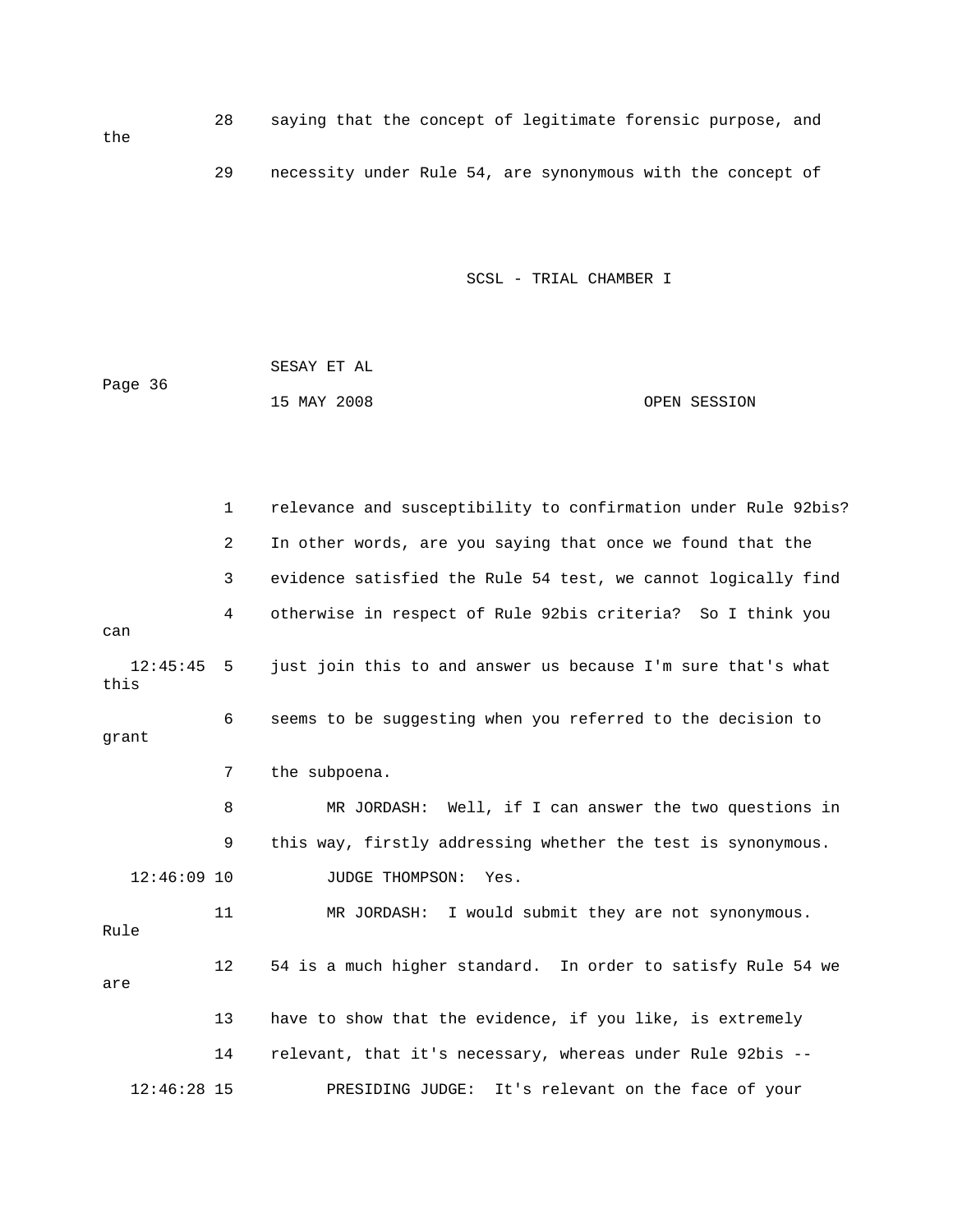16 application.

17 MR JORDASH: Yes.

18 PRESIDING JUDGE: On the face of your application.

19 MR JORDASH: Yes.

 12:46:33 20 JUDGE THOMPSON: But remember that the formula is 21 legitimate forensic purpose, according to the decision, which of 22 course I agree with you may well be a higher threshold. I mean, 23 the decisions that have interpreted Rule 54, the Trial Chamber 24 decision in the CDF case, on the issue of a subpoena, virtually 12:46:56 25 interpreted the concept of legitimate forensic purpose. 26 When that matter went on appeal, the Appeal Chamber 27 endorsed that as also the applicable test; it must be necessary; 28 it must also serve a legitimate forensic purpose. Of course, 29 Their Lordships did not expound on the concept of legitimate

SCSL - TRIAL CHAMBER I

 SESAY ET AL Page 37 15 MAY 2008 OPEN SESSION

> 1 forensic purpose. I am saying, bearing that in mind, if the 2 evidence passed the test for the purpose of Rule 54, does it 3 necessarily mean that the evidence does pass the test for the 4 purpose of Rule 92bis?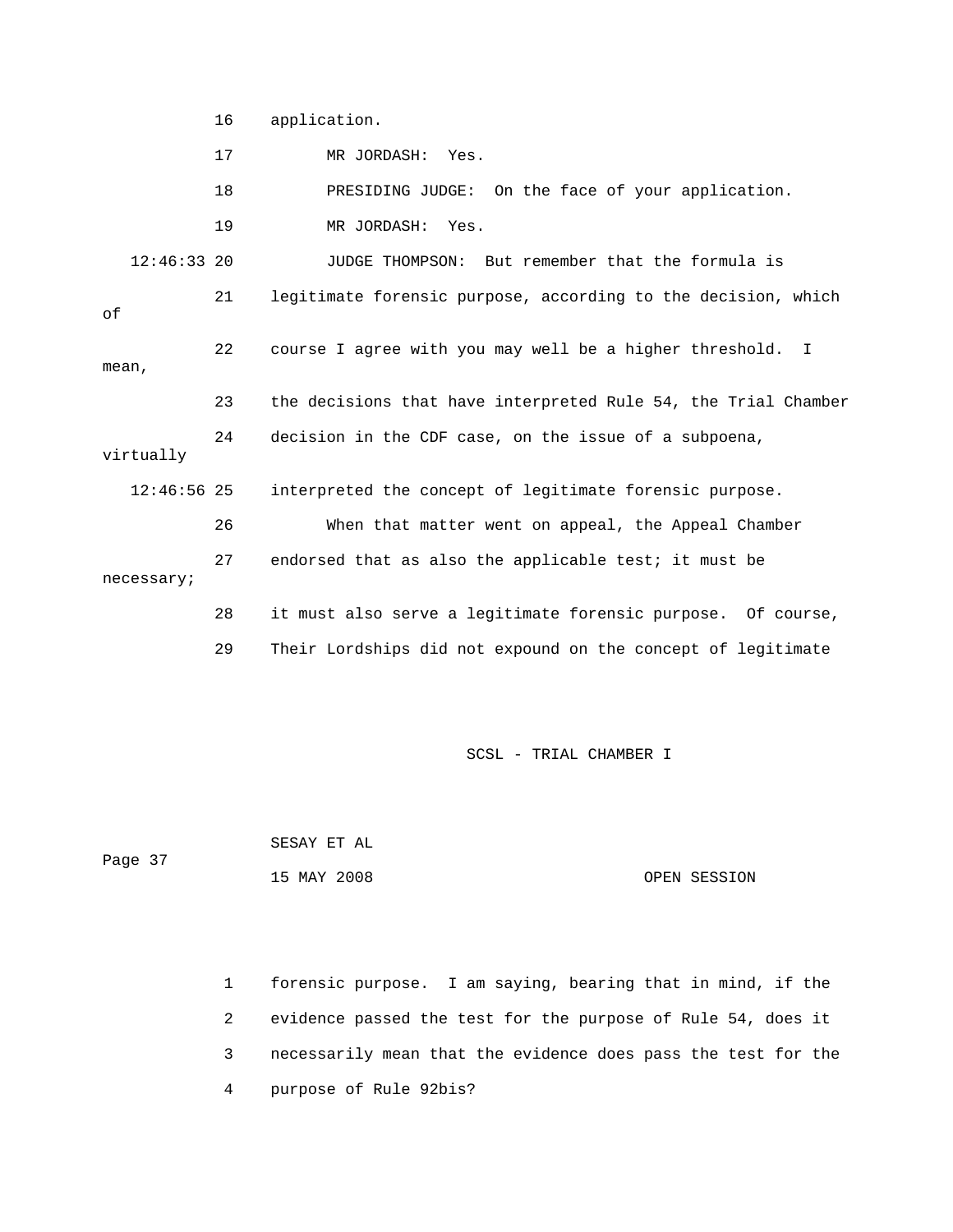12:47:43 5 MR JORDASH: Well, I suppose the answer is it depends on 6 how closely the evidence obtained corresponds to the description 7 given in the application for the subpoena. 8 JUDGE THOMPSON: And that's why I want you to enlighten me 9 on that. In other words -- 12:47:58 10 MR JORDASH: Sorry, Your Honour. If the application 11 outlines evidence that is sought, and the Trial Chamber finds 12 that that evidence would serve a legitimate forensic purpose, 13 then I -- then the subpoena is served and the evidence which is 14 obtained doesn't correspond in the slightest with what was 12:48:24 15 outlined in the application, then obviously we -- the Trial 16 Chamber would have to ask whether that evidence had matched the 17 application and whether, if it hadn't, how relevant it was. 18 JUDGE THOMPSON: Under both Rules which is the more 19 exacting criteria? Under both Rules. 12:48:49 20 MR JORDASH: Well, I think -- 21 JUDGE THOMPSON: Because, I mean, 54 laid this down clearly 22 and 54 has been interpreted to require that the evidence must 23 satisfy a legitimate forensic purpose test, and here, relevance 24 and susceptibility to confirmation. 12:49:09 25 PRESIDING JUDGE: You see, we have granted the subpoena 26 under Rule 54. The statement is not being tendered under Rule

in

 28 time, I think that it is an issue of the relevance of that 29 statement to the indictment, you know, that comes into issue

27 54, it is being tendered under Rule 92bis and, at this point

in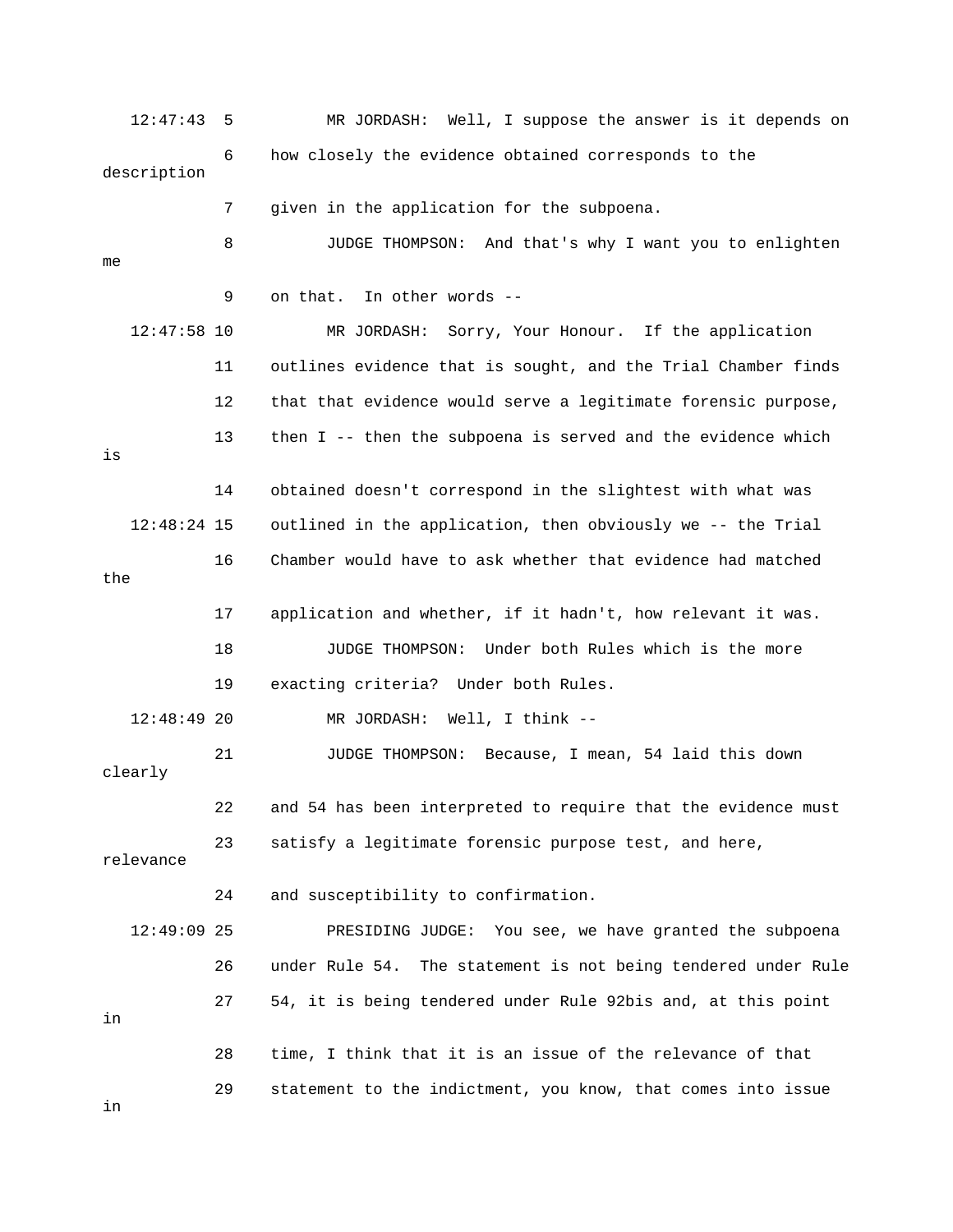15 MAY 2008 OPEN SESSION

| the                       | $\mathbf{1}$ | order to enable us to determine its admissibility following    |
|---------------------------|--------------|----------------------------------------------------------------|
| the                       | 2            | application you made, and which has not been objected to by    |
| see,                      | 3            | Prosecution, and by counsel for the second accused.<br>So, you |
|                           | 4            | that's my problem, you know, and the question I'm asking, you  |
| 12:49:55                  | 5            | know, it's somehow related to the question --                  |
|                           | 6            | JUDGE THOMPSON:<br>And I would respectfully say not just       |
| pronged                   | 7            | relevance but susceptibility to confirmation.<br>It's a two-   |
|                           | 8            | test under 92bis.                                              |
|                           | 9            | Well, legitimate forensic purpose must<br>MR JORDASH:          |
| $12:50:15$ 10<br>be       |              | necessarily intrinsically include relevance. Evidence cannot   |
|                           | 11           | legitimately forensic if it's not relevant to the charges.     |
|                           | 12           | PRESIDING JUDGE: Can I be very direct in my question to        |
|                           | 13           | you, Mr Jordash. On that statement, is there anything on that  |
|                           | 14           | statement that would negate the allegations of the Prosecution |
| $12:50:46$ 15<br>question |              | against your client under counts 15 and 17? That's the         |
|                           | 16           | which I'm asking.                                              |
|                           | 17           | And I can answer it quite simply.<br>MR JORDASH:               |

SESAY ET AL

Page 38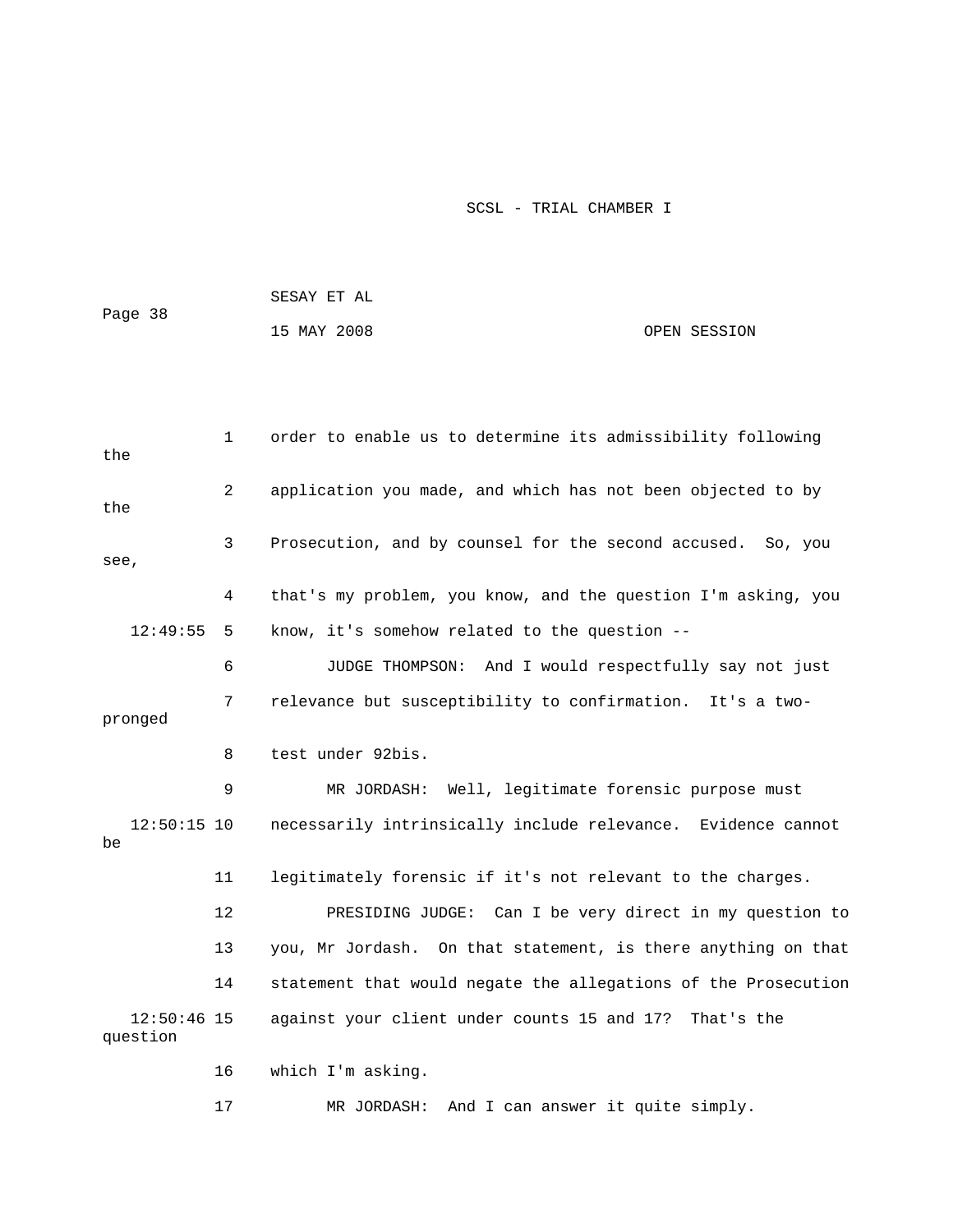18 PRESIDING JUDGE: Yes.

|               | 19 | MR JORDASH: The indictment alleges that Foday Sankoh           |
|---------------|----|----------------------------------------------------------------|
| $12:51:11$ 20 |    | effectively ordered the attack on the UNAMSIL peacekeepers and |
|               | 21 | these attacks took place between about April 2000 and 15       |
|               | 22 | September 2000. I'm referring to paragraphs 28 and 83 of the   |
|               | 23 | indictment.                                                    |
|               | 24 | PRESIDING JUDGE: A very wide time frame, looking at the        |
| $12:51:32$ 25 |    | evidence. The time frame is very wide.                         |
|               | 26 | MR JORDASH: Very.                                              |
|               | 27 | PRESIDING JUDGE: This is something that was limited in         |
| acts          | 28 | limited in terms of the time and the space within which the    |
|               | 29 | are alleged to have been committed.                            |

SCSL - TRIAL CHAMBER I

| Page 39 | SESAY ET AL |              |
|---------|-------------|--------------|
|         | 15 MAY 2008 | OPEN SESSION |

 1 MR JORDASH: Well -- 2 JUDGE BOUTET: I would presume you are making reference to 3 23; I have some concern about this one. 4 JUDGE THOMPSON: Is it 23? 12:52:01 5 MR JORDASH: Paragraph 23. Foday Saybana Sankoh and -- 6 JUDGE BOUTET: From May 2000 until 10 March 2003.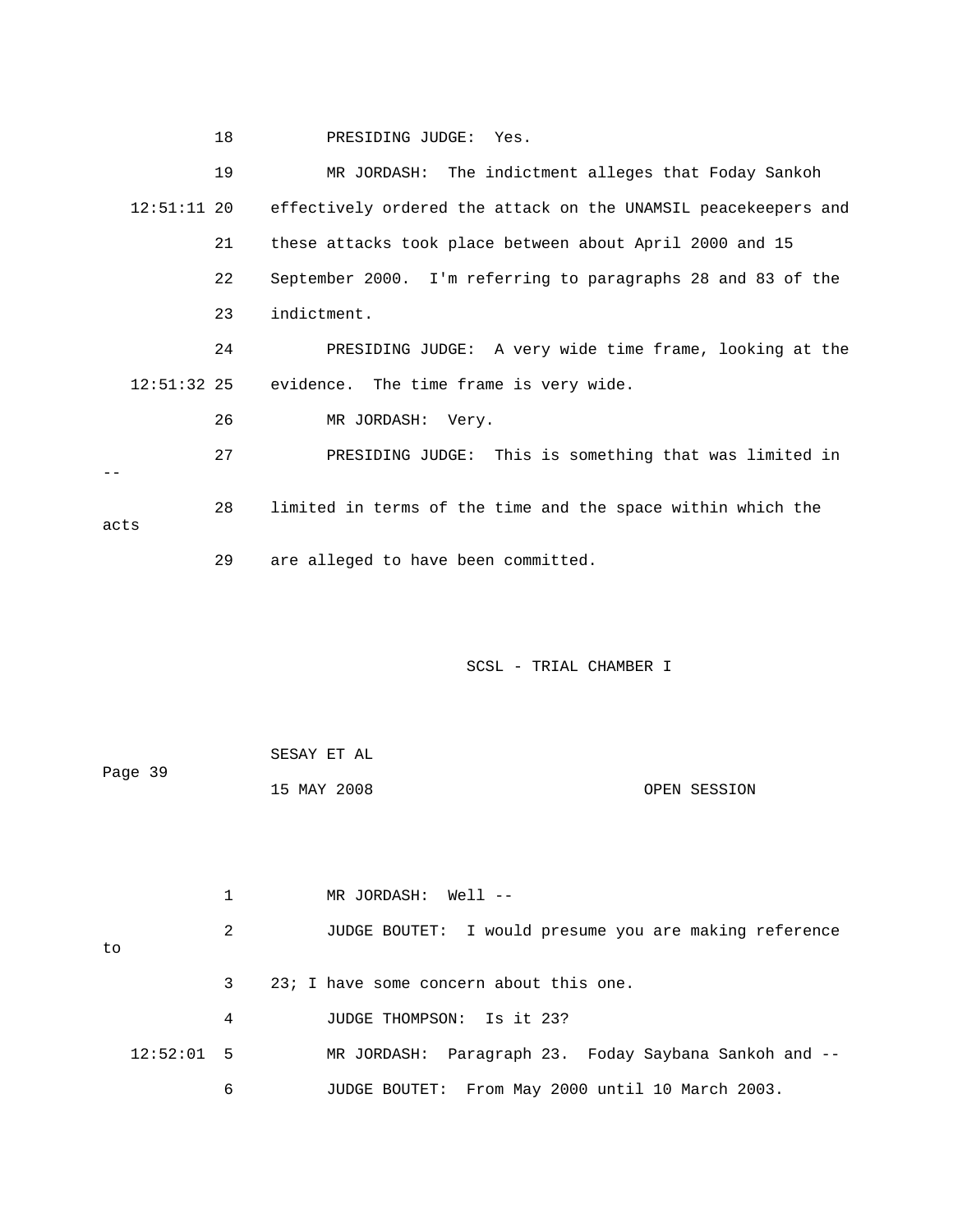7 MR JORDASH: Yes, by order of Foday -- yes. The 8 Prosecution allege that from May 2000 until about 10 March 2003, 9 by order of Foday Sankoh, Issa Sesay directed all RUF activities 12:52:24 10 in the Republic off Sierra Leone. And the statement, at page 2, 11 paragraph 3, states that when Sankoh was arrested in May 2000, he 12 was detained in Aberdeen; he was being held incommunicado there. 13 At that time, and I directly quote, "At that time the UN was 14 still being held in eastern Sierra Leone and arrangements were 12:52:59 15 being made to have the peacekeepers released through Liberia. 16 Sankoh was not able to give orders to other members of the RUF 17 after his arrest." Therein lies the forensic legitimate purpose 18 and the relevance of the evidence to counts 15 to 18. 19 PRESIDING JUDGE: You are saying that even though 12:53:22 20 Foday Sankoh was reticent to the release of the hostage, your 21 client was for their release and he played a part in releasing 22 them? 23 MR JORDASH: That is what we do say. We say that what 24 happened was 8 May -- well, there's attacks on the UN, as we've 12:53:46 25 heard in the courtroom -- early May. As you heard through 26 Mr Sesay's testimony, we say he made his way from Kono to try to 27 sort out the mess and find out what was going on. By 8 May 28 Sankoh was arrested, and without warning arrested, thereafter 29 unable to communicate with any of his commanders, as confirmed by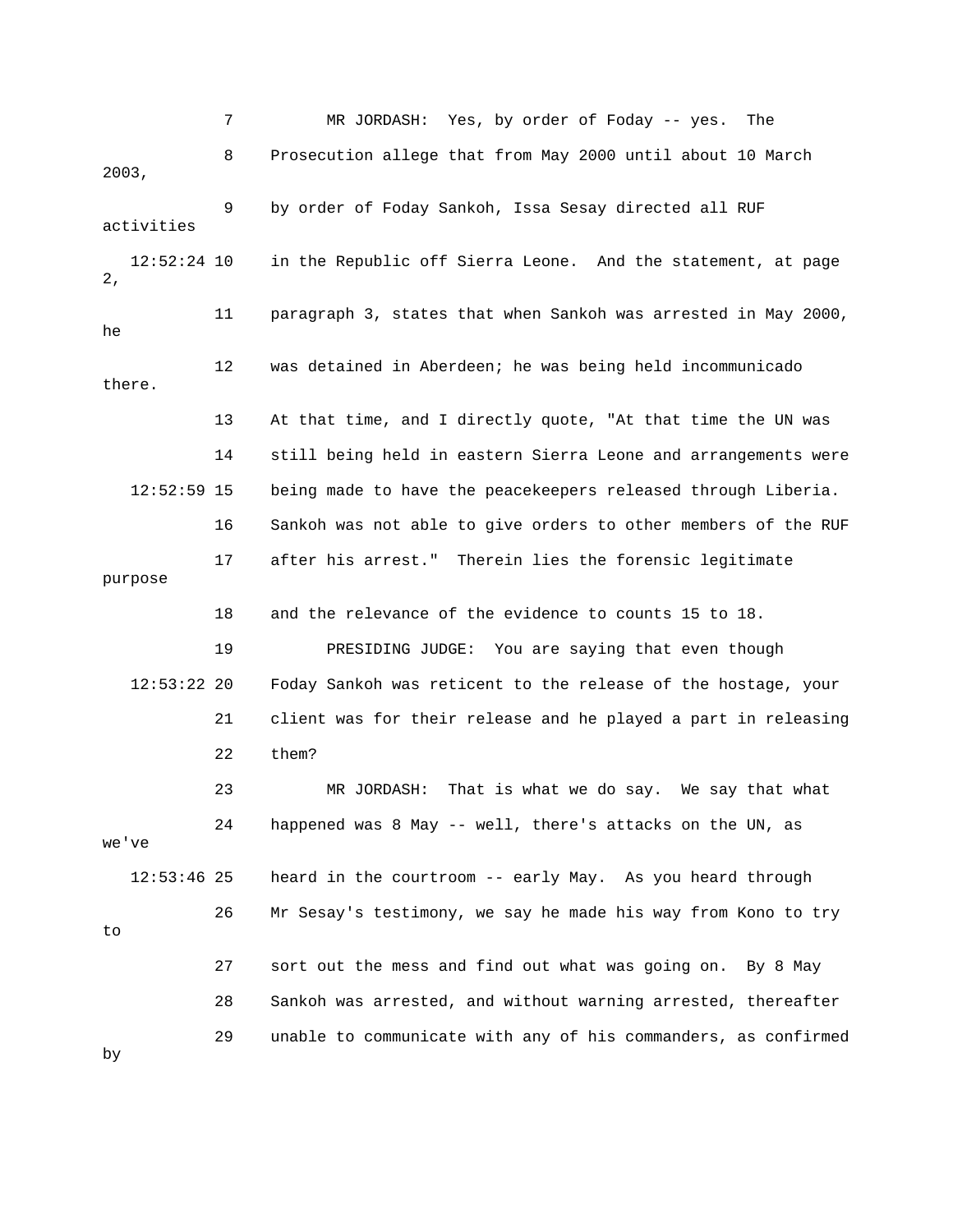| Page 40 | SESAY ET AL |              |
|---------|-------------|--------------|
|         | 15 MAY 2008 | OPEN SESSION |

```
 1 former President Kabbah, therein leaving Mr Sesay to try to 
find 
             2 out what to do with the hostages with no means of contacting 
             3 UNAMSIL because, as Your Honours heard from General Opande who 
             4 gave evidence here, there was no contact between UNAMSIL and 
RUF 
   12:54:55 5 once Sankoh was arrested. As soon as Sesay is contacted by 
the 
             6 ECOWAS, through Charles Taylor, he releases the hostages. So 
why 
             7 were the hostages kept for three weeks by Mr Sesay in Kono? 
One, 
             8 to secure their safety; and two, because he didn't have a 
means 
             9 by which he could release them, all contact having been 
   12:55:27 10 intentionally cutoff by UNAMSIL, as per General Opande's 
            11 evidence, and with no means by which Mr Sesay could contact 
            12 Sankoh, as per former President Kabbah's evidence in the 
            13 statement. That's our defence to counts 15 to 18. 
            14 JUDGE BOUTET: So what you are suggesting, however, is 
that 
    12:55:56 15 this evidence goes to acts and conduct of the accused. 
            16 MR JORDASH: No. 
           17 JUDGE BOUTET: This is what you are trying to convey
```
now.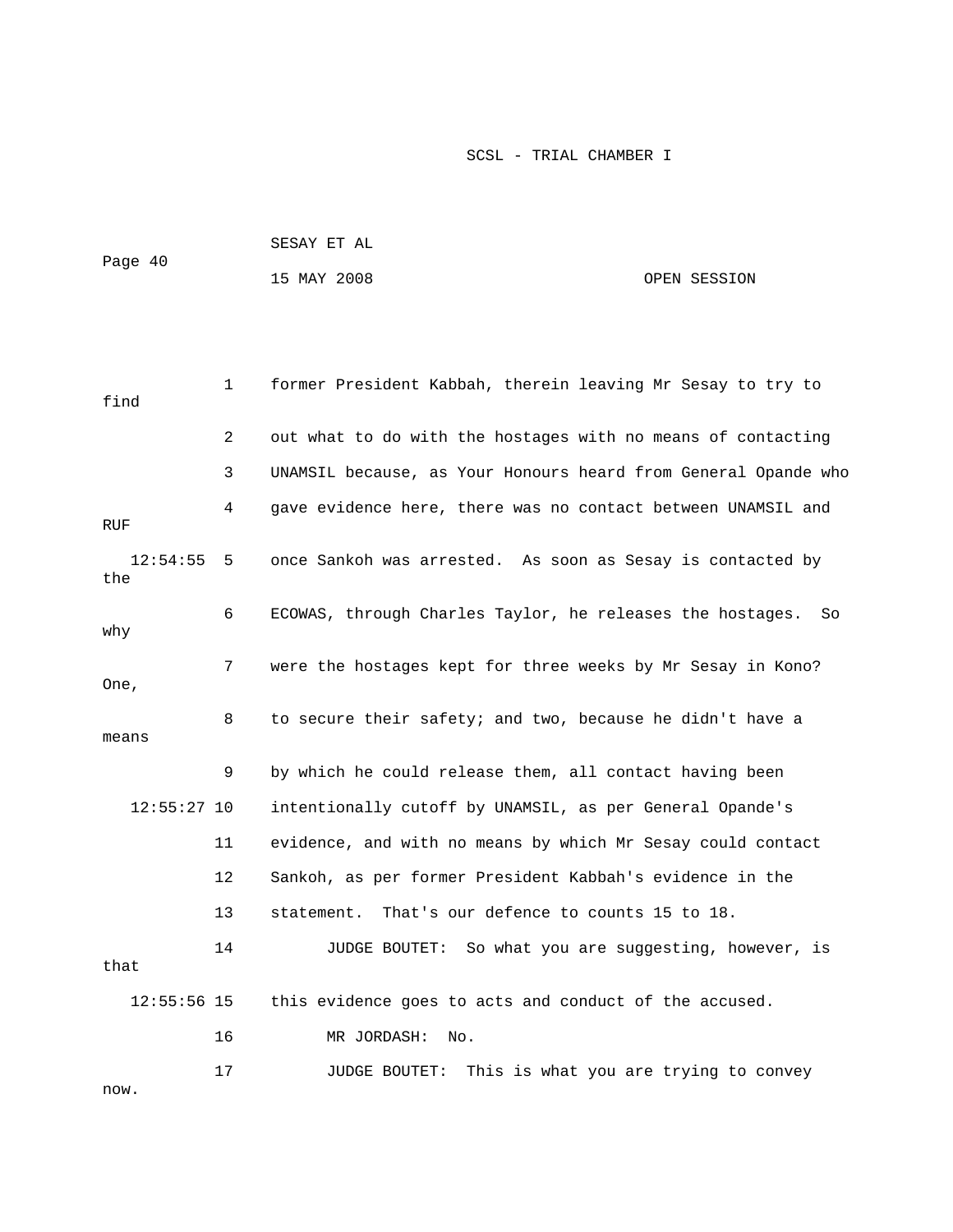| I             | 18 | MR JORDASH: Well, no, it doesn't. Because this is why          |
|---------------|----|----------------------------------------------------------------|
| term:         | 19 | started off the application by saying it's a very technical    |
| $12:56:09$ 20 |    | Acts and conduct of the accused. It's not all evidence which   |
|               | 21 | relates to the acts and conduct of the accused; it is evidence |
|               | 22 | which is acts and conduct of the accused and this does not     |
|               | 23 | $deal$ --                                                      |
|               | 24 | JUDGE THOMPSON: But we have jurisprudence on the               |
| $12:56:23$ 25 |    | definition of that.                                            |
|               | 26 | MR JORDASH: And I have some authority from --                  |
| acceptable    | 27 | JUDGE THOMPSON: Right. And clearly we have an                  |
|               | 28 | meaning of acts and conduct of the accused in the context of   |
|               | 29 | 92bis.                                                         |

|         | SESAY ET AL |              |
|---------|-------------|--------------|
| Page 41 |             |              |
|         | 15 MAY 2008 | OPEN SESSION |

 1 PRESIDING JUDGE: We have issued some decisions on this. 2 MR JORDASH: I've got decisions for Your Honours if 3 Your Honours wish to -- 4 PRESIDING JUDGE: Yes, you can -- 12:56:43 5 MR JORDASH: -- to peruse them. First is the Prosecutor v 6 Galic at the ICTY, decision on interlocutory appeal concerning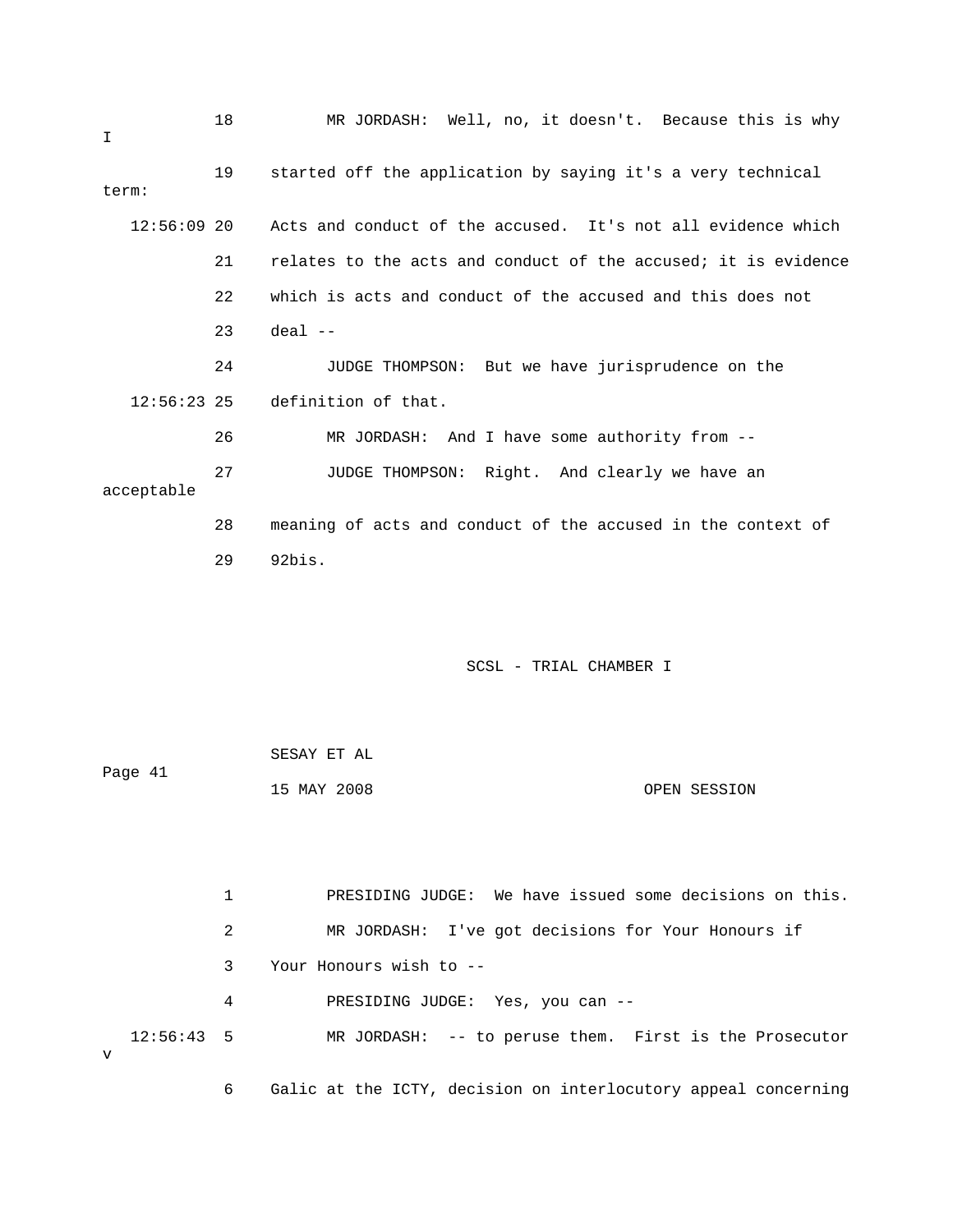7 92bis, which gives a useful definition -- 8 JUDGE BOUTET: You provided this. Are these case law or 9 copies of? 12:57:05 10 MR JORDASH: I have copies for everyone. 11 JUDGE BOUTET: You do have copies for everyone? 12 MR JORDASH: Yes. 13 JUDGE BOUTET: Can we have them please? 14 JUDGE THOMPSON: And we recently approved that definition 12:57:16 15 in one of our own decisions. 16 MR JORDASH: Absolutely. All the authorities which -- 17 well, the two authorities we'll pass up have been approved by 18 Your Honours in Your Honours' decision. But I simply hand them 19 to Your Honours so Your Honours can be refreshed. 12:58:17 20 Your Honours, I note the time. I don't know if -- we've 21 got another authority here which is the Prosecutor v Milosevic at 22 the ICTY, decision on Prosecution's request to have witness 23 statements admitted under 92bis, and I don't know if it would 24 assist Your Honours to have the lunch adjournment to -- 12:58:34 25 PRESIDING JUDGE: Why not? 26 JUDGE THOMPSON: Certainly. 27 PRESIDING JUDGE: Yes, that's fine. 28 JUDGE THOMPSON: I'm not in a preemptory mood at all. 29 PRESIDING JUDGE: After all -- when we talk of the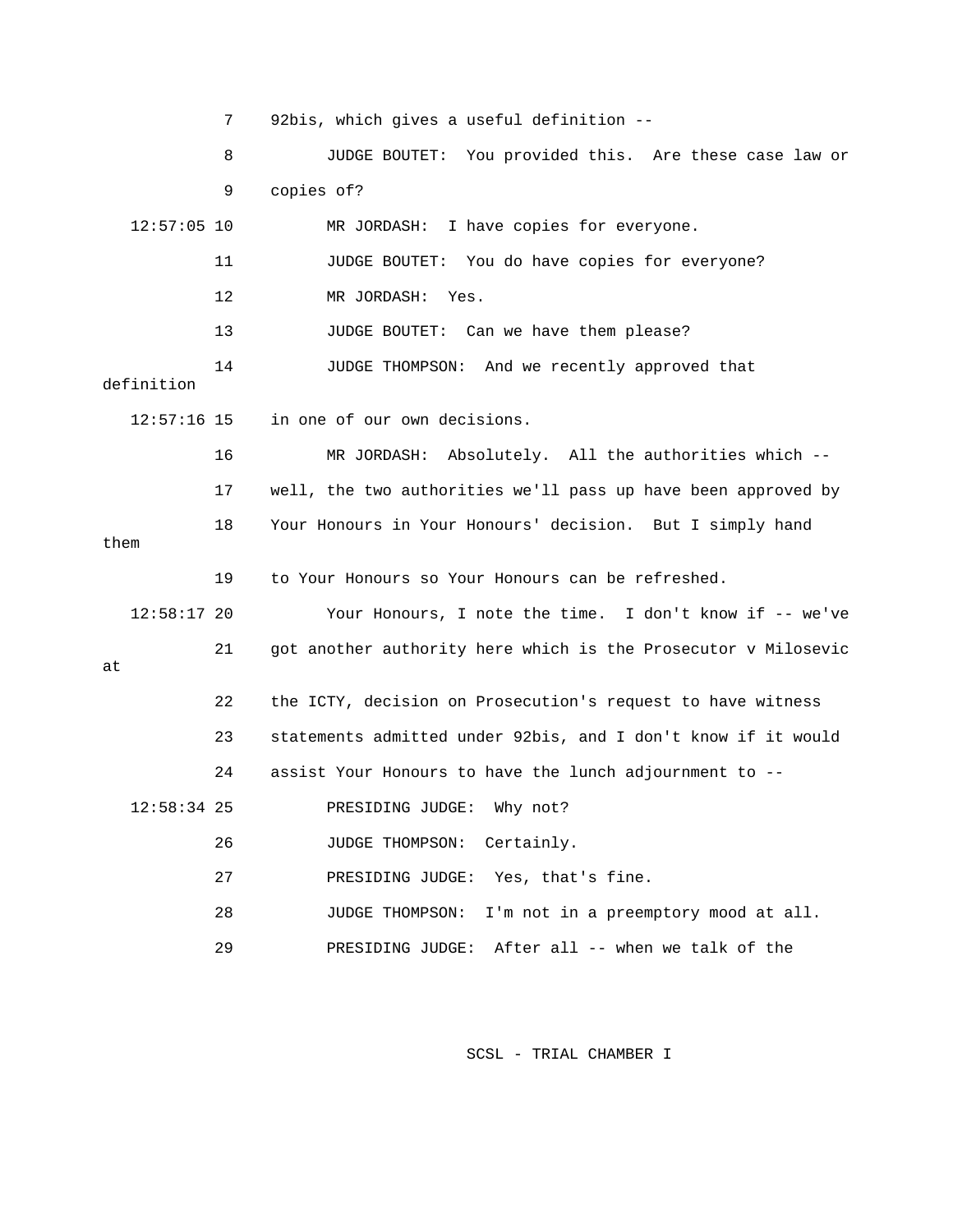| Page 42 | SESAY ET AL |              |
|---------|-------------|--------------|
|         | 15 MAY 2008 | OPEN SESSION |

 1 legitimate forensic purpose and the necessity requirements under 2 Rule 54 we were sufficiently conversed in the Milosevic case when 3 Gerard Schroeder and Tony Blair were called to come and testify 4 before the ICTY. 12:59:03 5 JUDGE THOMPSON: And I thought that these had become very 6 magical -- magical criteria. 7 MR JORDASH: Do Your Honours require the lunch break to -- 8 I notice it's 1 o'clock. 9 PRESIDING JUDGE: Yes. Did you have something to add to 12:59:26 10 what you've been saying or you wanted to continue in the 11 afternoon? Did you have some more edifying submissions in 12 addition to what you've said already and which you think, you 13 know, you can really complete in the afternoon or so? Because 14 this is a very important issue and we want to advise ourselves, 12:59:48 15 you know, properly before we take a stand on this. It's a very 16 important issue. 17 MR JORDASH: I would -- 18 PRESIDING JUDGE: Yes, Mr Jordash, we are in your hands. 19 MR JORDASH: Well, I would suggest lunch and reflection and 13:01:55 20 then I can finish addressing Your Honours in ten or fifteen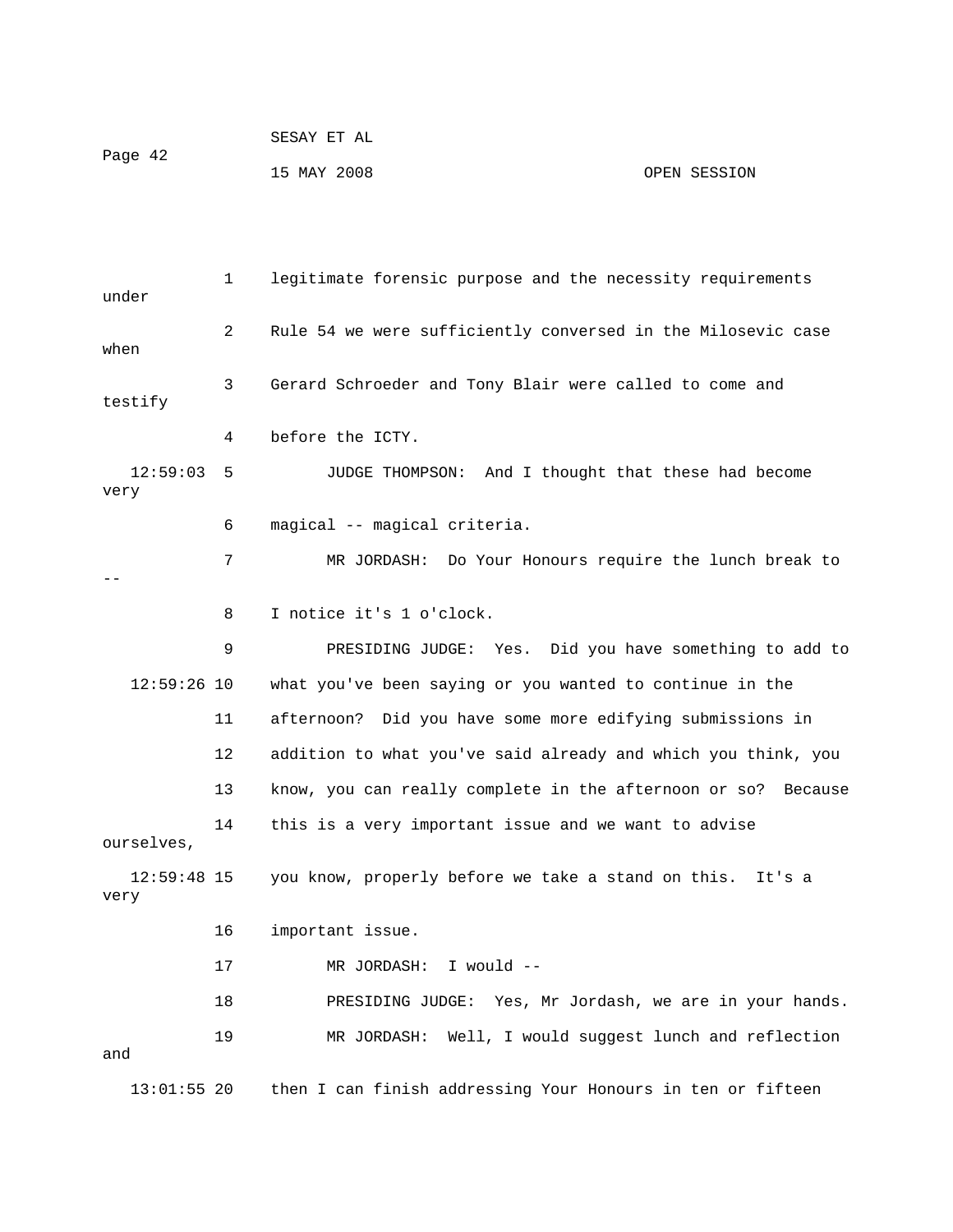21 minutes after lunch.

 22 PRESIDING JUDGE: All right. I think the Chamber is minded 23 to grant your application, as usual. 24 MR JORDASH: No comment. 13:02:09 25 PRESIDING JUDGE: No comment. Well, learned counsel, the 26 Chamber will recess for lunch. We will resume our proceedings at 27 2.30. We will rise, please. 28 [Luncheon recess taken at 1.05 p.m.] 29 [RUF15MAY08C-BP] SCSL - TRIAL CHAMBER I SESAY ET AL Page 43 15 MAY 2008 OPEN SESSION 1 [Upon resuming at 2.49 p.m.] 2 PRESIDING JUDGE: Good afternoon, learned counsel. We will

 3 resume the proceedings and, Mr Jordash, you may continue. 4 MR CAMMEGH: Your Honour, I'm sorry to interrupt. I was 14:49:17 5 hoping for an opportune moment to interrupt the discourse earlier 6 on. I want to make one thing clear: I am content for the waiver 7 to be -- I'm content to waive the notice for the purposes of this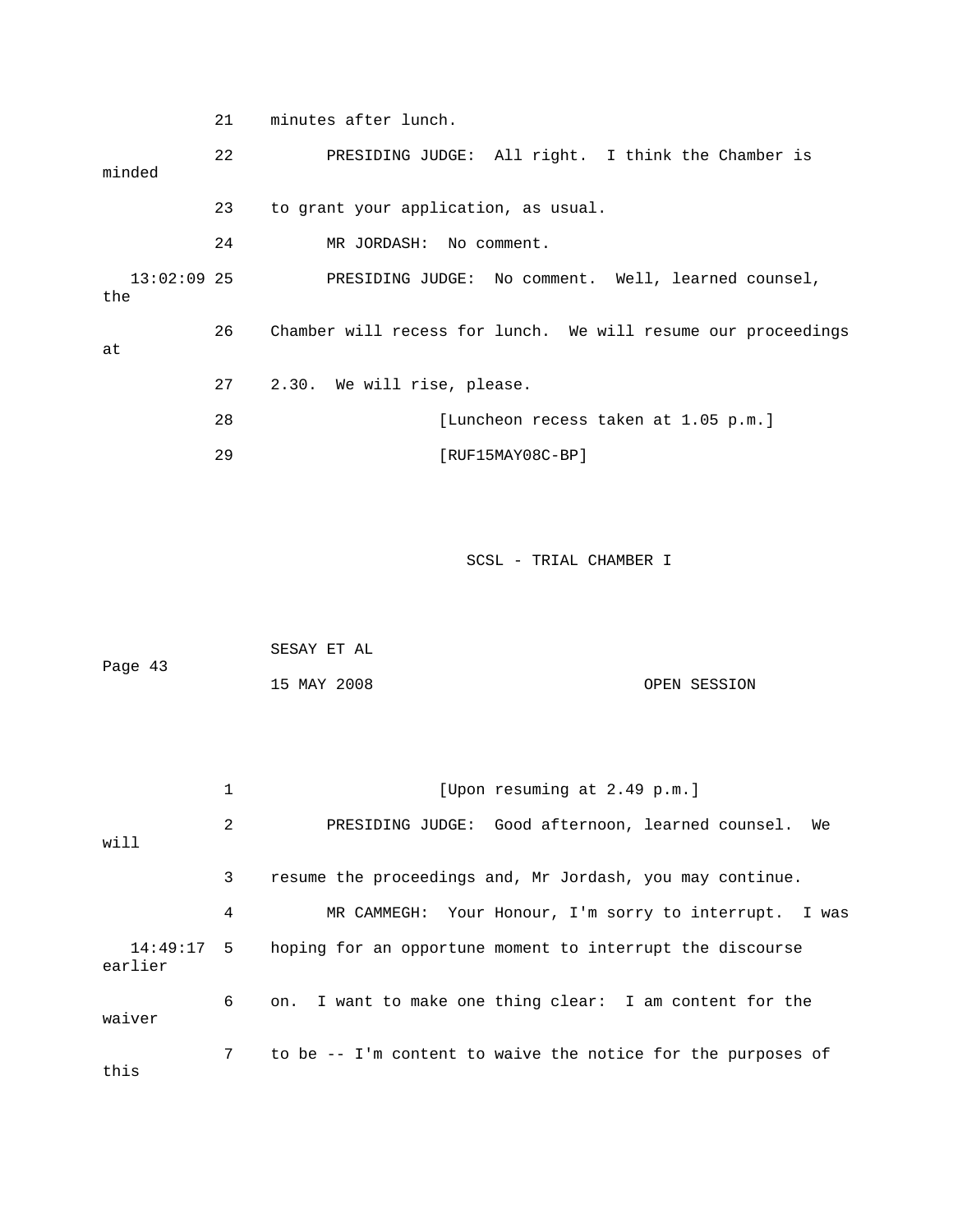8 argument. I didn't make that clear earlier on. I was hoping for 9 an appropriate moment to jump up earlier but I didn't find one. 14:49:44 10 PRESIDING JUDGE: Yes, you are not insisting on -- 11 MR CAMMEGH: No, I want to make that clear first of all. 12 PRESIDING JUDGE: Yes, but you still insist on your 13 client's instructions that the witness be subjected to some 14 questioning. 14:50:04 15 MR CAMMEGH: I have five questions which I'm instructed to 16 ask. 17 PRESIDING JUDGE: That is what I'm asking. I mean, whether 18 there are ten or 100, I mean, there's no problem. You have 19 questions and your client says, you know, you must put those 14:50:40 20 questions to the witness. 21 MR CAMMEGH: Those are my instructions. 22 PRESIDING JUDGE: Those are your instructions. Right; 23 that's all I'm asking. I'm only asking for a confirmation. 24 JUDGE THOMPSON: From an abundance of caution, let me get 14:50:40 25 it clear: You are waiving your right to object to the tender 26 requirements. 27 MR CAMMEGH: Absolutely. 28 JUDGE THOMPSON: But you are insisting on some right to 29 cross-examine?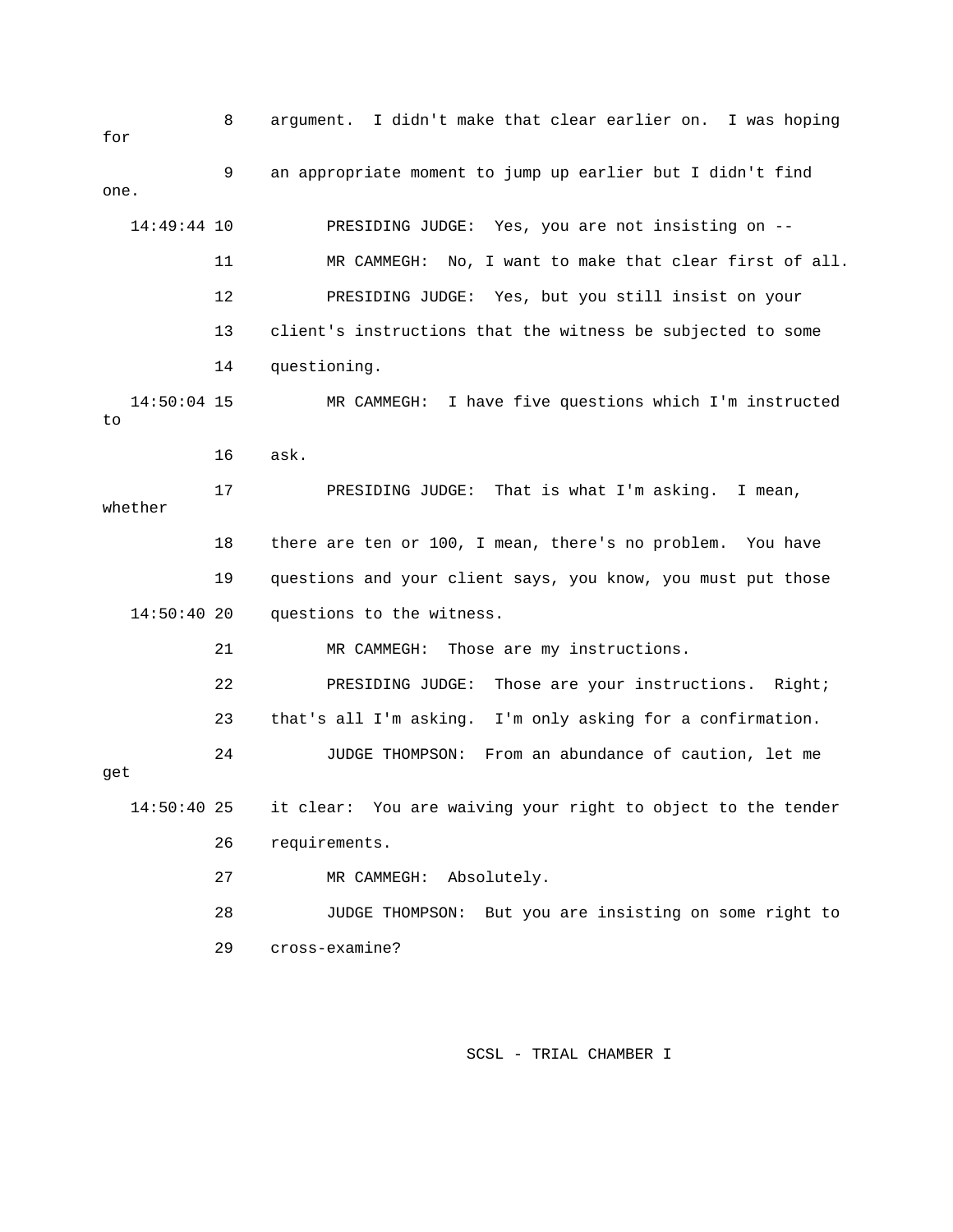| Page 44 | SESAY ET AL |              |
|---------|-------------|--------------|
|         | 15 MAY 2008 | OPEN SESSION |

1 MR CAMMEGH: I'm instructed to -- 2 JUDGE THOMPSON: To ask for leave to cross-examine. 3 MR CAMMEGH: Indeed, yes, that's the way I should have put 4 it. 14:50:54 5 JUDGE THOMPSON: I just wanted it in shorthand language 6 here. Thanks. 7 PRESIDING JUDGE: Right. Mr Jordash, you may -- 8 MR JORDASH: I think I can be brief. I hope I can be 9 brief. This issue of the acts and conduct, and the definition of 14:51:27 10 the same, which is relevant to the point that Mr Cammegh just 11 cleared up with the Court, and any insistent -- any insistence of 12 a co-accused in wanting to cross-examine comes down to the same 13 thing really. It's about proximity to the indictment, and acts 14 and conduct is, under the jurisprudence, a description used to 14:52:03 15 reflect that evidence which is so proximate to the guilt or 16 innocence of an accused ought not to be adduced on paper and so 17 I'll come back to Mr Gbao's insistence in a moment. But that is 18 the issue we're concerned with, not simply because somebody says: 19 I would like to ask some questions. It's about how those 14:52:39 20 questions relate to the evidence, and how proximate those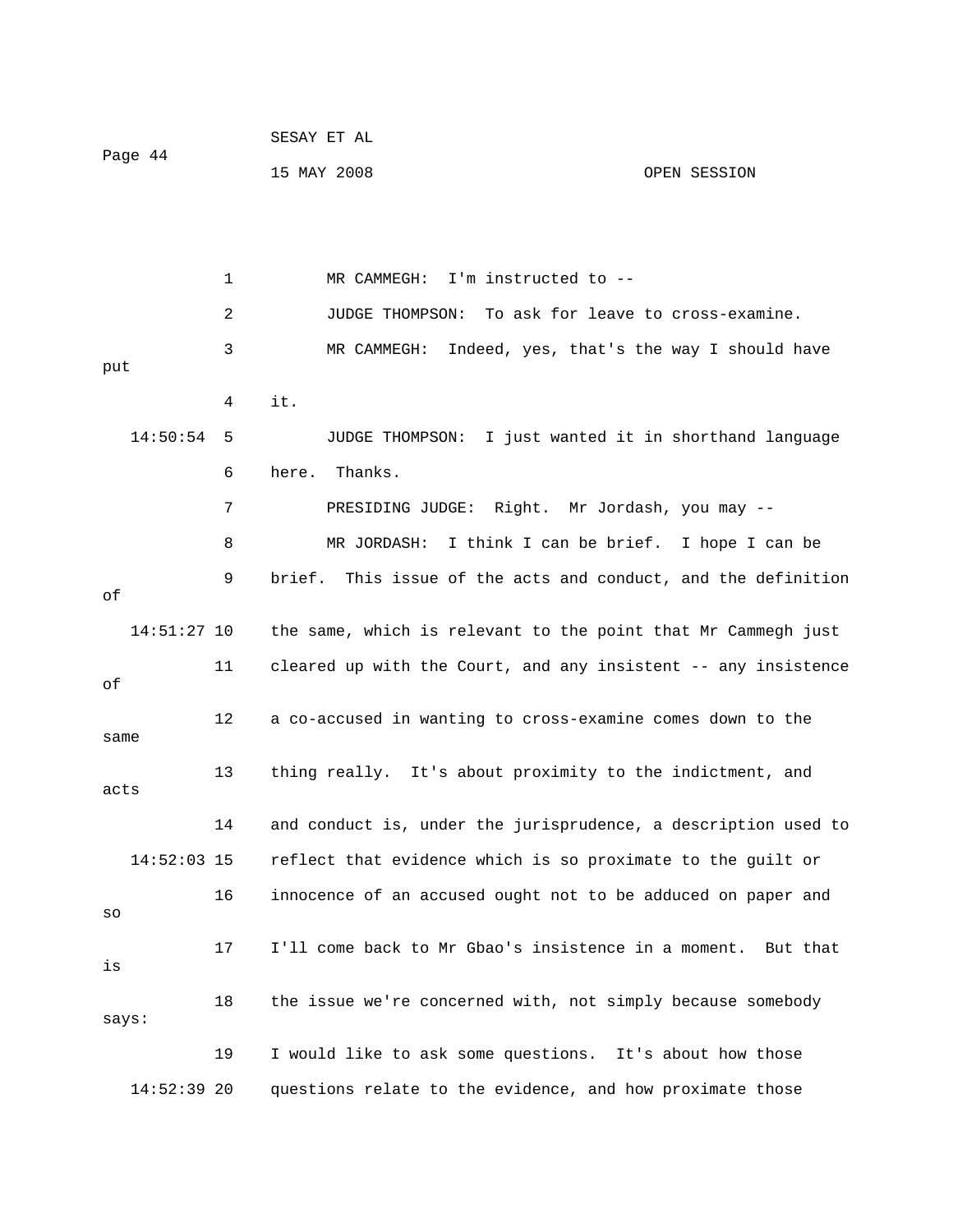| for           | 21 | questions would be to guilt or innocence, how essential is it  |
|---------------|----|----------------------------------------------------------------|
| party         | 22 | that witness to have to attend to give evidence so that a      |
| examine.      | 23 | is not prejudiced by that lack of opportunity to cross-        |
|               | 24 | And if I can take Your Honours to the case of Galic.           |
| $14:53:09$ 25 |    | JUDGE BOUTET: Before you -- so there's no                      |
|               | 26 | misunderstanding, are you taking the position that by filing a |
|               | 27 | 92bis and if we were to accept that proposition, there is no   |
|               | 28 | cross-examination then.                                        |
| could         | 29 | MR JORDASH: No. What I'm suggesting is that there              |

| Page 45 | SESAY ET AL |              |
|---------|-------------|--------------|
|         | 15 MAY 2008 | OPEN SESSION |

| the      | $\mathbf{1}$ | be cross-examination and Your Honours could say yes, despite   |
|----------|--------------|----------------------------------------------------------------|
|          | 2            | fact we have allowed this statement in pursuant to 92bis, we   |
| place.   | 3            | still consider it important for cross-examination to take      |
| Honours  | 4            | But Your Honours could only come to that decision if Your      |
| 14:53:52 | 5            | decided that the evidence contained in that statement was such |
| could    | 6            | that it was proximate enough to make it fair that a party      |
| Gbao's   | 7            | cross-examine on it. That's why I say, going back to Mr        |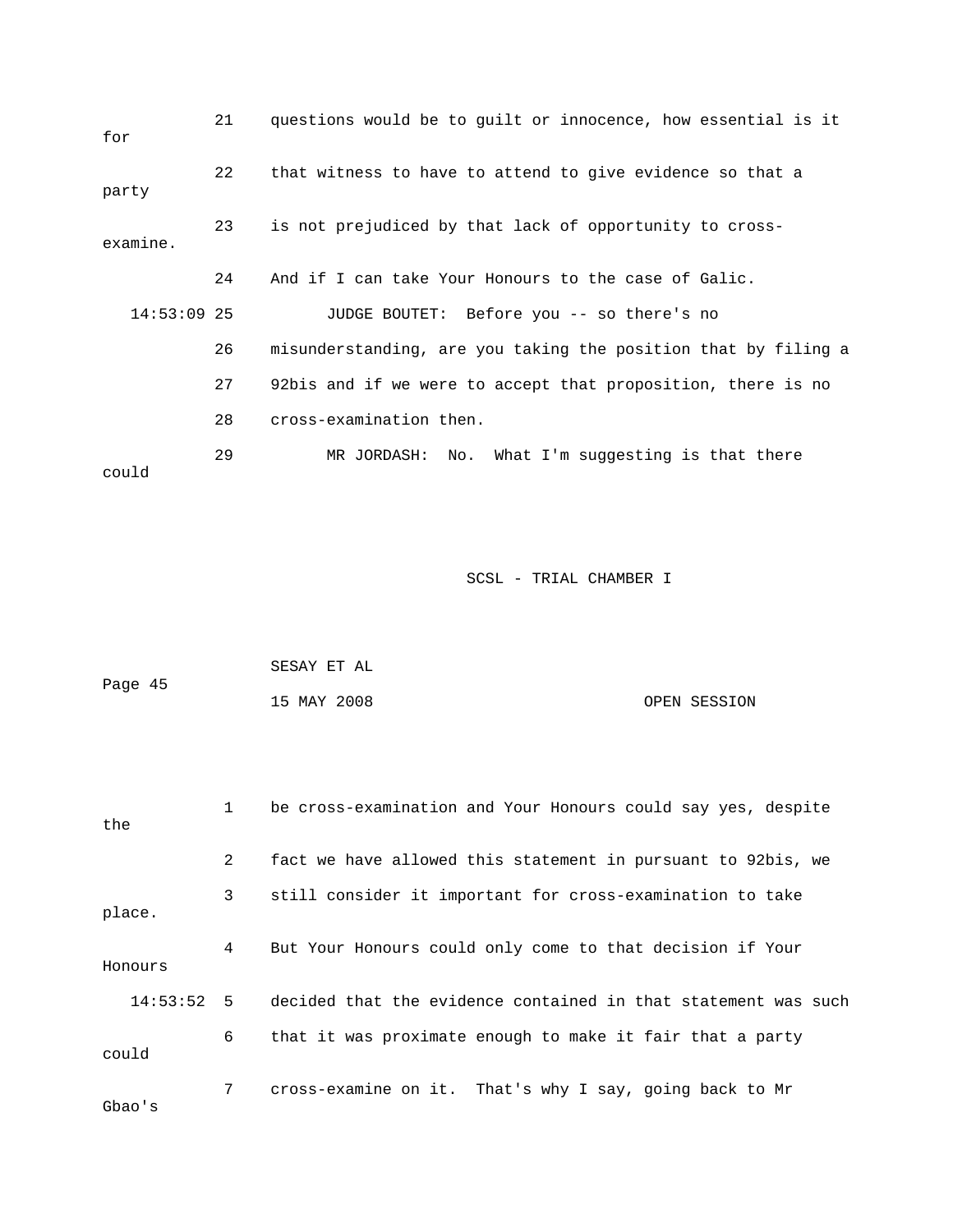| that |               | 8  | position, it's not enough simply to say I would like to ask    |
|------|---------------|----|----------------------------------------------------------------|
|      | subject.      | 9  | witness some questions of my own about some unspecified        |
|      | $14:54:21$ 10 |    | In other words you are saying that the<br>JUDGE THOMPSON:      |
|      |               | 11 | right to cross-examine becomes a conditional right.            |
|      |               | 12 | [Overlapping speakers]<br>MR JORDASH:                          |
|      | whether,      | 13 | It's conditional contingent upon<br>JUDGE THOMPSON:            |
|      |               | 14 | in fact, the question relates to the issue of proximity in     |
|      | $14:54:31$ 15 |    | respect of the acts and conduct of the accused.                |
|      |               | 16 | MR JORDASH: Yes, conditional upon the proximity.               |
|      |               | 17 | So it's not absolute.<br>JUDGE THOMPSON:                       |
|      |               | 18 | MR JORDASH: No, conditional upon the proximity of the          |
|      |               | 19 | evidence sought to be adduced on paper.                        |
|      | $14:54:44$ 20 |    | JUDGE THOMPSON:<br>Yes.                                        |
|      |               | 21 | To the guilt or innocence of an accused.<br>MR JORDASH:        |
|      |               | 22 | So it's not automatic.<br>JUDGE THOMPSON:                      |
|      |               | 23 | It's a long way away from being automatic.<br>MR JORDASH:      |
|      |               | 24 | When you're putting in a statement pursuant to -- there's an   |
|      | $14:54:54$ 25 |    | application pursuant to 92bis and it's recognised in the       |
|      |               | 26 | jurisprudence that there is value in allowing statements to be |
|      |               | 27 | or evidence to be tendered in a statement because it saves on  |
| оf   |               | 28 | time, it saves on resources; a particular issue is the saving  |
|      |               | 29 | And if it is agreed between the Prosecution and the<br>time.   |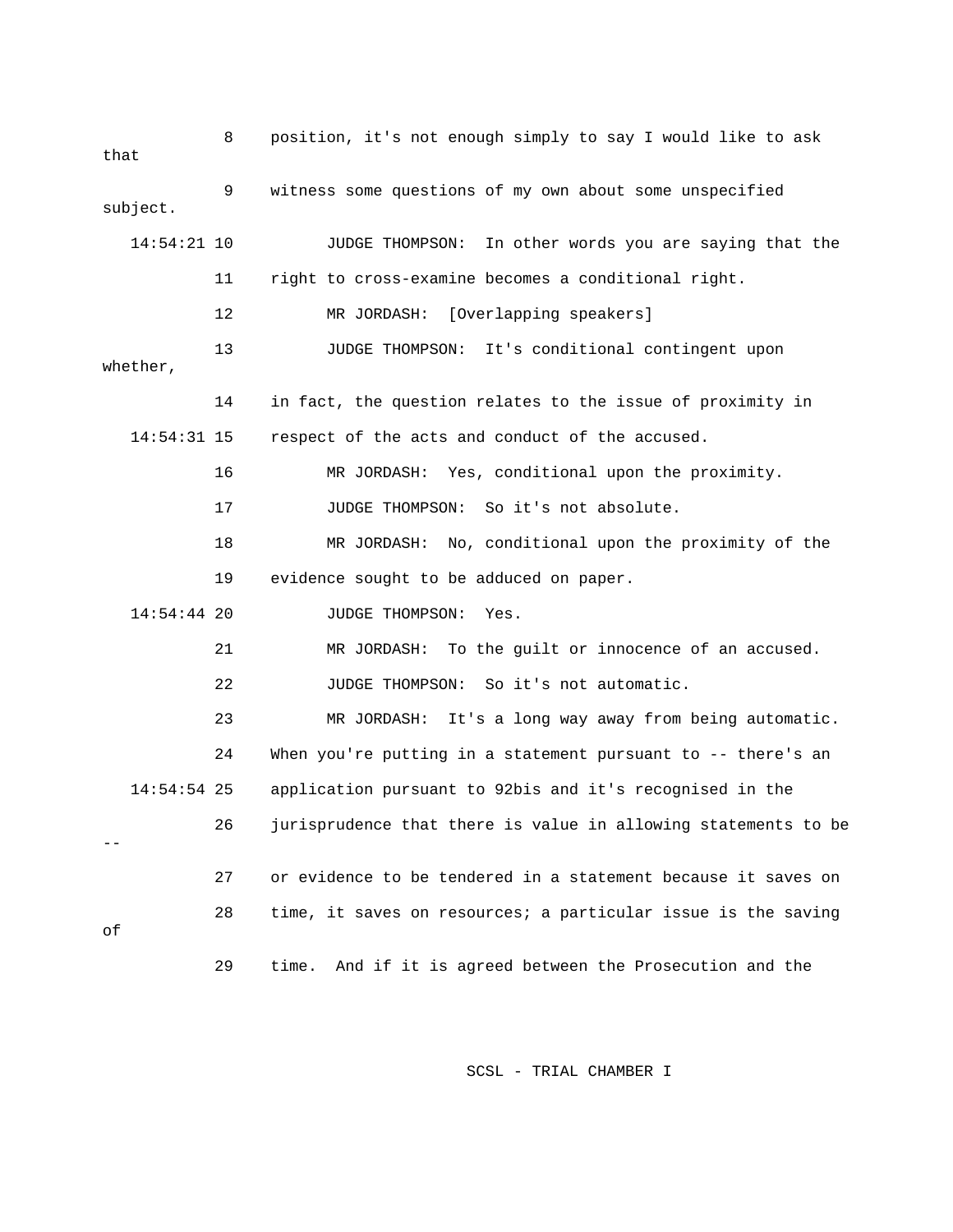| Page 46 | SESAY ET AL |              |
|---------|-------------|--------------|
|         | 15 MAY 2008 | OPEN SESSION |

 1 Defence, I would submit a Trial Chamber has to approach the issue 2 with extreme caution in saying well, despite the fact that 3 there's an agreement, despite the fact the parties have agreed 4 this is not so critical that one or the other has to 14:55:39 5 cross-examine. 6 JUDGE THOMPSON: So you are virtually saying that in, of 7 course the situation as we understand the law, is that 92bis 8 application and determination does not provide statutorily for 9 the right of cross-examination, but even if in the opinion of the 14:56:00 10 Court it is in the interests of justice that cross-examination 11 should be allowed, it is a circumscribed right, it is not 12 automatic. In other words and this right -- this power or 13 discretion must not be exercised lightly. 14 MR JORDASH: Yes. Given the public interest in brevity and 14:56:25 15 expeditiousness of proceedings and the saving of resources from 16 the international public fund if you like. 17 JUDGE THOMPSON: I just wanted to understand your position 18 as thoroughly as I could. 19 MR JORDASH: And what we have here is the Prosecution say 14:56:38 20 we don't require cross-examination, we don't see it as critical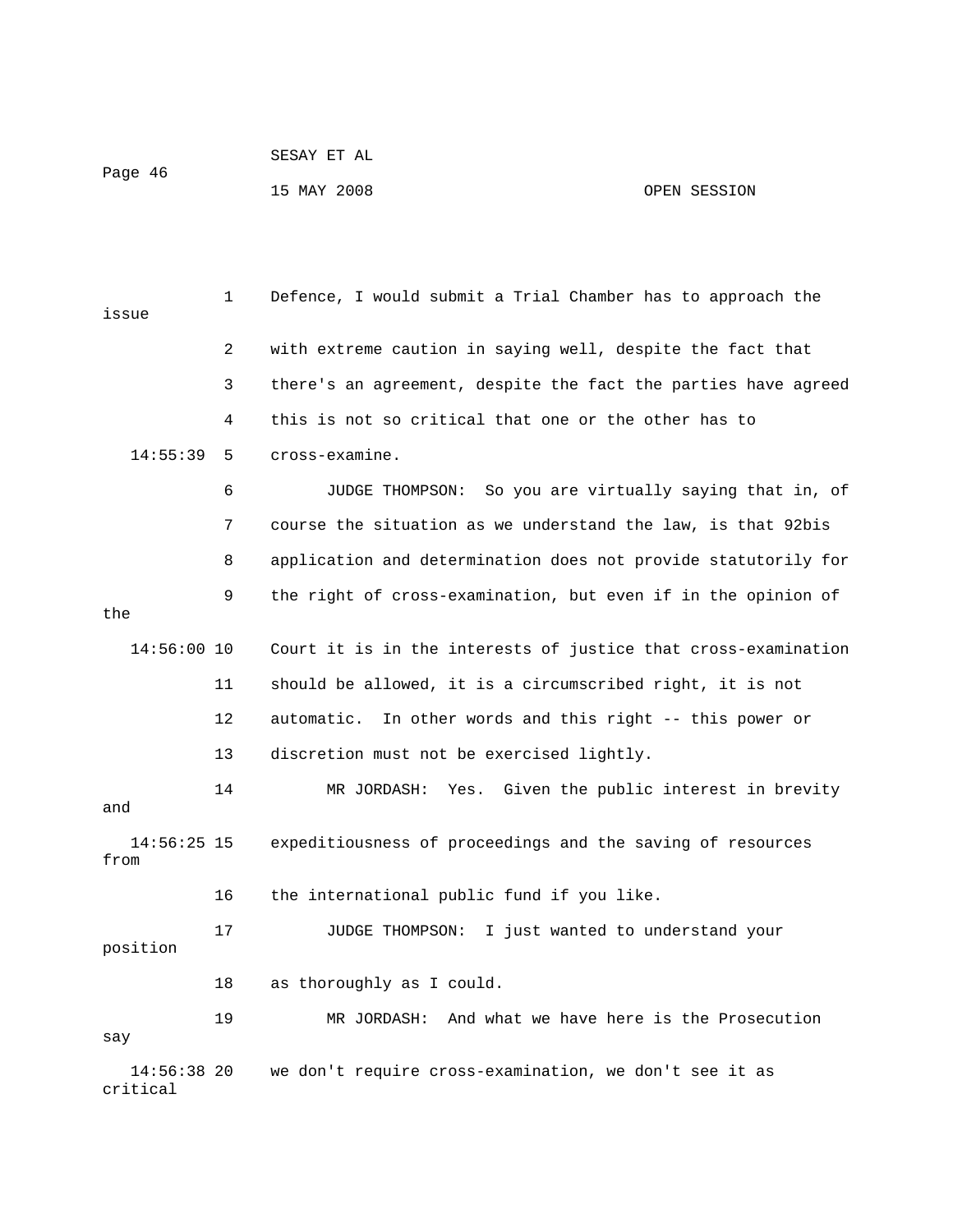21 to our case. We have -- 22 PRESIDING JUDGE: That is the judgment of the Prosecution. 23 MR JORDASH: And they are the ones -- 24 PRESIDING JUDGE: I'm just reminding you, you know, that it 14:56:51 25 is the judgment of the Prosecution which does not bind the Court 26 anyway. 27 MR JORDASH: It doesn't but -- 28 PRESIDING JUDGE: Yes. 29 MR JORDASH: -- the Prosecution are the guardians of their

| Page 47 | SESAY ET AL |              |
|---------|-------------|--------------|
|         | 15 MAY 2008 | OPEN SESSION |

|      | $\mathbf{1}$   | case and if they say it's not critical to our case.                    |
|------|----------------|------------------------------------------------------------------------|
|      | $\overline{2}$ | PRESIDING JUDGE: And we are the judges of their case.                  |
| case | $\mathbf{3}$   | They are guided by their case. We are the judges of their              |
| need | 4              | and they may take a position which of course we don't even             |
| the  |                | 14:57:16 5 to emphasise it. We are not bound by the positions taken by |
| did  | 6              | parties albeit the Prosecution. So even if the Prosecution             |
|      | 7              | not object, you know, it doesn't mean, you know, that there is         |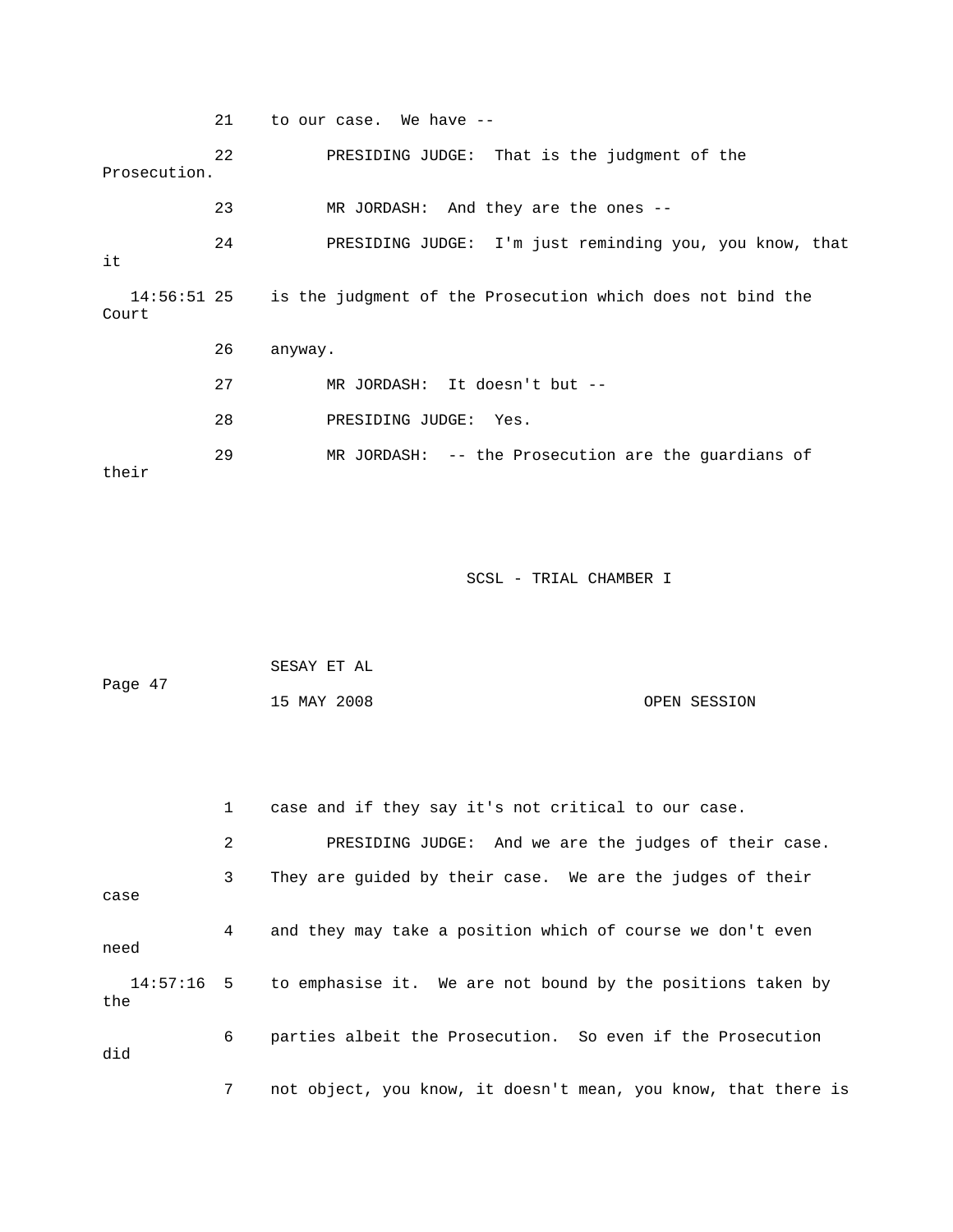|               | 8  | nothing in those statements, you know, that goes to prove the  |
|---------------|----|----------------------------------------------------------------|
|               | 9  | acts and conducts, you know, of the accused person.            |
| $14:57:36$ 10 |    | MR JORDASH:<br>But.                                            |
|               | 11 | PRESIDING JUDGE:<br>The lack of an objection from the          |
|               | 12 | Prosecution does not.                                          |
|               | 13 | MR JORDASH: But it is.                                         |
|               | 14 | PRESIDING JUDGE: Would you say it does.                        |
| $14:57:42$ 15 |    | MR JORDASH:<br>Sorry.                                          |
| absence       | 16 | PRESIDING JUDGE: Would you say that, you know, the             |
|               | 17 | of an objection from the Prosecution should be taken           |
|               | 18 | automatically as meaning that the statement does not contain   |
| as            | 19 | instances of acts and conduct, you know, of the accused as far |
| $14:58:04$ 20 |    | his liability is concerned.                                    |
|               | 21 | I think it's the critical factor.<br>MR JORDASH:<br>It's a     |
|               | 22 | clear observation from the Prosecution that they do not regard |
|               | 23 | their case as being prejudiced such that they need to          |
| judges        | 24 | cross-examine on it. And because they're ultimately the        |
| 14:58:37 25   |    | of their -- their case and what is or isn't critical,          |
|               | 26 | Your Honours of course are the judges of the resolution of the |
| is            | 27 | issues between the parties but they are the quardians of what  |
| we            | 28 | critical to their case and if they say no, it's not critical,  |
|               | 29 | don't require cross-examination -- what you have in this       |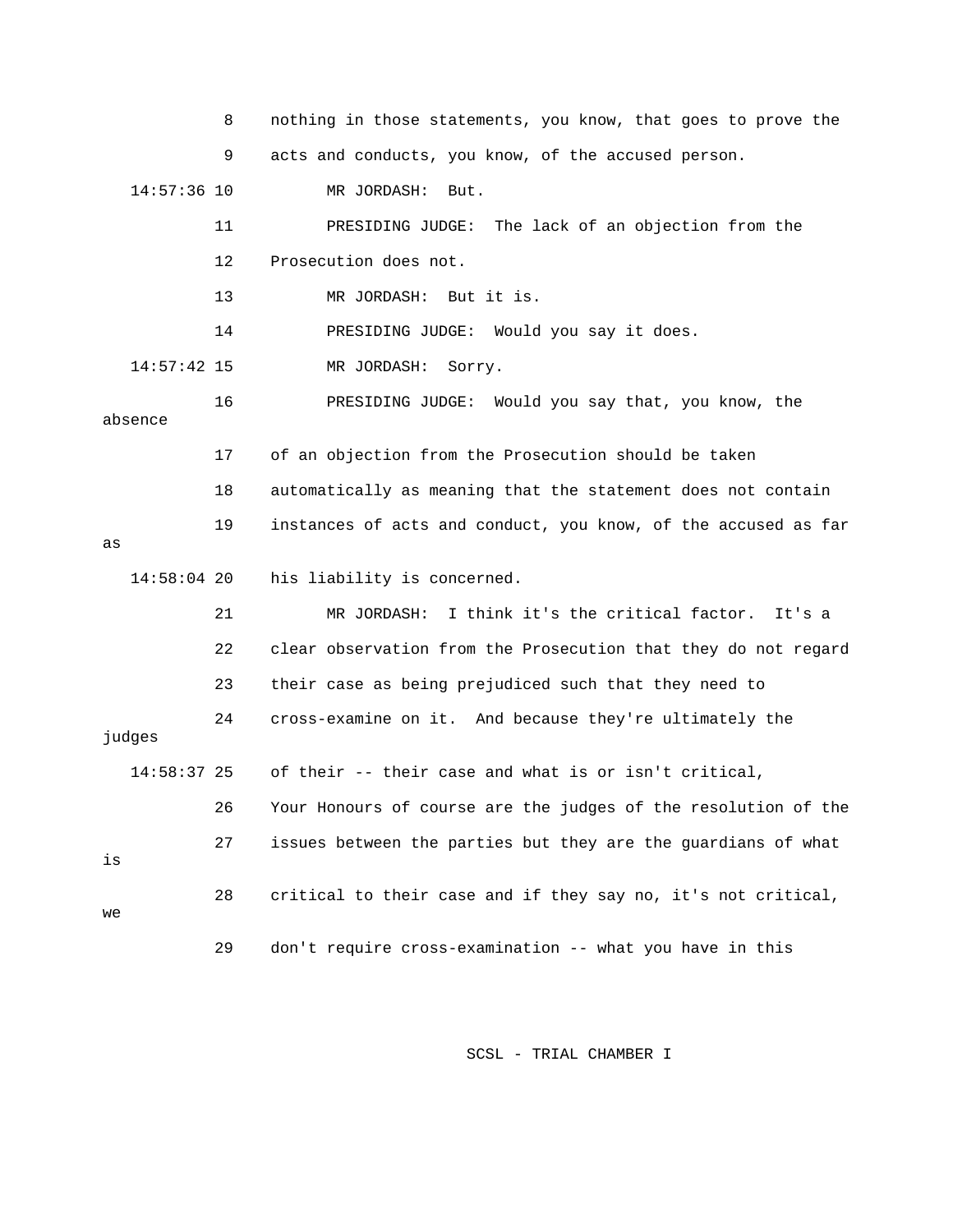1 situation -- 2 PRESIDING JUDGE: That would be a submission. What I'm 3 saying is that would be a submission. We may well agree with 4 them that it is not critical. We could as well disagree with 14:59:12 5 them, you know, that it is not critical. 6 MR JORDASH: I would submit. 7 PRESIDING JUDGE: We could take the view that it is 8 critical whilst they state their position the way they have 9 stated it. 14:59:22 10 MR JORDASH: But it would be, I would respectfully submit, 11 difficult for the Trial Chamber to disagree without -- 12 PRESIDING JUDGE: It will be difficult but not impossible. 13 MR JORDASH: Nothing is impossible, Your Honour. 14 PRESIDING JUDGE: Right. Okay. That's all right. 14:59:38 15 MR JORDASH: But on the authorities -- 16 PRESIDING JUDGE: That's okay. We agreed, we agreed on 17 this. That's all right. 18 MR JORDASH: But in light of the Prosecution's stand and I 19 would submit in light of the authorities, it would be difficult, 14:59:50 20 I would submit, the merits are clearly, I would submit, on - in

21 favour of our application. And the Gbao situation doesn't --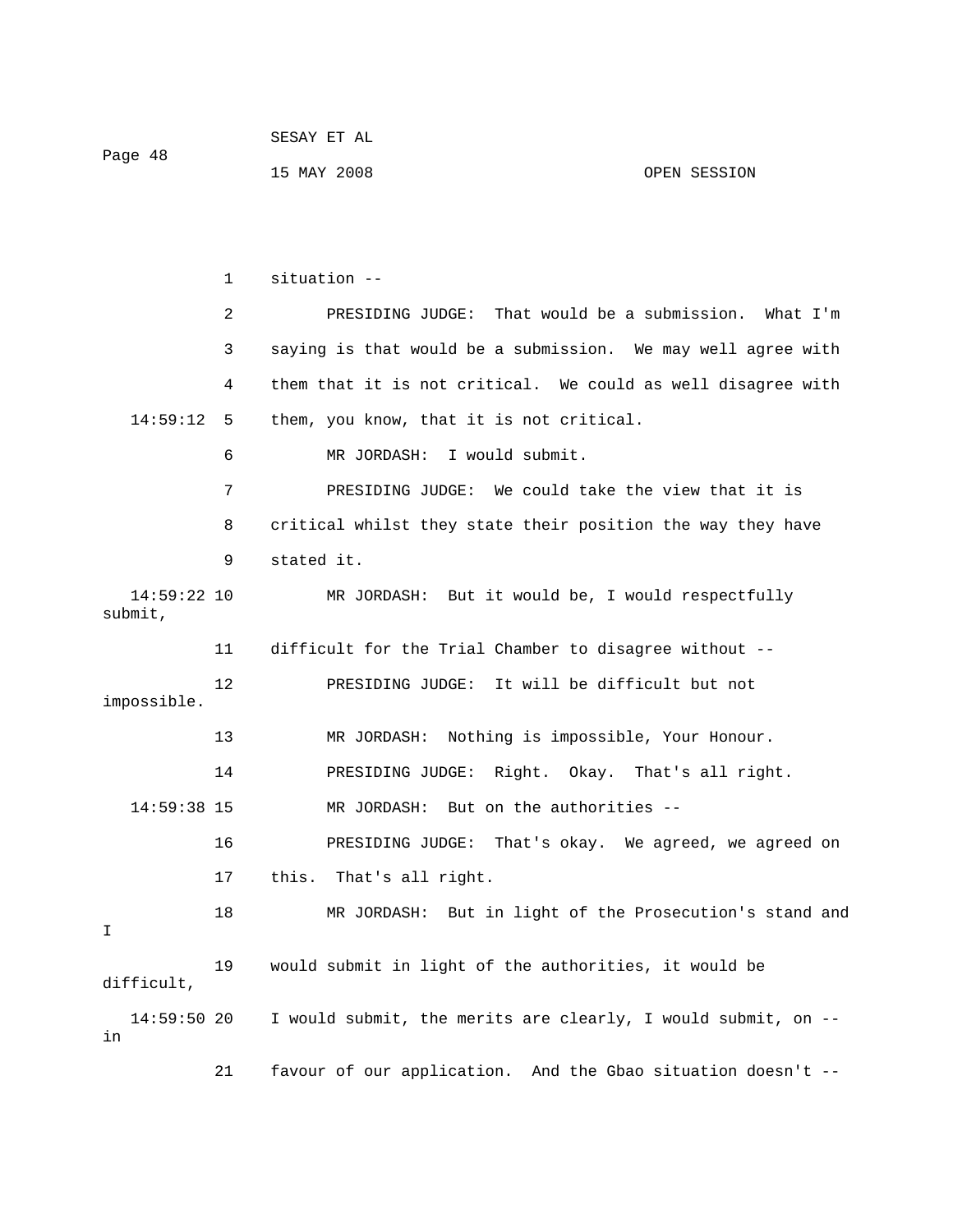22 I'll come to the authorities in a moment but the Gbao situation 23 doesn't take the matter any further until and unless they say to 24 this Court and explain why it is it is critical to them simply 15:00:12 25 saying we would like to ask some questions. They may simply want 26 to ask about -- questions which Your Honours would rule are not 27 permissible, so what we would be entering into is dragging a 28 witness into the courtroom to be asked questions which eventually 29 are ruled inadmissible. So it is for them to say why it is their

|         | SESAY ET AL |              |
|---------|-------------|--------------|
| Page 49 |             |              |
|         | 15 MAY 2008 | OPEN SESSION |

| to     | $\mathbf{1}$ | questions are critical such that we abandon a short-cut route  |
|--------|--------------|----------------------------------------------------------------|
|        | 2            | get evidence into the Court. We use the Court's resources and  |
|        | 3            | significant resources will be used of course in the context of |
| and    | 4            | bringing the former president to the Court. Security issues    |
|        |              | 15:00:54 5 all sorts. So they must identify what is critical.  |
|        | 6            | JUDGE THOMPSON: But on the question -- let me shift            |
| sought | 7            | grounds a bit. On the question of whether the information      |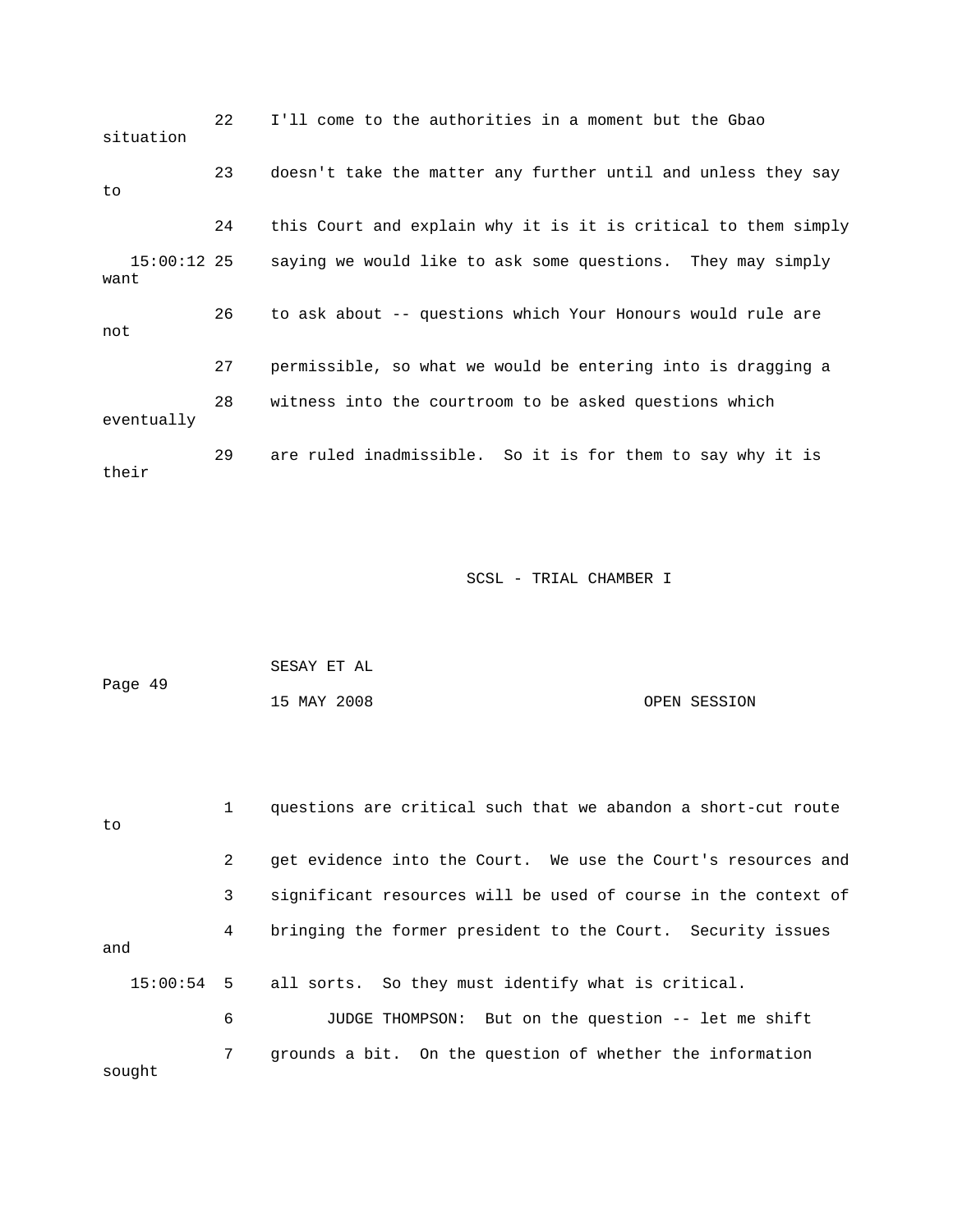| proof                | 8  | to be admitted pursuant to 92bis goes to the issue of the        |
|----------------------|----|------------------------------------------------------------------|
|                      | 9  | of the acts and conduct of the accused, who has the final say?   |
| $15:01:21$ 10        |    | Suppose the Prosecution were of the view that the information    |
| accused,             | 11 | does not go to the proof of the acts and conduct of the          |
|                      | 12 | who has the final say as to whether the application is           |
|                      | 13 | meritorious or not.<br>In other words, how critical if at all is |
| information          | 14 | the Prosecution's position on that as to whether the             |
| $15:01:52$ 15<br>the |    | sought to be admitted does not go to the acts and conduct of     |
|                      | 16 | accused.                                                         |
|                      | 17 | MR JORDASH:<br>Well.                                             |
|                      | 18 | In other words how does that weigh with<br>JUDGE THOMPSON:       |
|                      | 19 | the Tribunal.                                                    |
| $15:02:06$ 20        |    | Well, it must weigh heavily.<br>MR JORDASH:                      |
|                      | 21 | JUDGE THOMPSON:<br>Should it.                                    |
|                      | 22 | MR JORDASH:<br>Yes because.                                      |
|                      | 23 | JUDGE THOMPSON:<br>Why.                                          |
|                      | 24 | Because it's the Prosecution who bring the<br>MR JORDASH:        |
| $15:02:15$ 25<br>say |    | case and the Prosecution who must prove it, so it's them who     |
|                      | 26 | to Your Honours we regard this as critical. Now of course        |
|                      | 27 | Your Honours can disagree.                                       |
| if                   | 28 | JUDGE THOMPSON: So in other words what you are saying,           |
|                      | 29 | I understand it, then of course we abdicate our role -- our      |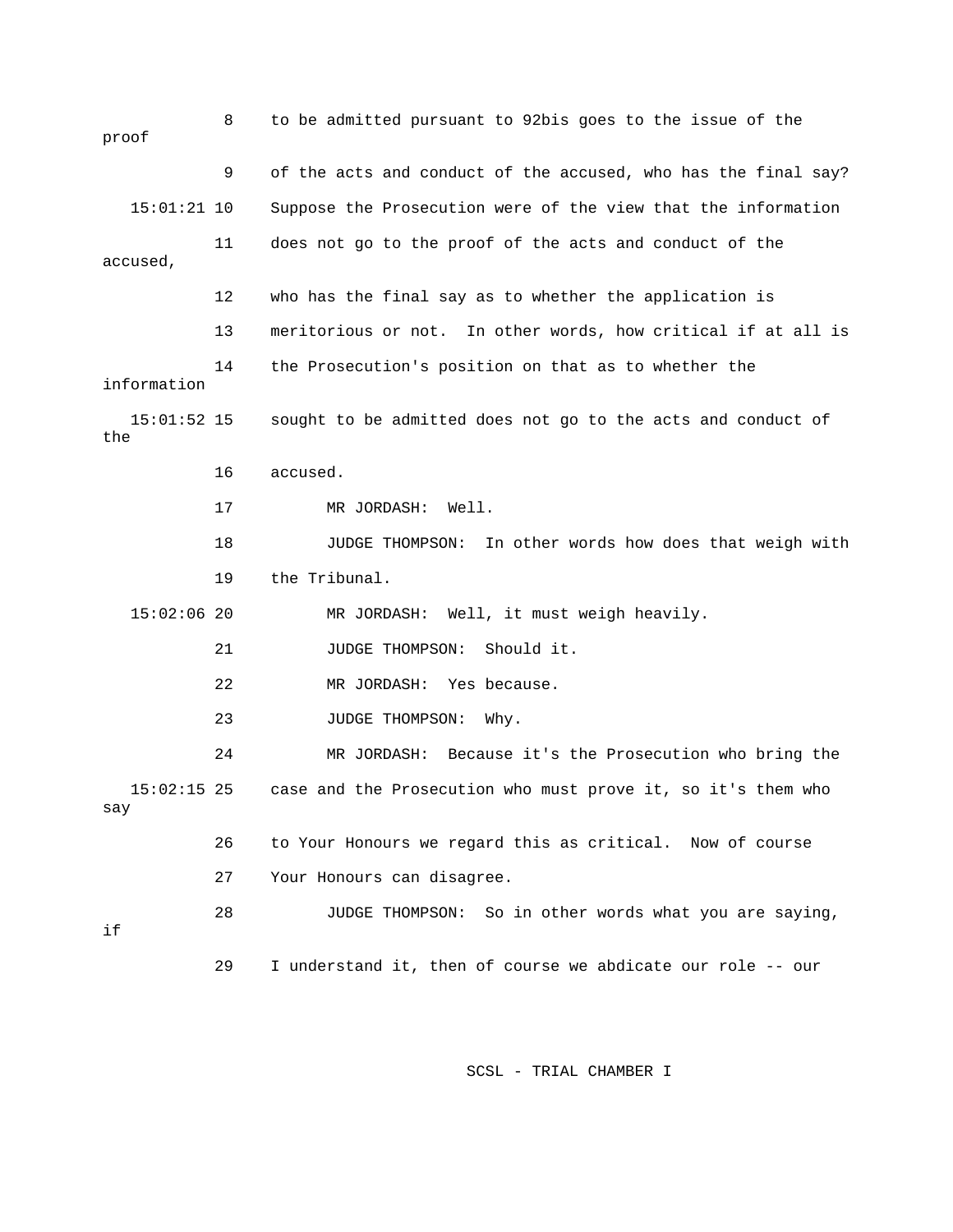| Page 50                     |    | SESAY ET AL                                                    |              |
|-----------------------------|----|----------------------------------------------------------------|--------------|
|                             |    | 15 MAY 2008                                                    | OPEN SESSION |
|                             |    |                                                                |              |
|                             |    |                                                                |              |
|                             | 1  | adjudicative role, we abdicate it completely.                  |              |
| is                          | 2  | Well, only if Your Honour's role is to --<br>MR JORDASH:       |              |
|                             | 3  | to, of your own volition.                                      |              |
|                             | 4  | JUDGE THOMPSON:<br>Because remember if you say the             |              |
| 15:02:51<br>it              | 5  | Prosecution, and I'm taking this [indiscernible] point because |              |
| the                         | 6  | clearly is a question of where we draw the line. If you say    |              |
|                             | 7  | Prosecution is the guardian of what their interests and their  |              |
|                             | 8  | case is, the judges are the guardian of what.                  |              |
|                             | 9  | The fairness of the proceedings.<br>MR JORDASH:                |              |
| $15:03:03$ 10<br>reasoning, |    | Precisely. So by priority of<br>JUDGE THOMPSON:                |              |
|                             | 11 | if they take a position that the information does not contain  |              |
|                             | 12 | matters that go to the proof of the acts and conduct of the    |              |
|                             | 13 | accused, why should this be a critical factor in the final     |              |
| the                         | 14 | equation by the judges in making a determination one way or    |              |
| 15:03:25 15 other.          |    |                                                                |              |
|                             | 16 | MR JORDASH: It's critical but not definitive. That's -         |              |
|                             | 17 | JUDGE THOMPSON: Right. I'm satisfied. I'll restrain            |              |
| reasoning                   | 18 | myself, Mr Jordash. I apologise for interrupting your          |              |
|                             | 19 | and your thinking on this subject.                             |              |
| $15:03:43$ 20               |    | MR JORDASH:<br>Not at all, Your Honour.                        |              |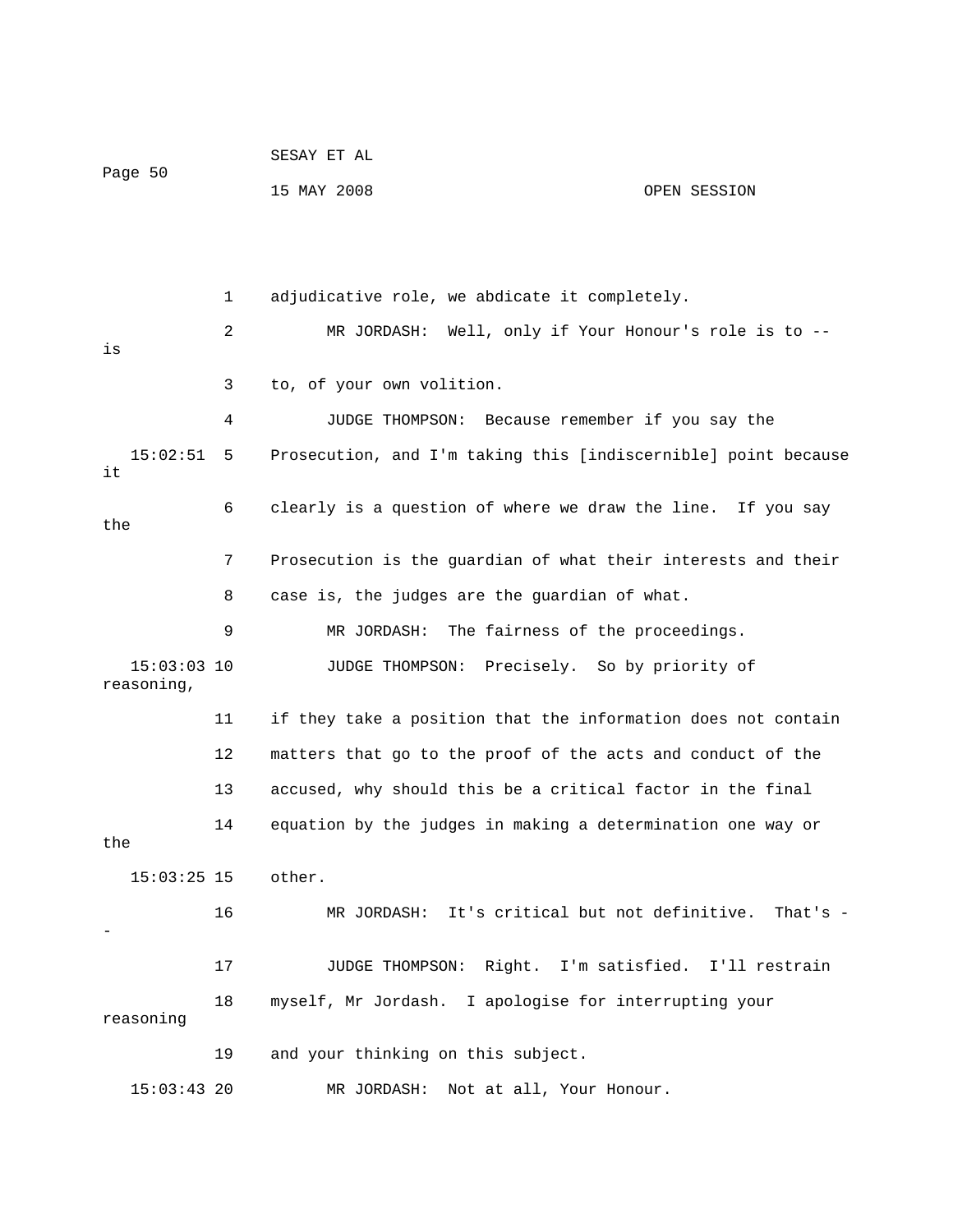21 PRESIDING JUDGE: My Lord, Mr Jordash deserves no apologies 22 for this. I think we are only doing our duty here just like he 23 is doing his duty, so these exchanges and quizzes, you know, are 24 necessary for the judicial process, and I think everybody is 15:03:57 25 fulfilling his role in this regard. Right, so. Yes, Mr Jordash, 26 are you wrapping up or are you still on your feet, as usual. We 27 are still listing to you. 28 MR JORDASH: I'm too busy -- I'm being deafened by Mr 29 Cammegh's chuckling. Let me wrap up, if I may. This is

|         | SESAY ET AL |              |
|---------|-------------|--------------|
| Page 51 |             |              |
|         | 15 MAY 2008 | OPEN SESSION |

|         |   | referring to Galic and Milosevic --                                       |
|---------|---|---------------------------------------------------------------------------|
|         | 2 | PRESIDING JUDGE: Yes.                                                     |
|         | 3 | MR JORDASH: Actually let me refer Your Honours to                         |
| defence | 4 | Your Honours' decisions first. 12 March 2008 decision on                  |
| 129     |   | 15:04:42 5 application for the admission of the witness statement of DIS- |
|         | 6 | under Rule 92bis or in the alternative under Rule --                      |
|         | 7 | PRESIDING JUDGE: 12 March.                                                |
|         | 8 | MR JORDASH: 12 March 2008 and we have copies for                          |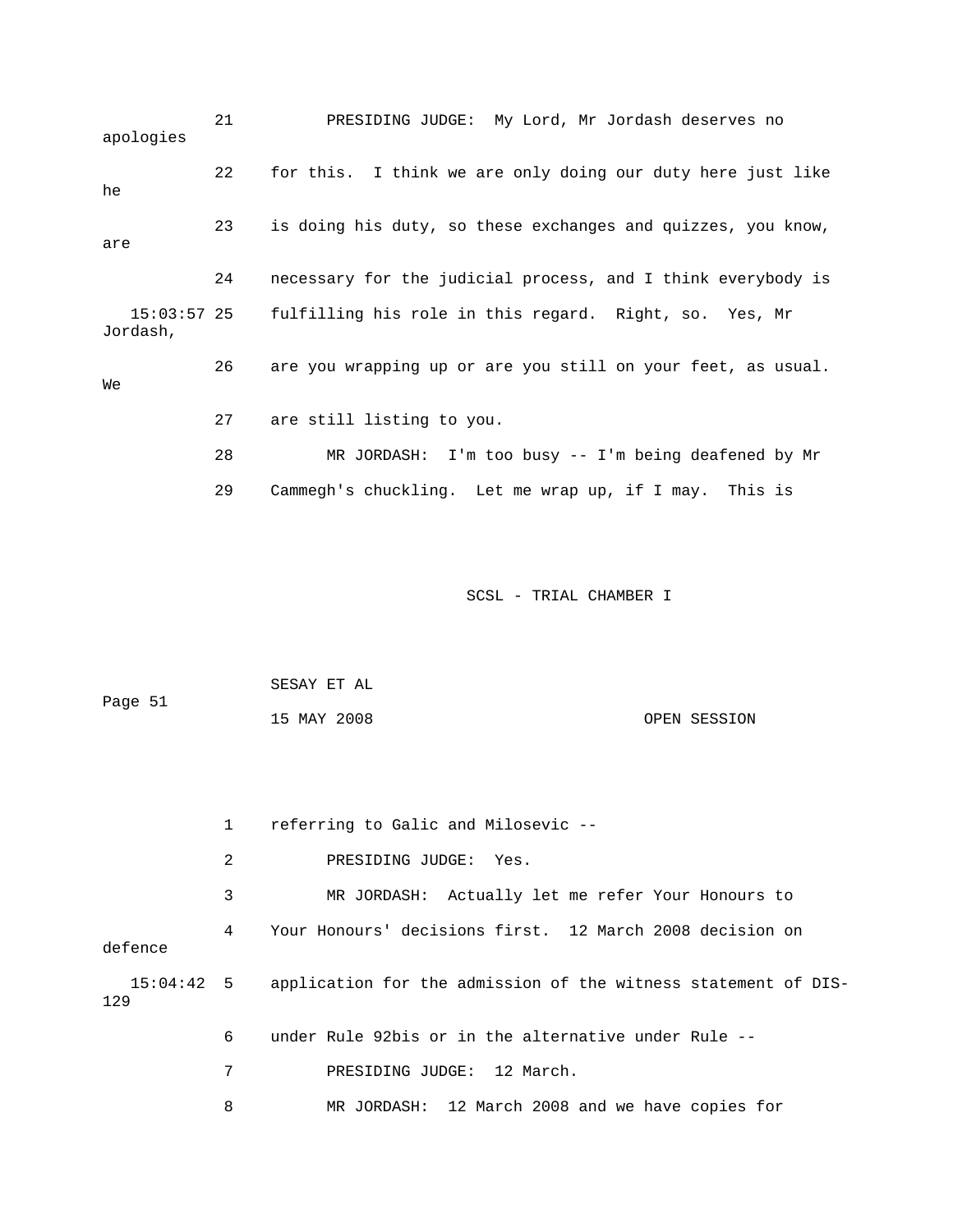9 Your Honour. I beg your pardon, we would have delivered them 15:04:55 10 earlier but we discover the judgment the last minute before the 11 lunch break was over. Or I should say Mr Kneitel, our legal 12 assistance did, and this in essence will abbreviate the whole 13 matter because Your Honours laid out the law which reflects the 14 law which is encapsulated by Galic and Milosevic. And I believe 15:05:24 15 is what Your Honour Justice Thompson was referring to before 16 lunch: This was an application under 92bis in the alternative 17 Rule 92ter and Your Honour set out the law on page 2 and 3. The 18 last paragraph of page 2: Recalling that evidence regarding the 19 acts and conduct of others who committed the crimes for which the 15:05:59 20 accused is alleged to be responsible is to be distinguished from 21 evidence of the acts and conduct of the accused which establish 22 his responsibility for the acts and conduct of others. 23 Considering that the phrase acts and conduct of the accused ought 24 not to be expanded to include all information that goes to a 15:06:23 25 critical issue in the case or is material to the Prosecution's 26 theories of joint criminal enterprise or command responsibility 27 and then finding in the circumstances that the information sought 28 to be adduced in this or that instance was proximate enough to 29 the accused so to require cross-examination. That reflects the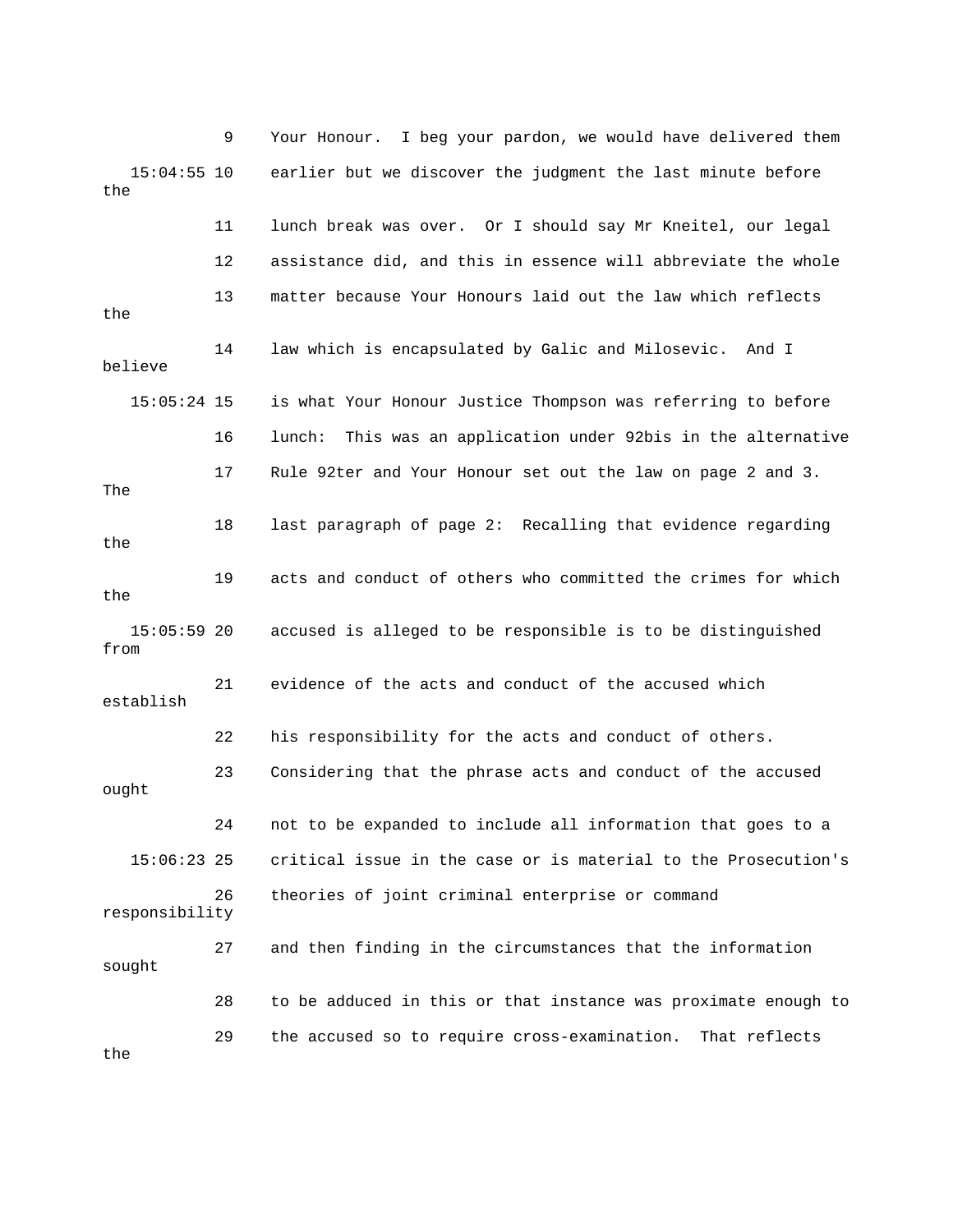|                     |              | SESAY ET AL                                                      |              |
|---------------------|--------------|------------------------------------------------------------------|--------------|
| Page 52             |              | 15 MAY 2008                                                      | OPEN SESSION |
|                     |              |                                                                  |              |
|                     |              |                                                                  |              |
|                     | $\mathbf{1}$ | law in both Galic and Milosevic, I submit. And I would submit    |              |
| Two                 | 2            | one looks at the content from President Kabbah's statement.      |              |
|                     | 3            | types of evidence. One is the evidence which goes to the         |              |
|                     | 4            | accused's role post the indictment and two, the issue of the     |              |
| 15:07:17            | 5            | UNAMSIL abductions and Foday Sankoh's inability to be able to    |              |
| the                 | 6            | communicate with Sesay during the relevant period. Clearly       |              |
|                     | 7            | former, the information about his role post the indictment,      |              |
| when                | 8            | couldn't be said to be acts and conduct of the accused; not      |              |
|                     | 9            | the starting point is the indictment. But in relation to the     |              |
| $15:07:41$ 10<br>оf |              | second, the evidence given by the former President is evidence   |              |
|                     | 11           | what Sankoh could or could not do at a critical time.            | That is      |
|                     | 12           | not acts and conduct of the accused. It's acts and conduct of    |              |
|                     | 13           | It's acts and conduct of the former President Kabbah.<br>Sankoh. |              |
| acts                | 14           | It's act and conduct of Sankoh's prison guards. It is not        |              |
| $15:08:12$ 15<br>оf |              | and conduct of the accused. And it doesn't go, in the terms      |              |
| offence             | 16           | Galic, to the issues either that the accused committed an        |              |
| 6.1                 | 17           | himself or doesn't go to the issues which are encapsulated by    |              |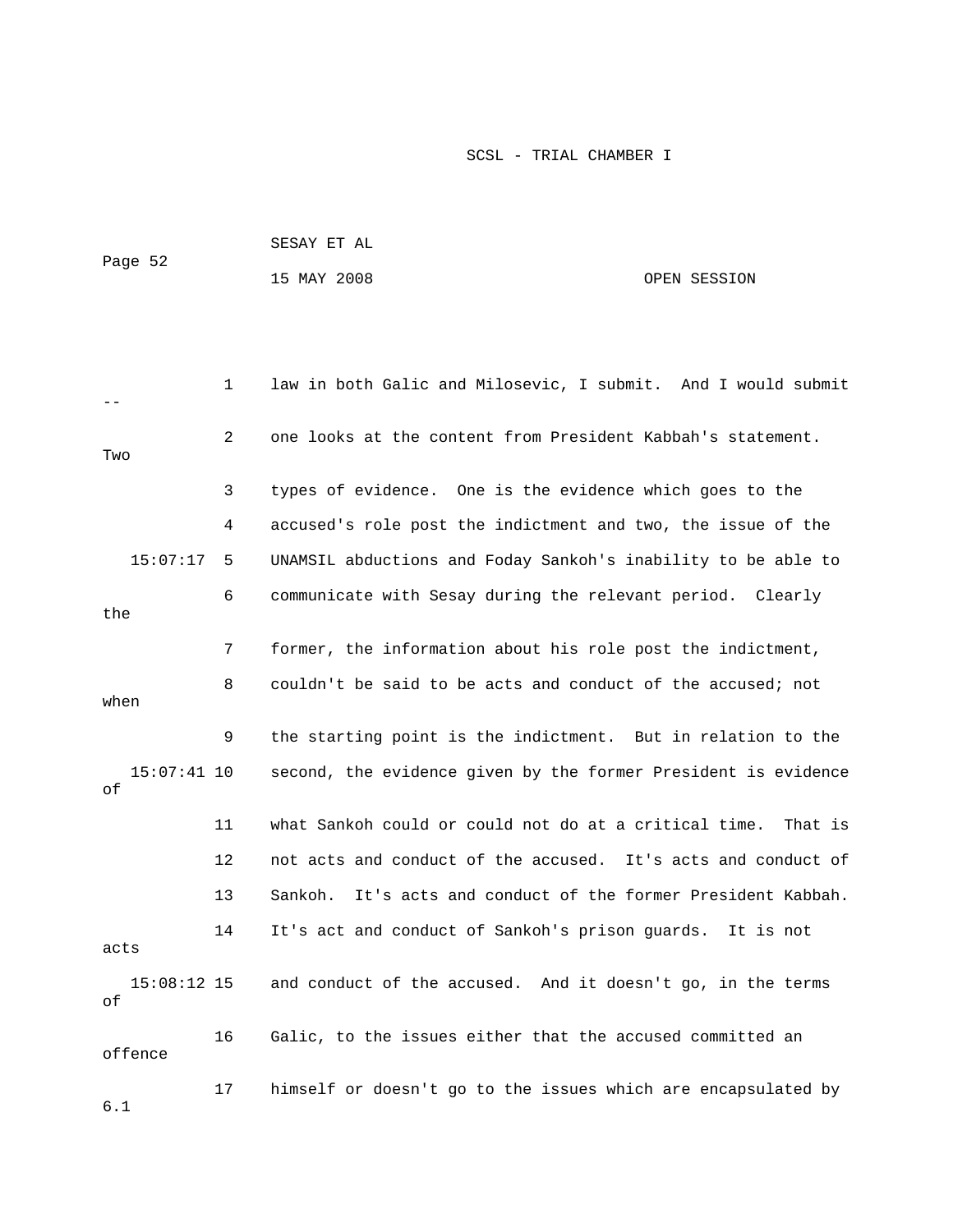|                          | 18 | of the Statute. And it doesn't go to him as a superior under   |
|--------------------------|----|----------------------------------------------------------------|
|                          | 19 | command responsibility, and it doesn't go to his knowledge or  |
| $15:08:43$ 20<br>jigsaw, |    | reasonable steps to prevent or punish acts. It goes to a       |
| but                      | 21 | a piece of the jigsaw of what we say happened during UNAMSIL,  |
|                          | 22 | whichever way you look at it, if Your Honours find that Sankoh |
| innocent.                | 23 | couldn't communicate with Sesay, it doesn't make Sesay         |
|                          | 24 | If Your Honours find that he could communicate it doesn't make |
| $15:09:12$ 25<br>we      |    | Sesay guilty either. What it does is it provides a fact which  |
| Prosecution,             | 26 | say in the overall facts which have been led by the            |
|                          | 27 | and by the Defence, will enable you to conclude that the       |
| But                      | 28 | Prosecution have failed to discharge their burden of proof.    |
|                          | 29 | it is not -- it's a long way away from critical because        |

Page 53 15 MAY 2008 OPEN SESSION 1 Your Honours could find one way or the other and it does not, 2 without those other factors which are much more critical, enable 3 you to conclude one way or the other. 4 This is not, for example, an issue of Sesay turning up

SESAY ET AL

on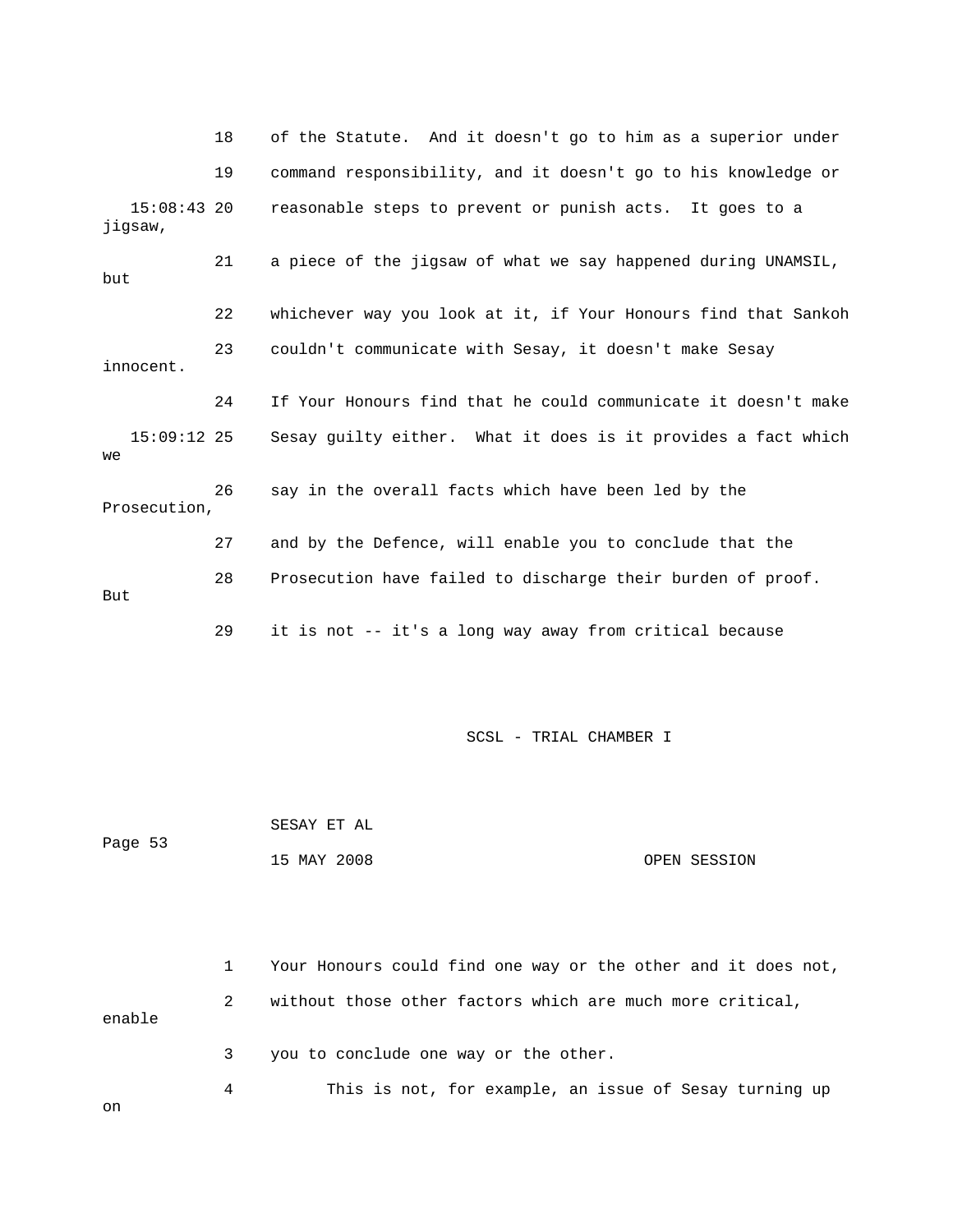15:09:49 5 the scene and the fact being critical as to what he did on the 6 scene. It's not critical as to what he did when the detained  $-$  7 when the UNAMSIL hostages were being held in Kono; it's none of 8 that. It's simply whether Sankoh could communicate with Sesay at 9 a given time. If he could or he couldn't it doesn't in and of 15:10:12 10 itself prove guilt or innocence, and those were my submissions. 11 JUDGE THOMPSON: So then what's the -- in a nutshell what's 12 the purport of information channelled through or siphoned through 13 the 92bis mechanism? 14 MR JORDASH: It enables contextual evidence to be led and 15:10:42 15 in an economic way saving the -- 16 JUDGE THOMPSON: Time of the Court. 17 MR JORDASH: Saving the time and money which would 18 necessarily be spent bringing the witness to Court, and 19 Your Honours can see how important that is considered in the case 15:10:58 20 of Milosevic which actually deals with -- 21 JUDGE BOUTET: Yes, but the money here I don't think is an 22 issue. I mean, the President, the ex-President lives right here 23 in Freetown. I don't think the money is an issue here. 24 MR JORDASH: Well, it is in a sense because the security 15:11:12 25 situation will be, as I know, that the Court security contacted 26 President Kabbah's security last night. This is a not 27 insignificant security task. Well, certainly not one --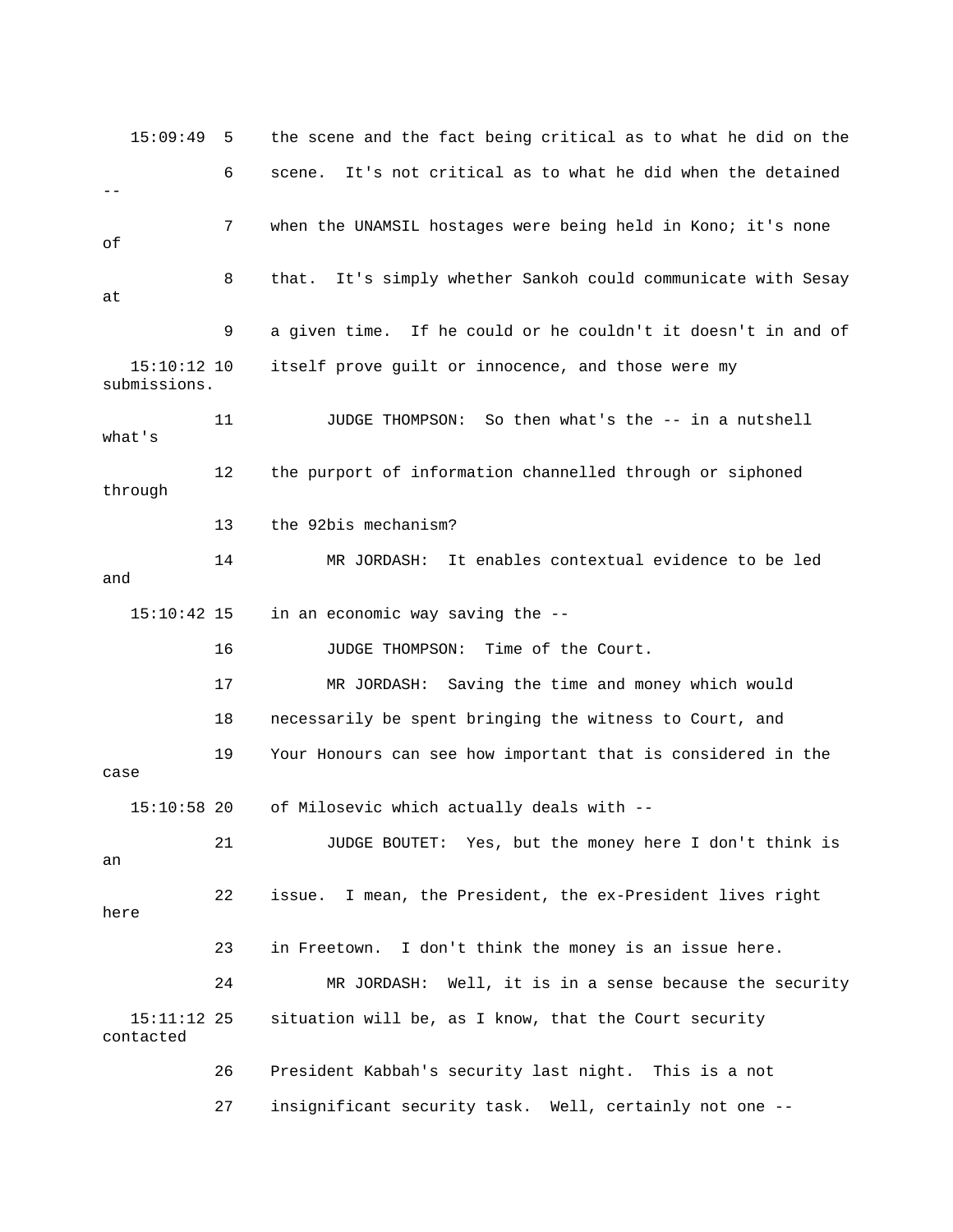28 JUDGE BOUTET: I can tell you, as far as I'm concerned, 29 this is not an issue. Not the security, I mean the money

SCSL - TRIAL CHAMBER I

 SESAY ET AL Page 54 15 MAY 2008 OPEN SESSION

 1 associated at this juncture. 2 MR JORDASH: Well, I suppose that is an argument which can 3 always be raised in terms of 92bis. One can always say: Well, 4 we have a particular witness, we're not going to save that much 15:11:47 5 money whether he comes or he doesn't come. It's more of an issue 6 with policy, that the policy of international tribunals is to try 7 to expedite the proceedings and to save money and that 8 requires -- 9 JUDGE BOUTET: As a general principle I agree with that. 15:12:00 10 On the facts of this case, this issue, no. But that's fine. 11 MR JORDASH: No, as a policy, as a policy, and this -- 12 JUDGE BOUTET: But, on a different issue, I would like, 13 Mr Jordash, to be enlightened again, by the question I think I 14 asked this morning, and it relates to paragraph 23 of the 15:12:17 15 indictment, given what you are asking -- 23 of the indictment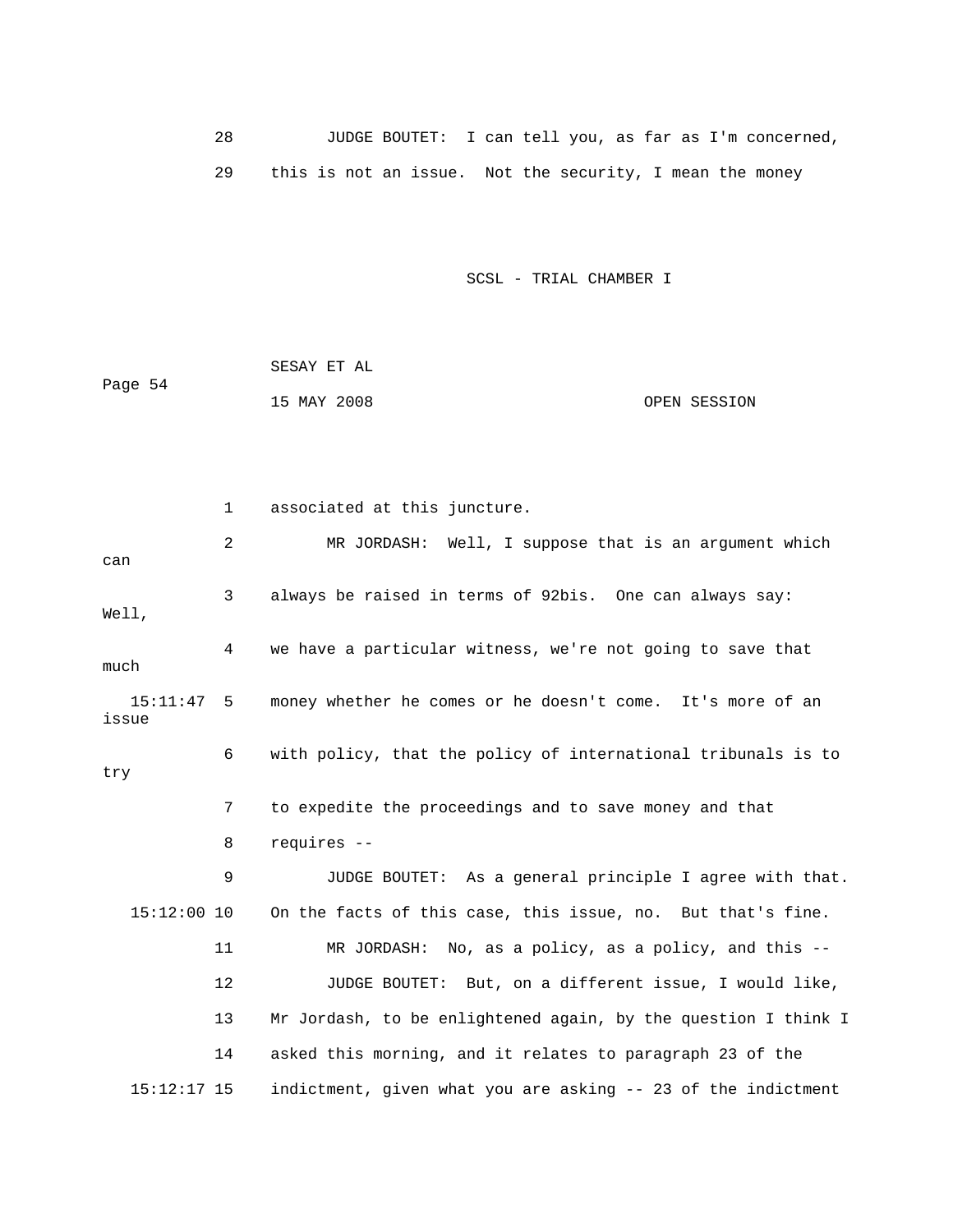|                           | 16 | relates to -- and it's one of the allegations made by the    |  |  |
|---------------------------|----|--------------------------------------------------------------|--|--|
|                           | 17 | Prosecution against all accused -- no, against Sesay in this |  |  |
| 18<br>order               |    | point. From about May 2000, until about 10 March 2003, by    |  |  |
| 19<br>the                 |    | of Sankoh, Issa Hassan Sesay directed all RUF activities in  |  |  |
| $15:12:44$ 20<br>evidence |    | Republic of Sierra Leone. So this evidence is obviously      |  |  |
|                           | 21 | that they are attempting to lead to offset this paragraph or |  |  |
|                           | 22 | defeat this allegation.                                      |  |  |
|                           | 23 | MR JORDASH: Well, yes and no is the answer, I would          |  |  |
|                           | 24 | submit. In terms of the --                                   |  |  |
| $15:13:03$ 25             |    | JUDGE BOUTET: If you say that you are leading this           |  |  |
|                           | 26 | evidence to show that Sankoh was incommunicado and therefore |  |  |
| communicate               | 27 | could not, from 8 May I think from this evidence on,         |  |  |
|                           | 28 | with Sesay and therefore could not, according to what your   |  |  |
|                           | 29 | position is, direct and give orders to Sesay about these     |  |  |

 SESAY ET AL Page 55 15 MAY 2008 OPEN SESSION

 1 activities. 2 MR JORDASH: Well, it's, when I say yes or no, it's - that 3 paragraph encapsulates the idea that Sankoh gave the order,

4 specific orders, specific orders, and the specific order we're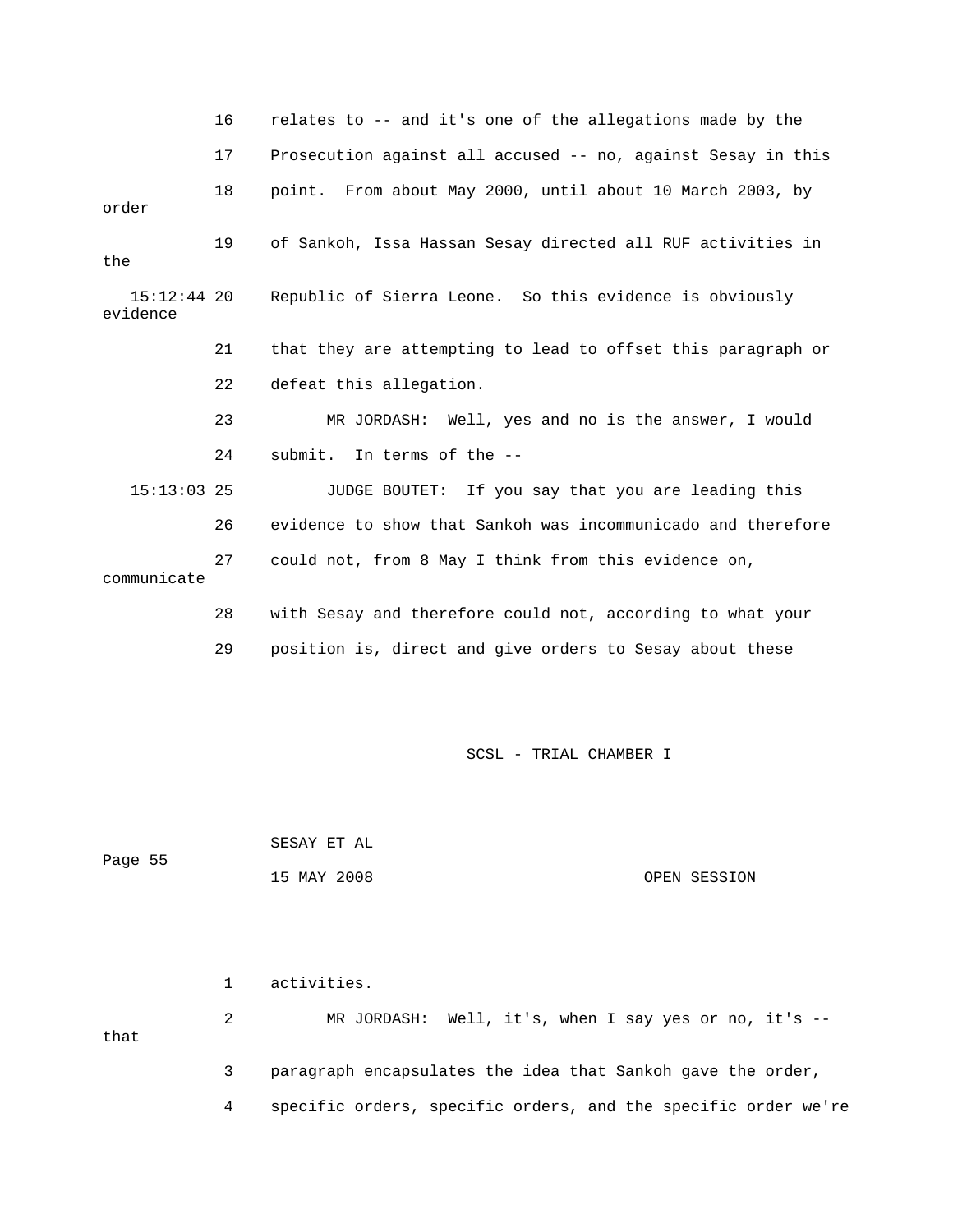15:13:45 5 dealing with at the moment is Foday Sankoh giving Sesay specific 6 orders to continue the attacks against UNAMSIL, so, in that 7 sense, this paragraph encapsulates that. But the paragraph I'm 8 sure what the Prosecution will say is it matters -- and this is 9 why I suspect they are happy to have the evidence pursuant to 15:14:07 10 92bis -- is that it doesn't answer this paragraph -- the evidence 11 in President Kabbah's statement is not a full answer to this 12 paragraph because what they will say is: Well, Mr Sesay was the 13 battlefield commander. He had implicit orders to continue in the 14 absence of the leader the activities of the RUF. And that's what 15:14:29 15 I suspect the Prosecution will say. So this evidence of 16 President Kabbah doesn't deal with this paragraph, in and of 17 itself. 18 JUDGE BOUTET: It does deal with it but you say not in its 19 entirety? 15:14:44 20 MR JORDASH: Yes. Mr Sesay could still have been acting at 21 all times subsequent to Sankoh's incarceration on implicit 22 orders. It doesn't deal with that. 23 JUDGE BOUTET: I have one last question, if I may, 24 Mr Jordash. One option open to this Court is to accept the 92bis 15:15:05 25 in part. We could sever the 92bis and accept, for example, all 26 those parts of 92bis that goes in the post-disarmament or the 27 post-UNAMSIL scenario. That's something, a scenario that is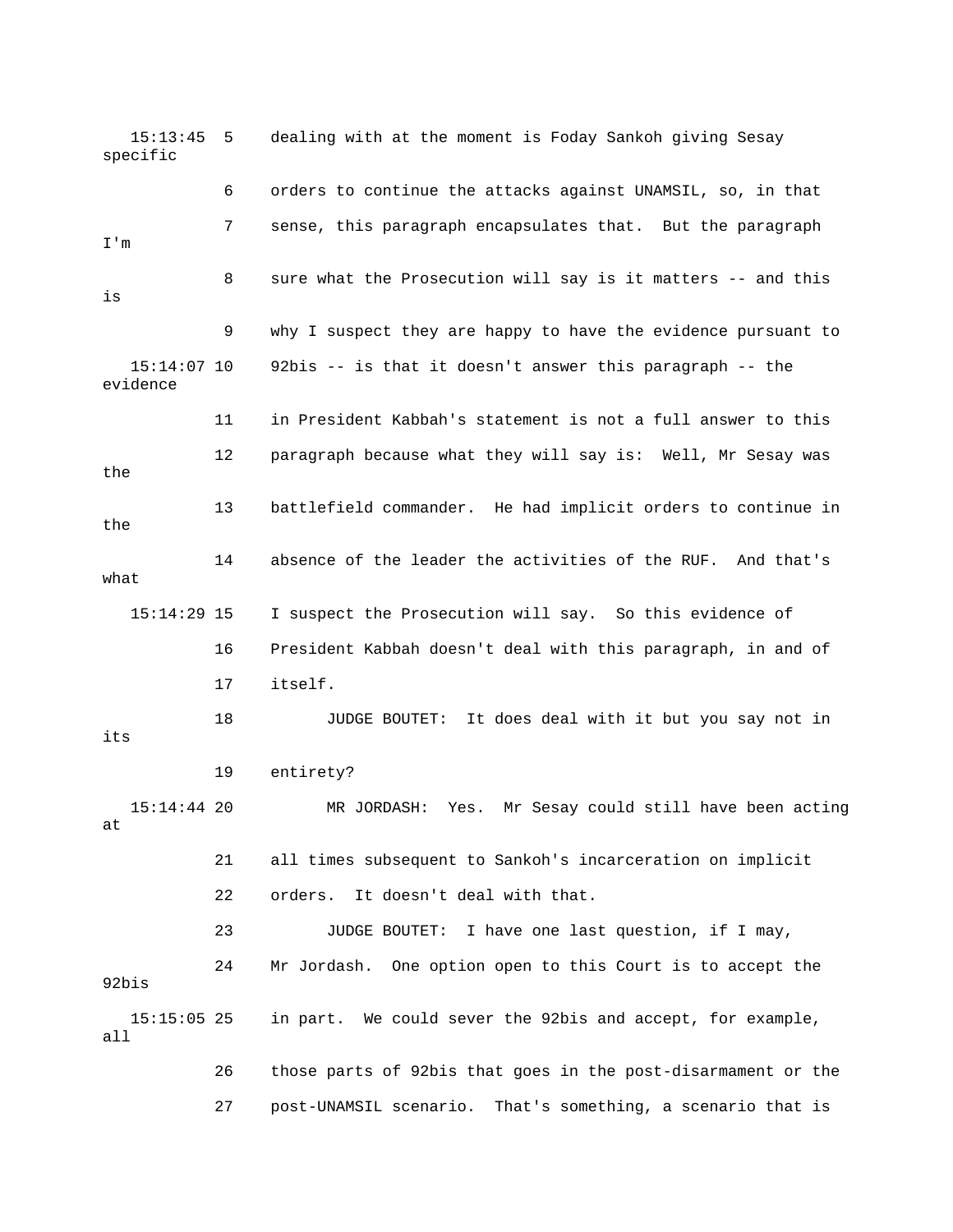28 possible. I presume if we do that it doesn't serve your 29 purposes.

SCSL - TRIAL CHAMBER I

 SESAY ET AL Page 56 15 MAY 2008 OPEN SESSION

 1 MR JORDASH: Well -- 2 JUDGE BOUTET: It is an option that is open and, as you 3 know, we've done that in the past because we've concluded that 4 the 92bis statement, as such, part of them would not be 15:15:44 5 acceptable for reasons that we felt were either acts, or conducts 6 or too proximate to what it was, so the same could be applicable 7 here. I'm not saying we will, but I'm just asking you about 8 this. 9 MR JORDASH: It's -- 15:16:02 10 JUDGE BOUTET: Because you know, and you have stated, that 11 the statement in question clearly contains two different 12 scenarios. One is vis-à-vis in respect of the UNAMSIL capture, 13 the 14,15 or 15, 16, 17 counts, the other one has to do with the 14 conduct of the accused post and is more in mitigation than 15:16:23 15 anything else than the other part.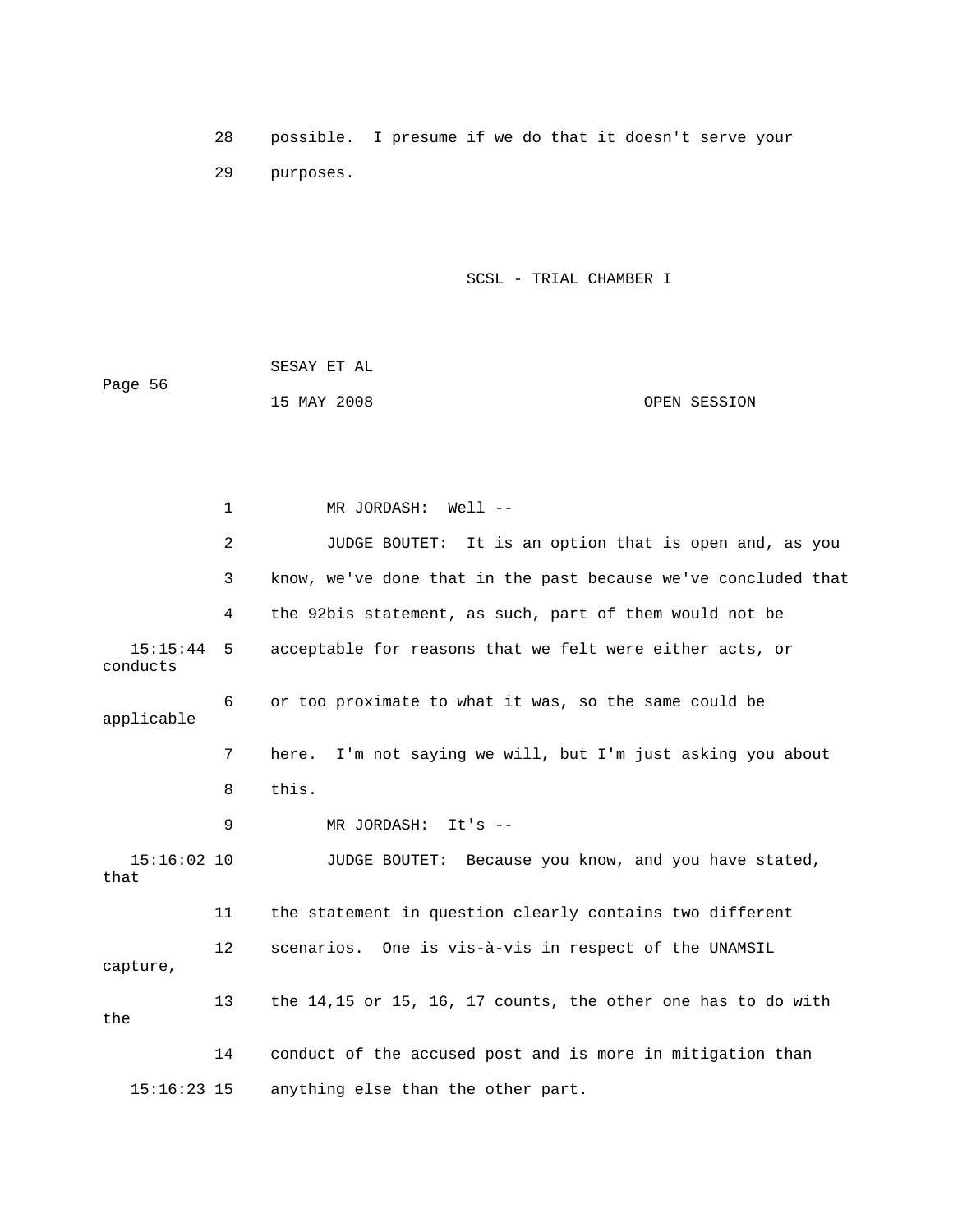16 MR JORDASH: I'm not sure I -- we would lose the advantage 17 of being able to move on with the Kallon case. We would lose the 18 benefit of a Rule 92bis and for the reasons I've outlined would 19 be of very little benefit, I would submit. 15:16:51 20 President Kabbah can be brought to Court to deal with the 21 single issue of his knowledge of Sankoh's incarceration, but it 22 is a short and simple issue which is dealt with in totality, I 23 would submit, in the statement, that nothing, nothing will be 24 gained from simply asking him to repeat that evidence in the 15:17:16 25 witness box. That's, I suppose, the way I would look at it, 26 Your Honour. 27 JUDGE THOMPSON: Before you sit down, Mr Jordash, let me 28 put the question the other way: Just one question to satisfy my 29 mind. What would be the disadvantage or disadvantages in having

SCSL - TRIAL CHAMBER I

|         | SESAY ET AL |              |
|---------|-------------|--------------|
| Page 57 |             |              |
|         | 15 MAY 2008 | OPEN SESSION |

 1 a viva voce testimony from ex-President Kabbah? In a nutshell.

2 Disadvantage, if there's one or disadvantages; just in a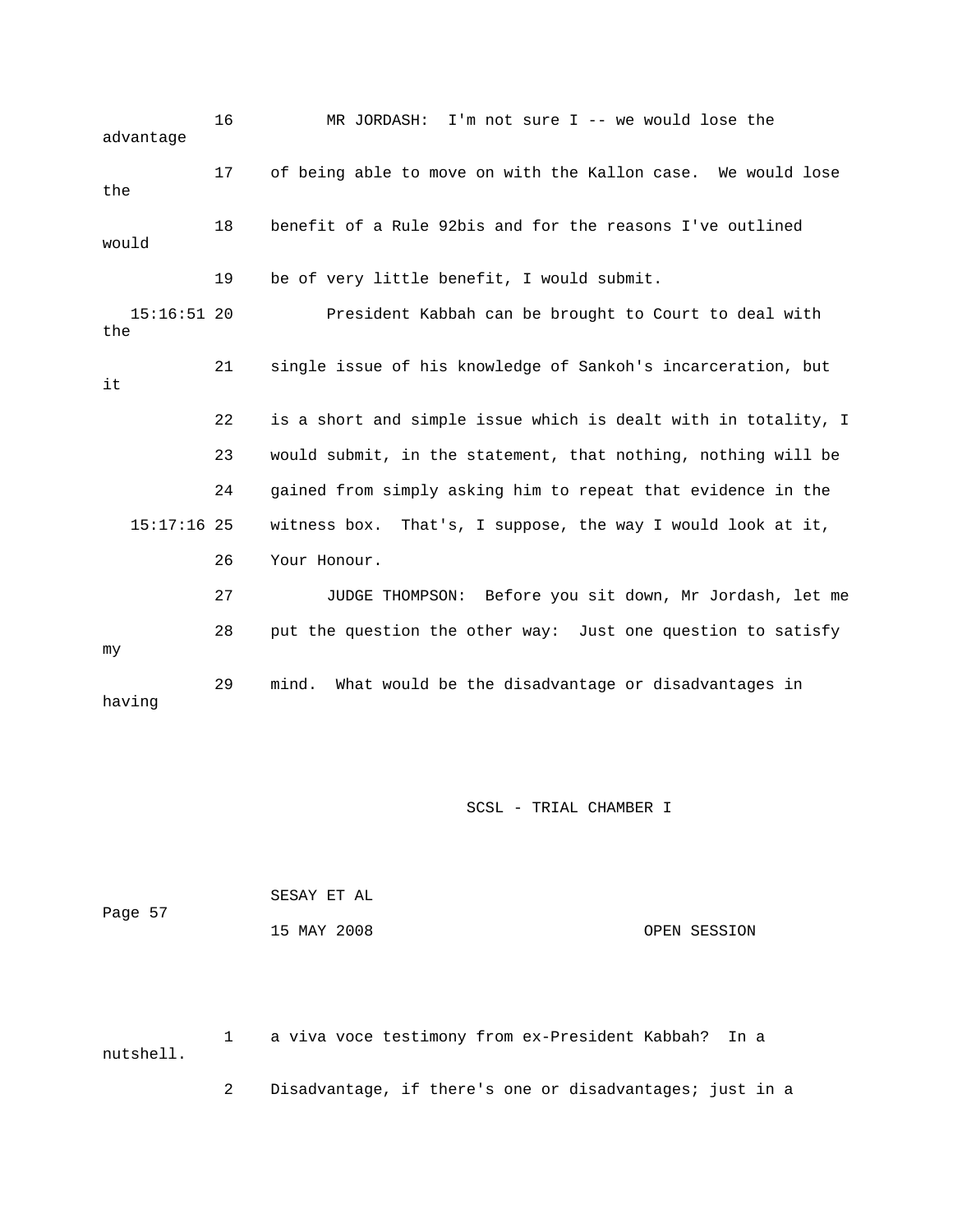3 nutshell. And you can see my mind. I just want to make sure 4 that I clear all my judicial doubts and reservations as my mind 15:18:00 5 has been open all this time. 6 MR JORDASH: Disadvantage, disadvantages -- 7 JUDGE THOMPSON: And don't feel pressured because it's a 8 very difficult question and I know you are thinking on your feet. 9 Random thoughts would be accepted by me. Just one or two. 15:18:21 10 MR JORDASH: Loss of time; use of resources; the Kallon 11 team have witnesses waiting to go who are waiting, as I 12 understand it, to fly off home; inconvenience for former 13 President, who is a significant leader in this region. 14 Perhaps -- I don't know the answer to this -- but perhaps 15:18:50 15 increased security risk to the former President. 16 JUDGE THOMPSON: I don't want you to exhaust the field. 17 Thanks. 18 MR JORDASH: I think I might have. Those are my 19 submissions. 15:19:09 20 PRESIDING JUDGE: Thank you, Mr Jordash. Yes, Mr Cammegh, 21 we would like to hear from you in the light of your indication 22 this morning about the stand you took on the instructions of your 23 client. 24 MR CAMMEGH: Well, there's something that Mr Jordash -- 15:19:34 25 PRESIDING JUDGE: And how you relate that to 92bis. 26 MR CAMMEGH: Well, my understanding that the requirements 27 differ between counsel -- I forget the actual words of the 28 relevant line in the 92bis -- would Your Honours forgive me for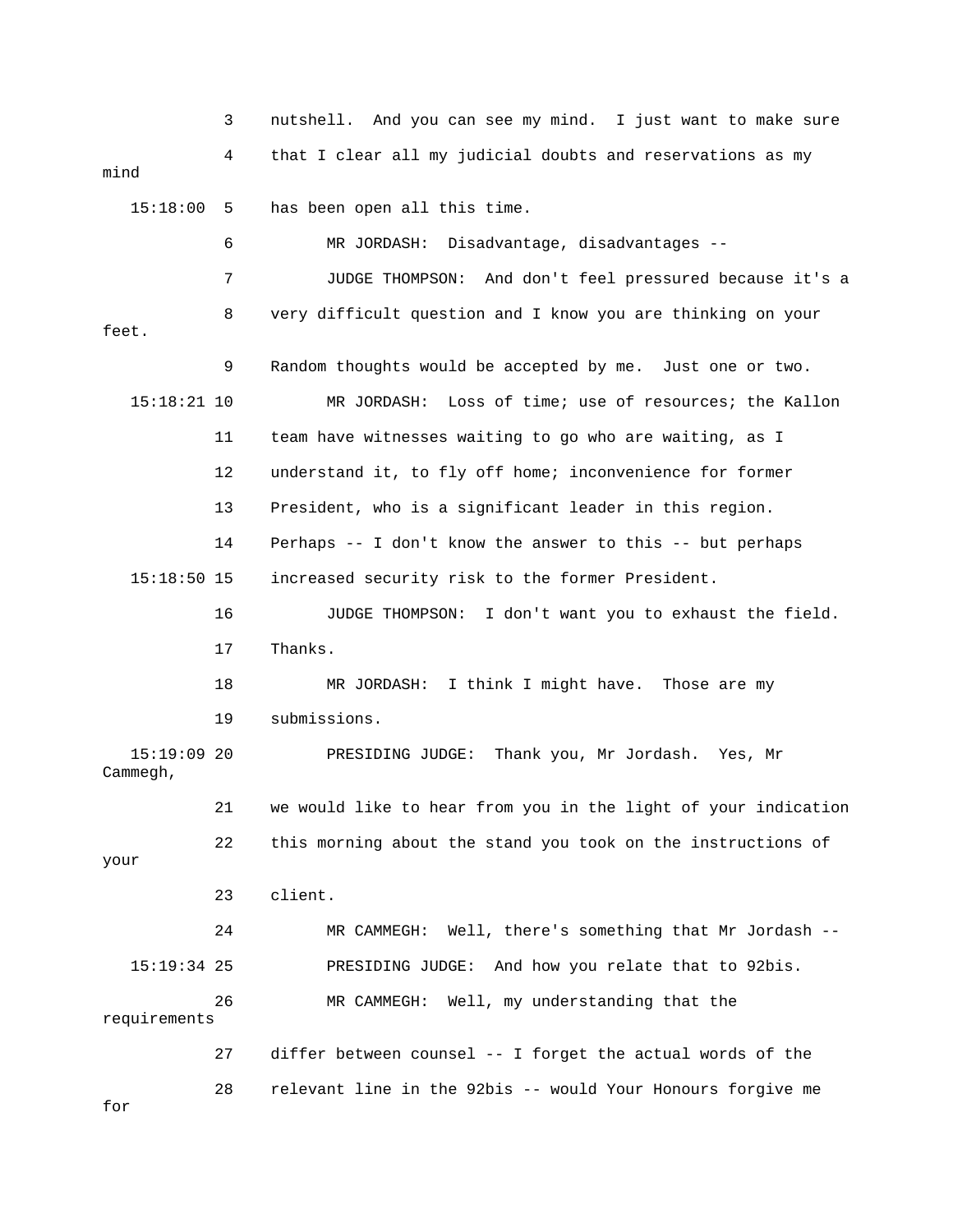29 one moment, because I wrote it down, and I just lost my note.

### SCSL - TRIAL CHAMBER I

|         | SESAY ET AL |              |
|---------|-------------|--------------|
| Page 58 |             |              |
|         | 15 MAY 2008 | OPEN SESSION |

 1 PRESIDING JUDGE: Is it acts which relate to the proof and 2 conduct? 3 MR CAMMEGH: Yes. Acts -- 4 JUDGE THOMPSON: That do not go to the proof of acts and 15:20:17 5 conduct. 6 PRESIDING JUDGE: That do not go to the proof of acts and 7 conduct of the accused. 8 JUDGE THOMPSON: That's A, section A. 9 MR CAMMEGH: That's it. Now, my understanding is that 15:20:31 10 counsel calling the witness -- well, put it a different way. My 11 understanding is that if I were to cross-examine the witness, 12 would he go into the witness box, I would be allowed to 13 cross-examine him on issues that may go to proof of the acts and 14 conduct of the accused. 15:21:05 15 Be that as it may, I think I'm probably at liberty to 16 inform the Court this: The questions that I have do not 17 necessarily go to the proof of the acts and conduct of the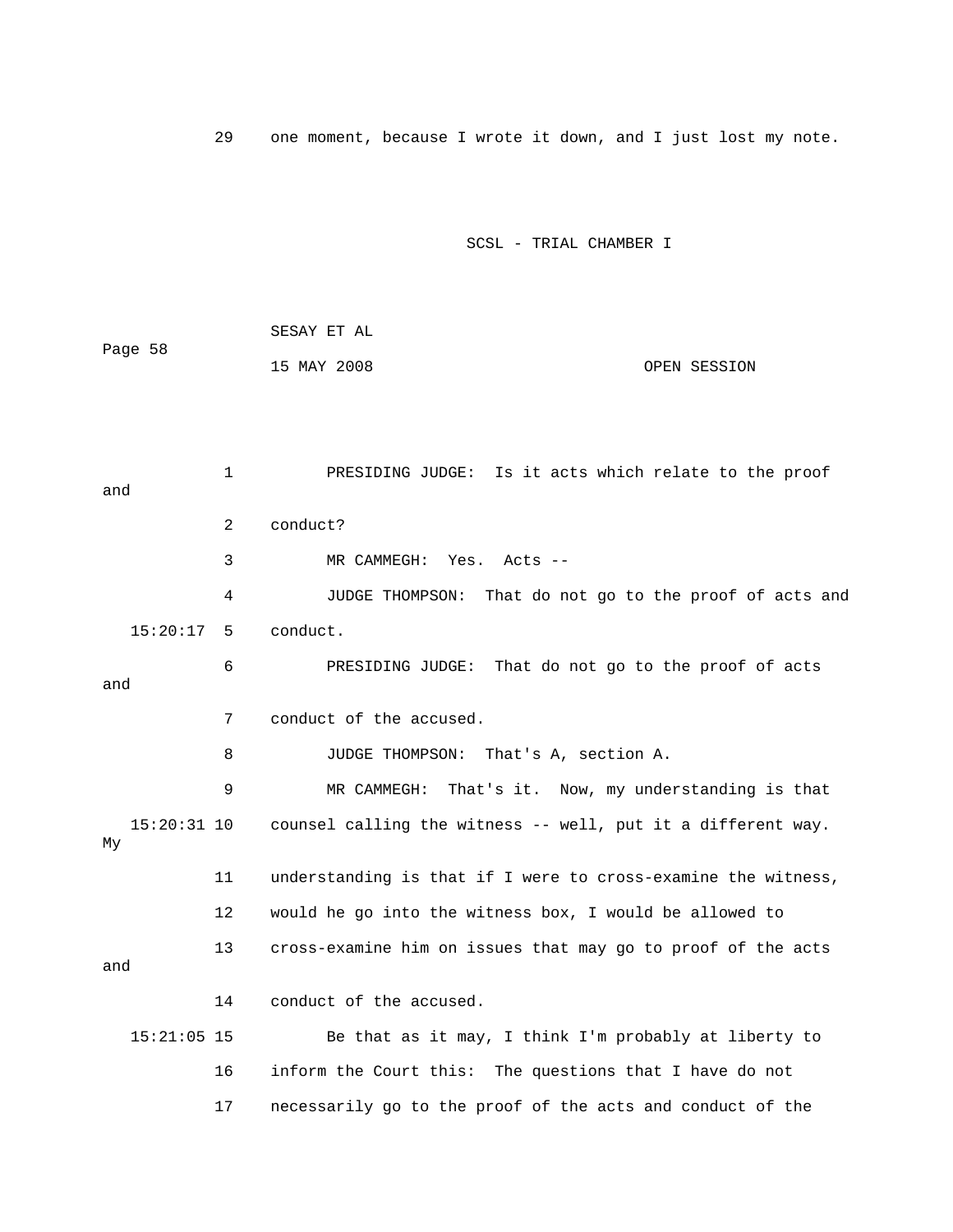| to a       |               | 18 | Moreover, and this is with reference in particular<br>accused. |  |  |  |
|------------|---------------|----|----------------------------------------------------------------|--|--|--|
|            |               | 19 | comment Mr Jordash made in his submission earlier on, which I  |  |  |  |
|            | $15:21:28$ 20 |    | have to agree with, they may be questions which the Court may  |  |  |  |
| to         |               | 21 | require me to -- in relation to which the Court may require me |  |  |  |
|            |               | 22 | satisfy the Bench of their validity in these circumstances.    |  |  |  |
|            |               | 23 | They may be questions which don't relate to the acts and       |  |  |  |
|            |               | 24 | conduct of the accused; they may be questions that relate to a |  |  |  |
|            | $15:21:59$ 25 |    | more global issue concerning the termination of the conflict.  |  |  |  |
| 26<br>that |               |    | Now, I would be in Your Honours' hands. I think it's right     |  |  |  |
|            |               | 27 | I should flag this up now, because it may be something that    |  |  |  |
|            |               | 28 | Your Honours want to put into the scales when you consider     |  |  |  |
| I          |               | 29 | whether or not the witness should be called or not. Ouestions  |  |  |  |

|    | Page 59      |   | SESAY ET AL                                                   |  |  |
|----|--------------|---|---------------------------------------------------------------|--|--|
|    |              |   | 15 MAY 2008<br>OPEN SESSION                                   |  |  |
|    |              |   |                                                               |  |  |
|    |              |   |                                                               |  |  |
|    |              | 1 | ask may not go directly to acts and conduct. I'm trying to be |  |  |
|    |              | 2 | $as$ $--$                                                     |  |  |
|    |              | 3 | PRESIDING JUDGE: Of course, you know the --                   |  |  |
|    |              | 4 | MR CAMMEGH: -- careful as I can.                              |  |  |
| we | $15:22:44$ 5 |   | PRESIDING JUDGE: -- you know the other questions that         |  |  |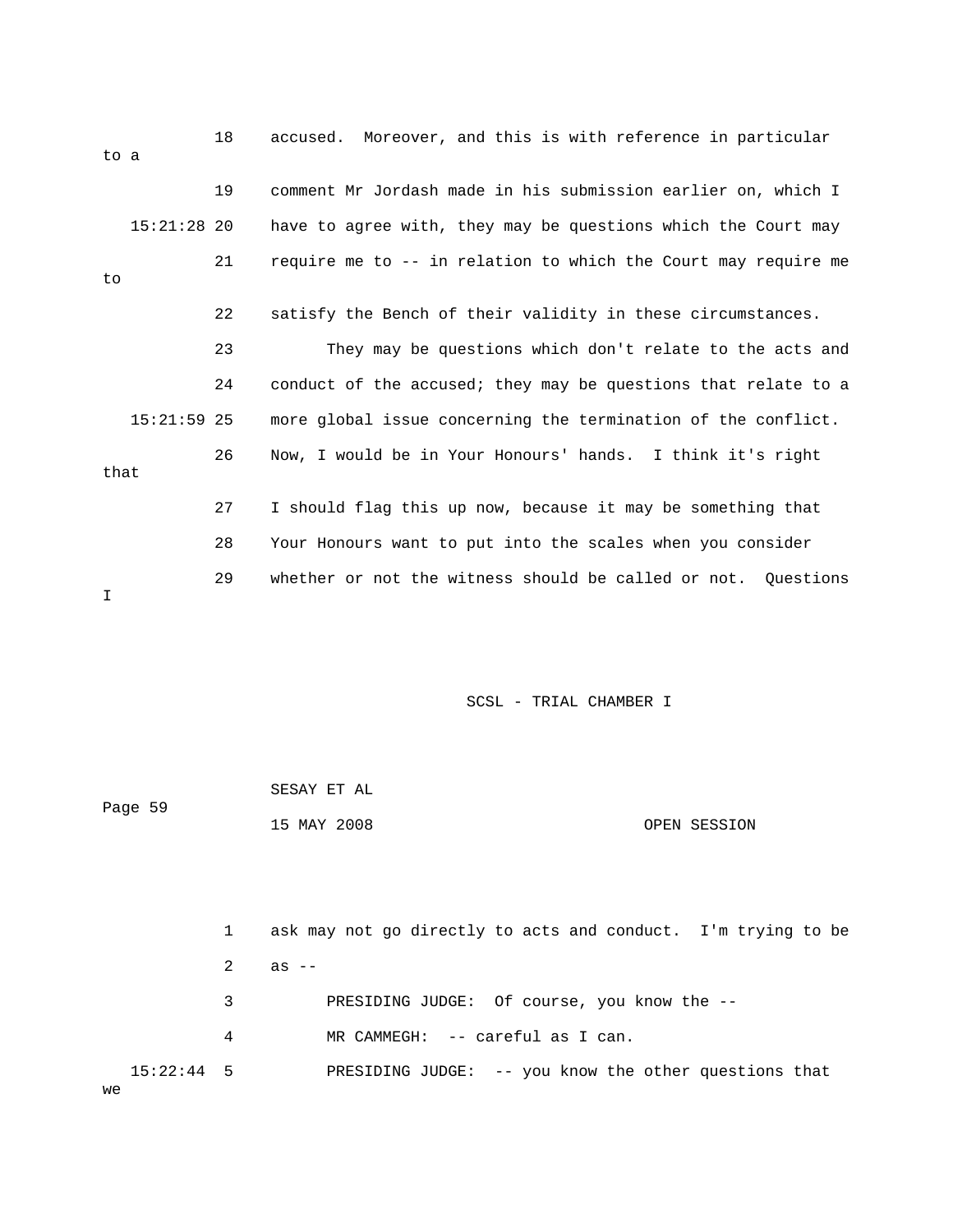6 will not -- that we will rule out. We know those questions. 7 MR CAMMEGH: Well, I don't know if that's -- 8 PRESIDING JUDGE: Which we would rule out, you know, if 9 they do come in at all. 15:22:57 10 MR CAMMEGH: I'm not sure if the questions that I would be 11 instructed -- 12 PRESIDING JUDGE: If the President were to be called, he 13 would be coming here to testify on behalf of the accused person 14 who has called him, so, relating that to the evidence I think of 15:23:16 15 the scenario of DMK-082 -- I'm just saying this in a camouflaged 16 way -- I don't want to visit the details but you understand what 17 I mean. 18 MR CAMMEGH: Well, I do. I'm not entirely sure that the 19 questions I'm instructed to ask would offend any particular 15:23:40 20 principle, but I just want to make it clear that I do not intend 21 to ask the witness questions that go to the acts and conduct of 22 the accused personally. I think it's right that I make that 23 point because Mr Jordash, I think quite properly, raised the 24 question or raised the concern that, following Defence counsel 15:24:05 25 may have to satisfy the Bench of the validity of their questions, 26 and it may be that I will be required to do that. I'm sorry  $t<sub>0</sub>$  27 sound so esoteric but I think it would be wrong for me to give 28 away at this stage what those questions are. 29 PRESIDING JUDGE: Yes. In fact, I was very -- I was very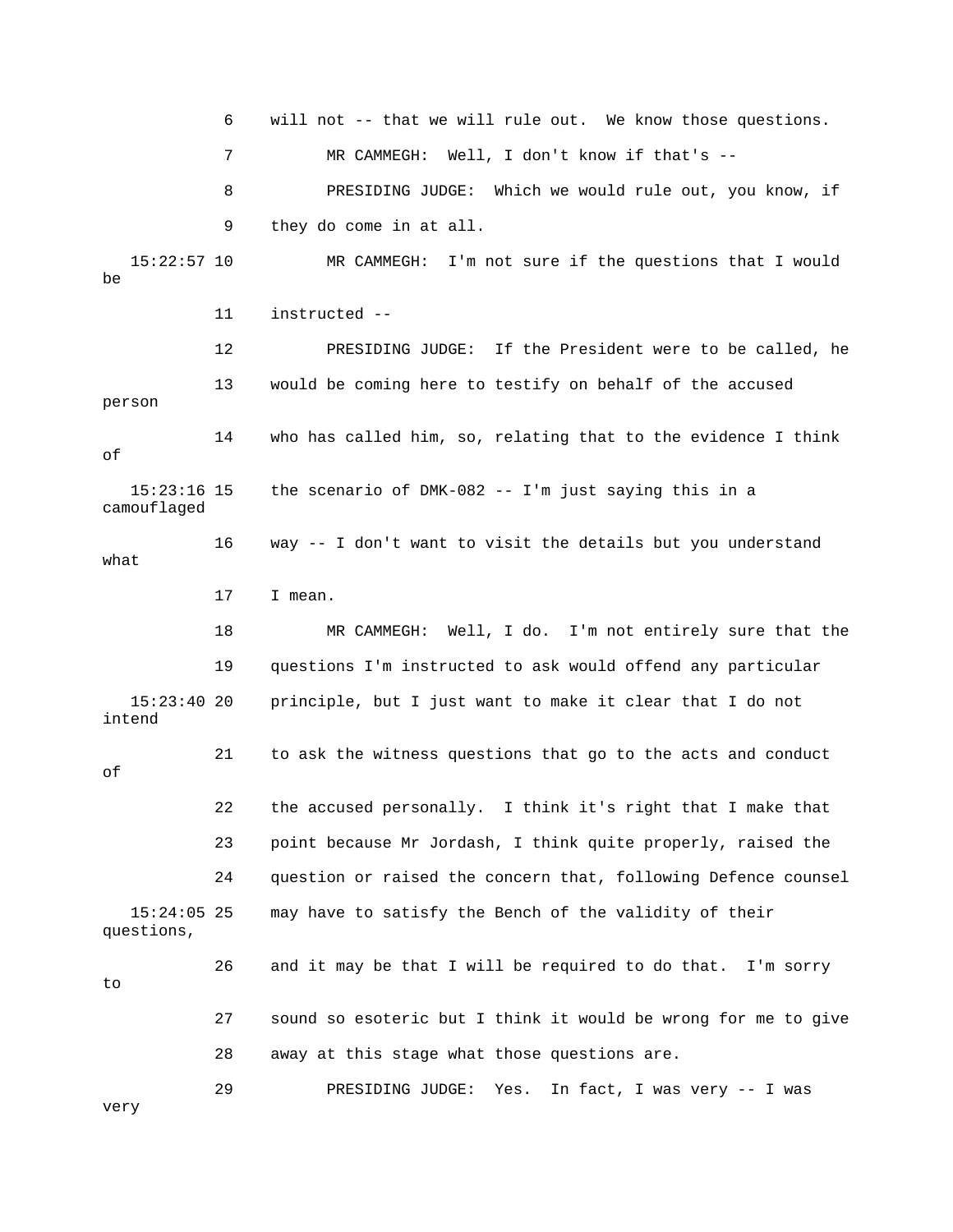|                                |              | SESAY ET AL                                                   |                                     |  |
|--------------------------------|--------------|---------------------------------------------------------------|-------------------------------------|--|
| Page 60                        |              | 15 MAY 2008                                                   | OPEN SESSION                        |  |
|                                |              |                                                               |                                     |  |
|                                |              |                                                               |                                     |  |
| you                            | $\mathbf{1}$ | loathe myself, you know, for you to release your questions,   |                                     |  |
| them.                          | 2            | know, before you've even been given the opportunity to put    |                                     |  |
|                                | 3            | Normally the questions should come in for the tribunal to     |                                     |  |
| can                            | 4            | determine at that material point in time as to whether they   |                                     |  |
| 15:24:47                       | 5            | be put or not.                                                |                                     |  |
|                                | 6            | JUDGE THOMPSON: And I'm intrigued myself, and probably        |                                     |  |
| to                             | 7            | help me out of my own judicial quandary here. It would seem   |                                     |  |
|                                | 8            | me, by some logical analysis, that if the proposed evidence   |                                     |  |
|                                | 9            | sought to be admitted under 92bis actually go to the acts and |                                     |  |
| $15:25:18$ 10<br>inadmissible. |              | conduct of the accused, then the evidence would be            |                                     |  |
|                                | 11           | That's my understanding of the Rule.<br>MR CAMMEGH:           |                                     |  |
|                                | 12           | JUDGE THOMPSON:                                               | That's my understanding of the law. |  |
|                                | 13           | MR CAMMEGH:<br>Yes.                                           |                                     |  |
|                                | 14           | JUDGE THOMPSON: So, if that is the case, then it means        |                                     |  |
| $15:25:34$ 15<br>assurance     |              | that if we have that scenario then the question of your       |                                     |  |
|                                | 16           | here would not even be necessary.                             |                                     |  |
|                                | 17           | Well, Your Honour, I'm not entirely sure.<br>MR CAMMEGH:      |                                     |  |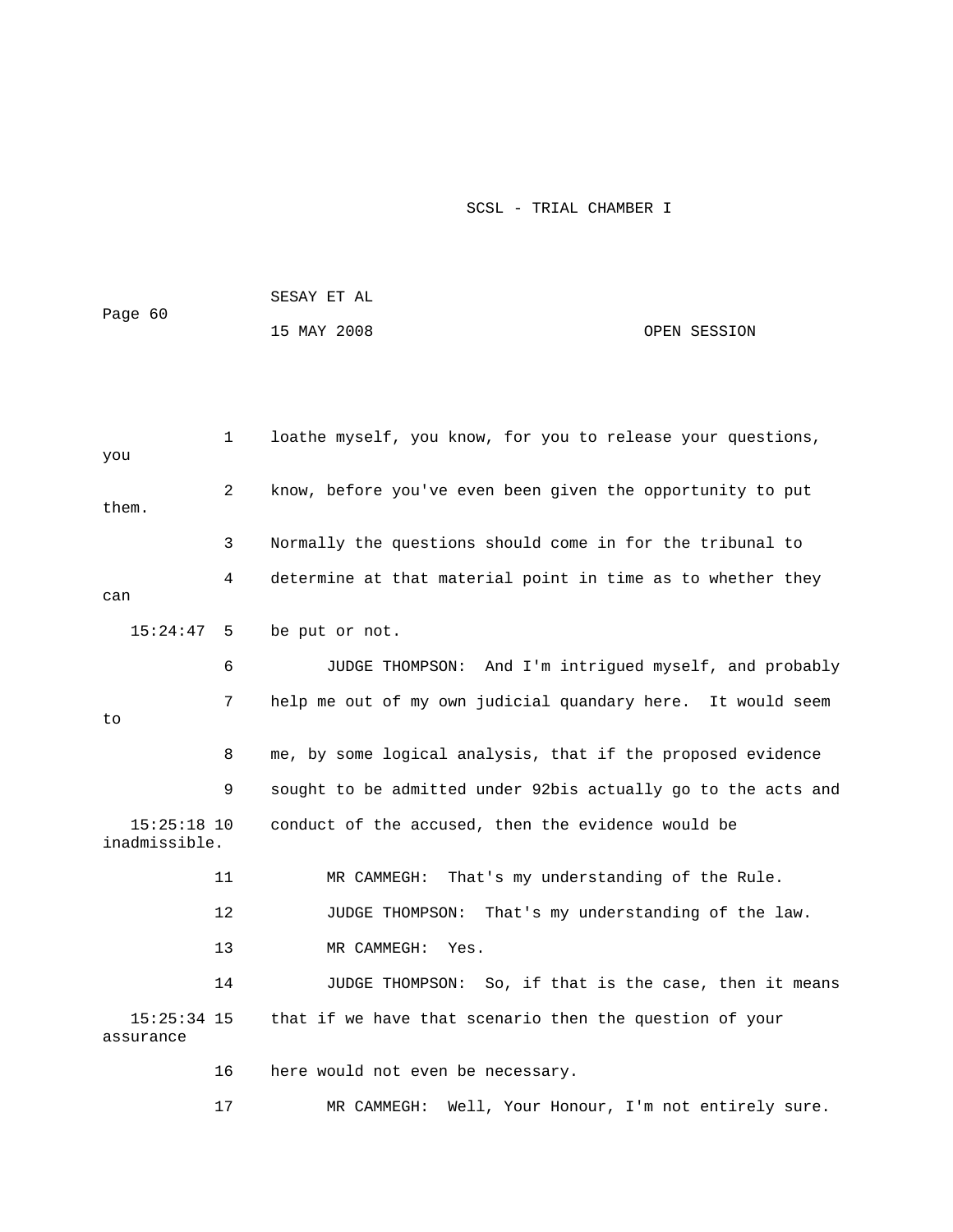| I'm                    | 18 | JUDGE THOMPSON: I know we're in a difficulty here but          |
|------------------------|----|----------------------------------------------------------------|
|                        | 19 | just trying to understand your thinking.                       |
| $15:25:51$ 20<br>this: |    | MR CAMMEGH: I know that rule $--$ my understanding is          |
| finality               | 21 | That that rule would definitely apply with certainty and       |
|                        | 22 | to the defendant calling the witness; what is unclear to me is |
|                        | 23 | whether that same rule applies to counsel following.           |
|                        | 24 | JUDGE THOMPSON: Right. Well, I'm not going to -- yes,          |
| $15:26:08$ 25          |    | quite.                                                         |
|                        | 26 | MR CAMMEGH: I'm not sure it does.                              |
|                        | 27 | JUDGE THOMPSON: I understand that position. It's just          |
| legislative            | 28 | that when I think of the rule in the context of its            |
|                        | 29 | history, under the old rule, information going to the acts and |

| Page 61 | SESAY ET AL |              |
|---------|-------------|--------------|
|         | 15 MAY 2008 | OPEN SESSION |

 1 conduct of accused persons was admissible. 2 MR CAMMEGH: Of course, yes. 3 JUDGE THOMPSON: But under the new 92bis there is a 4 prohibition on such information passing the 92bis test. 15:26:40 5 MR CAMMEGH: Yes.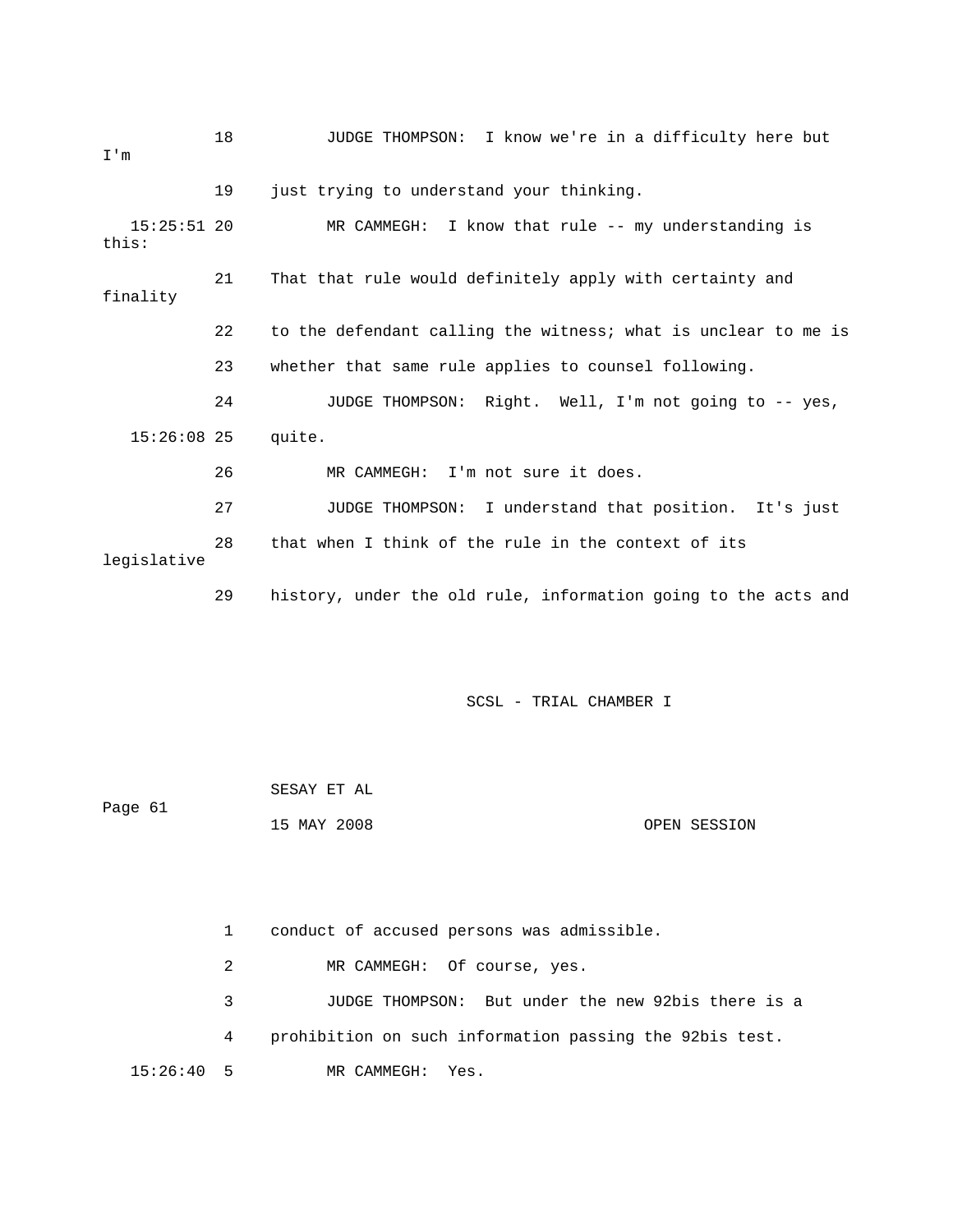6 JUDGE THOMPSON: So the difficulty I have here is a logical 7 one: That if, say, the Tribunal were to take the position that 8 the information here is information that goes to the acts and 9 conduct of the accused, then the test is not fulfilled for the 15:27:00 10 application to be granted and then, of course, your situation is 11 neutralised. 12 MR CAMMEGH: Well, of course. That would follow. I agree 13 with Your Honour. 14 JUDGE THOMPSON: Yes. As a matter of logic. 15:27:14 15 MR CAMMEGH: Yes. My understanding is there is an absolute 16 prohibition on counsel calling the witness to adduce evidence 17 that go to the acts and conduct of the -- 18 JUDGE THOMPSON: Under the new rule. 19 PRESIDING JUDGE: [Microphone not activated]. 15:27:25 20 JUDGE THOMPSON: As amended. 21 MR CAMMEGH: Yes. What I'm not clear about is whether that 22 prohibition extends to counsel following for defendants two and 23 three. That is what I'm not clear about. 24 JUDGE THOMPSON: I would say there is a lacuna in the law 15:27:43 25 there. 26 MR CAMMEGH: Well, I would defer to Your Honours on the 27 point. 28 JUDGE THOMPSON: That's my random thought. 29 MR CAMMEGH: Your Honour correctly observes, however,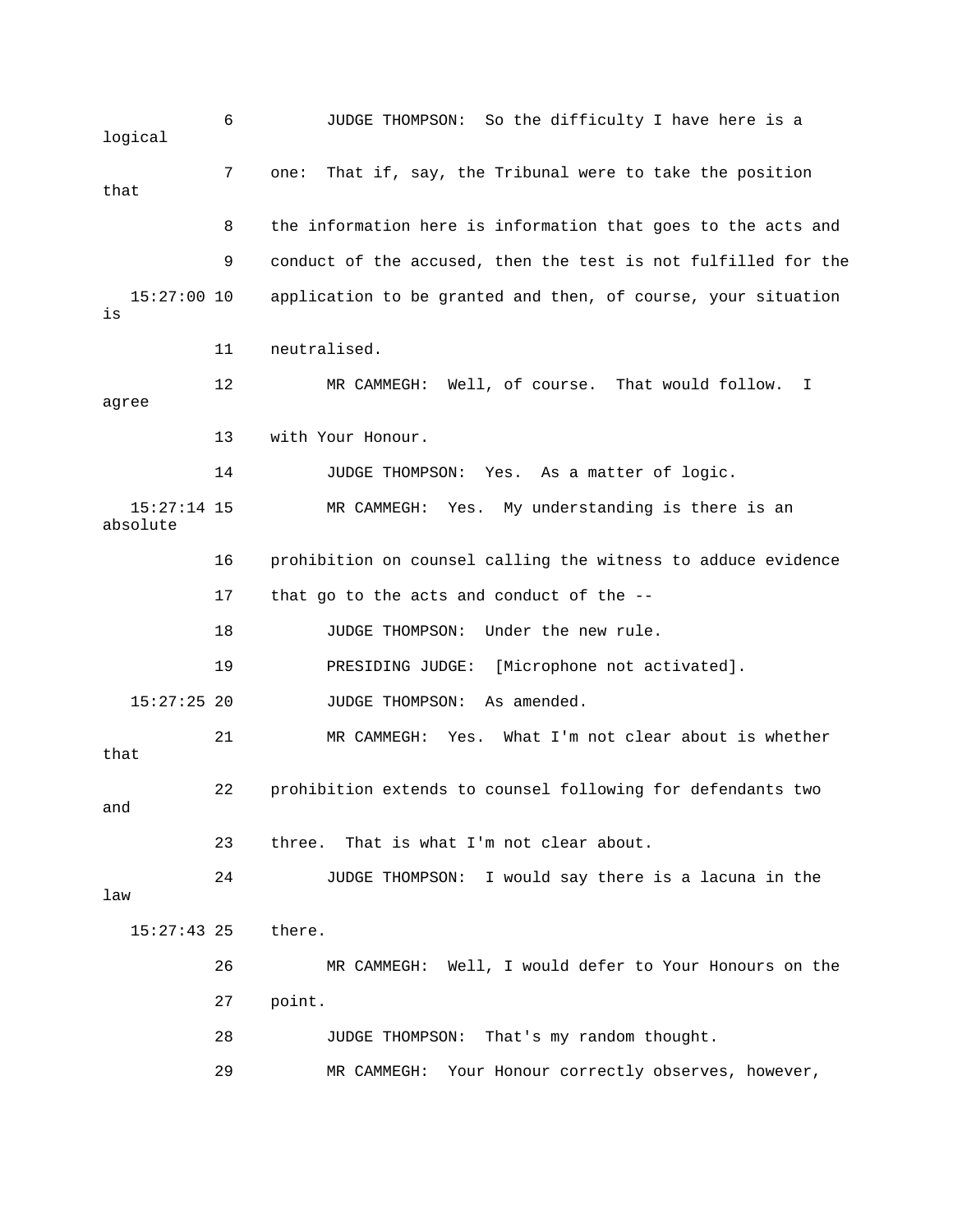|         | SESAY ET AL |  |              |
|---------|-------------|--|--------------|
| Page 62 |             |  |              |
|         | 15 MAY 2008 |  | OPEN SESSION |

|                            | 1  | that -- and I think this is what Your Honour was getting that  |
|----------------------------|----|----------------------------------------------------------------|
| anyway                     | 2  | that lacuna, or whatever we want to call it, may not apply     |
|                            | 3  | to me because the questions which I'm instructed to ask do not |
|                            | 4  | deal with the individual Augustine Gbao's acts and conduct --  |
| 15:28:06                   | 5  | JUDGE THOMPSON: Good point.                                    |
| qeneric                    | 6  | MR CAMMEGH: -- personally. They are a rather more              |
|                            | 7  | nature, I think that's a proper way to --                      |
|                            | 8  | I think we're now on the same radar<br>JUDGE THOMPSON:         |
|                            | 9  | screen.                                                        |
| $15:28:16$ 10              |    | Now, in my submission, they would be<br>MR CAMMEGH: Yes.       |
| felt                       | 11 | proper questions provided Your Honour felt -- Your Honours     |
|                            | 12 | they were relevant.                                            |
|                            | 13 | JUDGE THOMPSON:<br>Right.                                      |
| is                         | 14 | MR CAMMEGH: Relevance is a question, of course, which          |
| $15:28:28$ 15<br>objection |    | for Your Honours to decide. Your Honours may have an           |
| Bench.                     | 16 | to the questions, in which case I shall be guided by the       |
|                            | 17 | And there we have it.                                          |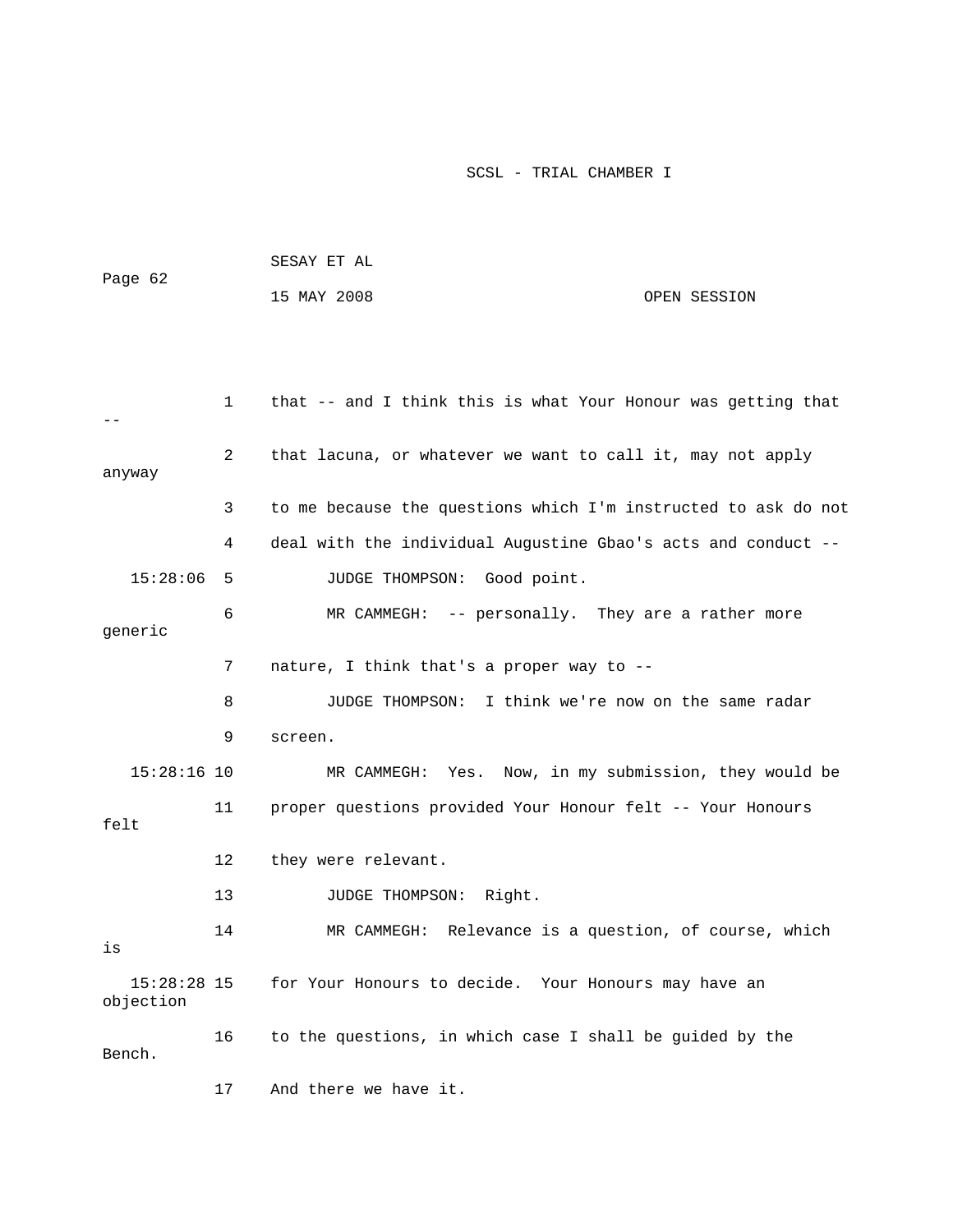18 JUDGE THOMPSON: That's okay.

 19 MR CAMMEGH: I think I can assure my learned friend I'm not 15:28:45 20 going to be asking questions about acts and conduct but, as he 21 correctly anticipated in his submission, the questions may be of 22 such a nature where Your Honours might want to step in and weigh 23 up the relevance. And I simply do that, or make this declaration 24 now out of candour, to basically align myself with my learned 15:29:07 25 friend's reasoning, and also to alert the Chamber to the fact 26 that it may well be -- 27 JUDGE THOMPSON: The clarification helps, yes. 28 MR CAMMEGH: Yes. I don't know if I can. 29 PRESIDING JUDGE: [Microphone not activated].

SCSL - TRIAL CHAMBER I

 SESAY ET AL Page 63 15 MAY 2008 OPEN SESSION

 1 MR CAMMEGH: I'm sorry, Your Honour, Your Honour's 2 microphone. 3 PRESIDING JUDGE: Sorry. I was saying that we are 4 sensitive to the fact that well, you're in cross-examination and 15:29:32 5 at times you may start from a position of irrelevance, of what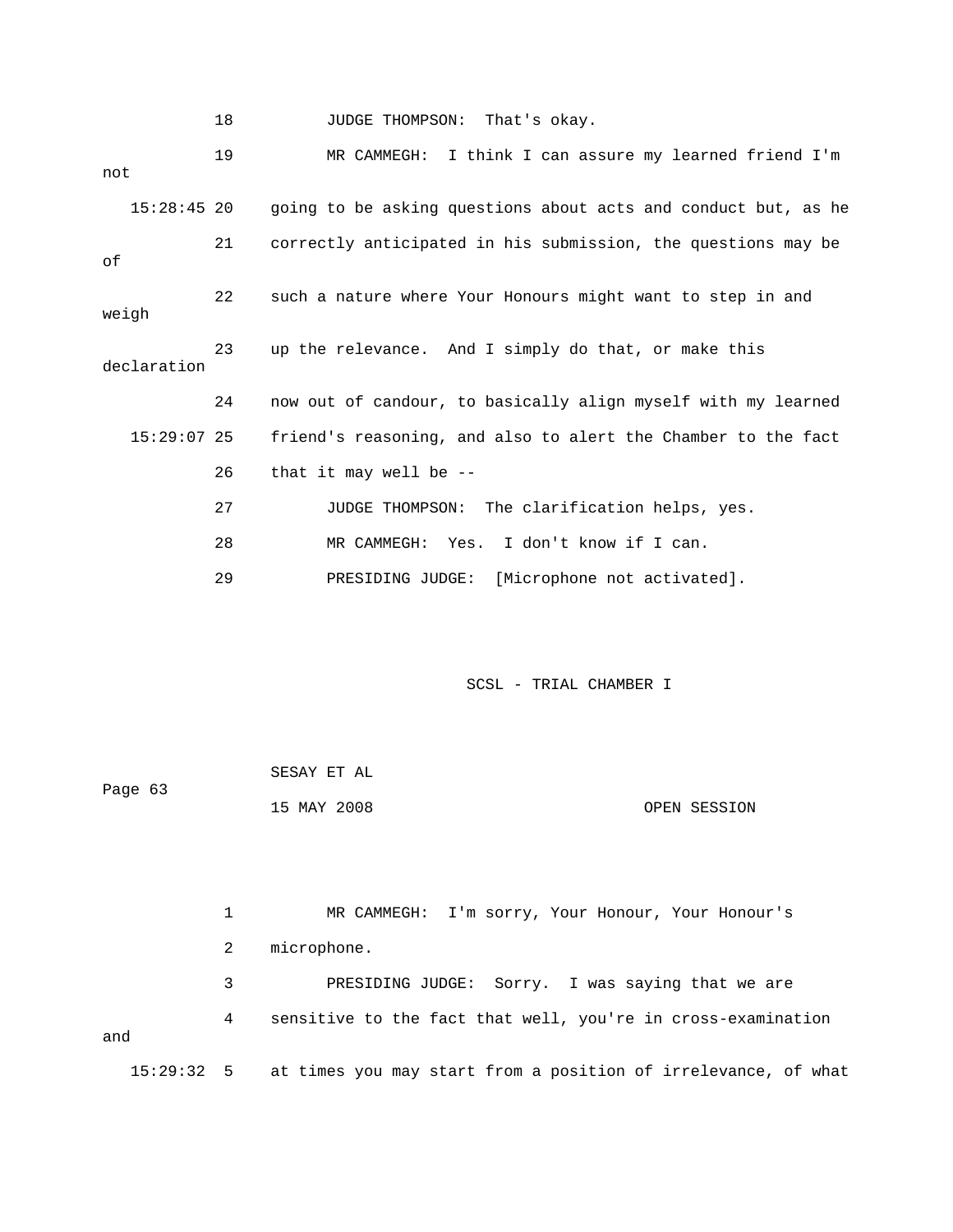6 may be considered irrelevance, before you get to the issue, you 7 know, of relevance in your cross-examination. So the liberty, 8 you know, is more, you know, in the hands of a cross-examining 9 counsel in terms of relevance. How does he start his 15:29:57 10 cross-examination? You may start from an abstract concept and 11 progress to what you want to achieve as a result. 12 MR CAMMEGH: Sounds as if Your Honour is opening the door 13 to giving me some sort of latitude in my cross-examination, which 14 will be gratefully received, but I think -- 15:30:14 15 JUDGE THOMPSON: And I hope faithfully applied. 16 MR CAMMEGH: I think everybody who was here at the 17 beginning of this trial in 2004 will remember that Augustine Gbao 18 held a particular view which he wished to expound in this 19 courtroom, and those are views which he continues to hold. 15:30:37 20 It may well be -- and I say this out of candour and I think 21 I'm at liberty to say this -- that there are questions which may 22 mean that we revisit that particular scenario, and I put it no 23 more highly than that, I think I've dropped a broad hint, they 24 may find disfavour with the Bench; I don't know. 15:31:06 25 PRESIDING JUDGE: When they find disfavour with the Bench, 26 we will let you know. 27 MR CAMMEGH: When the time comes, the time will come. 28 Exactly. 29 PRESIDING JUDGE: We will let you know.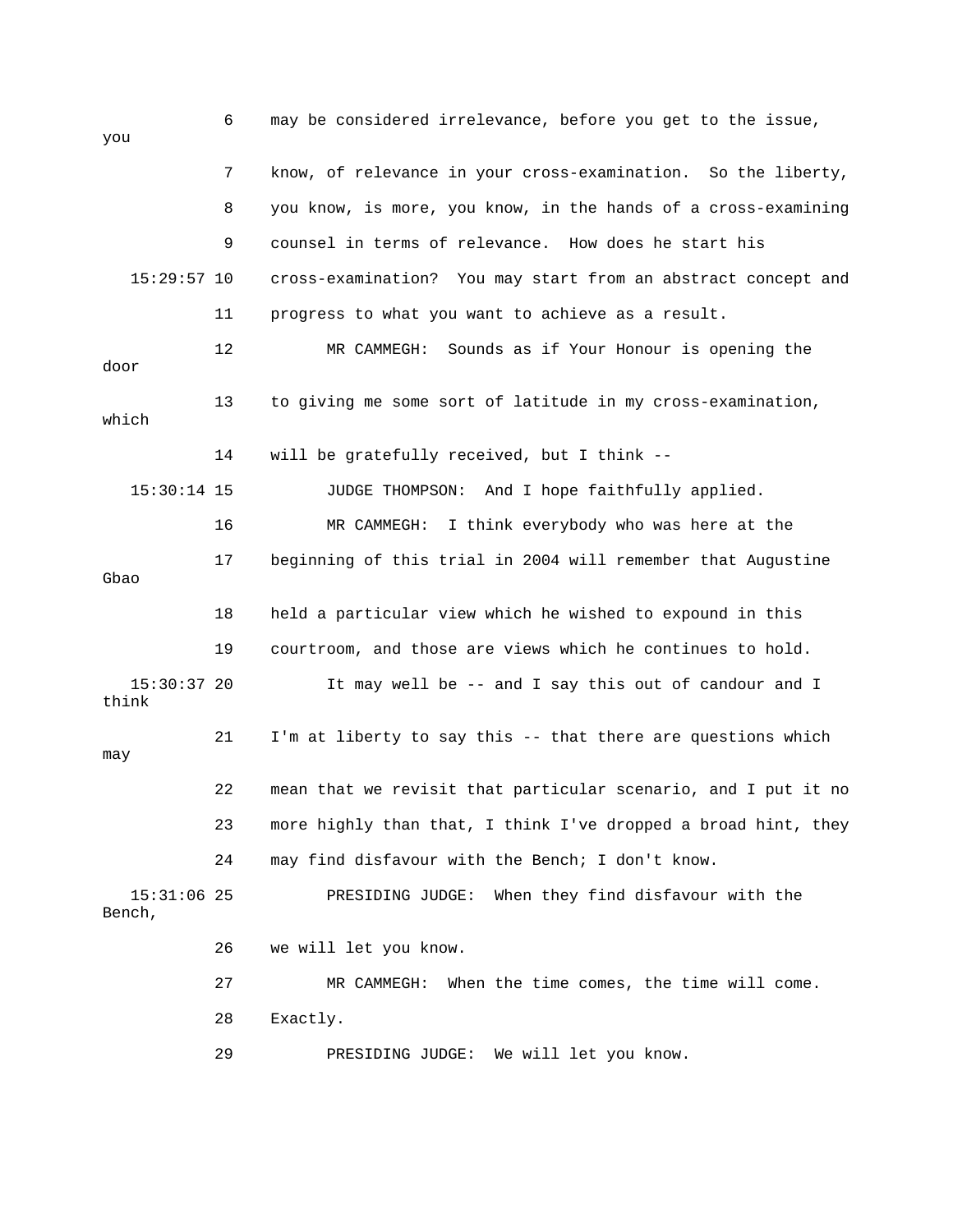| Page 64                    |              | SESAY ET AL                                                    |                                      |
|----------------------------|--------------|----------------------------------------------------------------|--------------------------------------|
|                            |              | 15 MAY 2008                                                    | OPEN SESSION                         |
|                            |              |                                                                |                                      |
|                            |              |                                                                |                                      |
|                            | $\mathbf{1}$ | MR CAMMEGH:<br>Thank you.                                      |                                      |
|                            |              |                                                                |                                      |
|                            | 2            | We're not ruled out.<br>JUDGE BOUTET:                          |                                      |
| can                        | 3            | MR CAMMEGH: Thank you very much. I think that's all I          |                                      |
|                            | 4            | usefully add on this.                                          |                                      |
| 15:31:20                   | 5            | PRESIDING JUDGE: Good.                                         | Thank you.                           |
|                            | 6            | Well, learned counsel, the Chamber will recess for a           |                                      |
|                            | 7            | deliberation, please. We will resume in the next couple of     |                                      |
|                            | 8            | minutes when we are through. We will rise, please.             |                                      |
|                            | 9            | [Break taken at 3.35 p.m.]                                     |                                      |
| $15:40:50$ 10              |              | $[RUF15MAY08D - BP]$                                           |                                      |
|                            | 11           | [Upon resuming at 4.10 p.m.]                                   |                                      |
|                            | 12           | PRESIDING JUDGE:                                               | Learned counsel, we are resuming the |
| Jordash's                  | 13           | proceedings and this is the ruling of the Chamber on Mr        |                                      |
|                            | 14           | application on behalf of the first accused to have admitted in |                                      |
| $16:10:17$ 15<br>President |              | evidence under Rule 92bis, the written statement of ex-        |                                      |
| accused,                   | 16           | Ahmad Tejan Kabbah on behalf and in favour of the first        |                                      |
|                            | 17           | Issa Hassan Sesay. This is our ruling. In the course of the    |                                      |
|                            | 18           | proceedings this morning Mr Wayne Jordash, learned counsel for |                                      |
|                            | 19           | the first accused Issa Hassan Sesay, in lieu of calling        |                                      |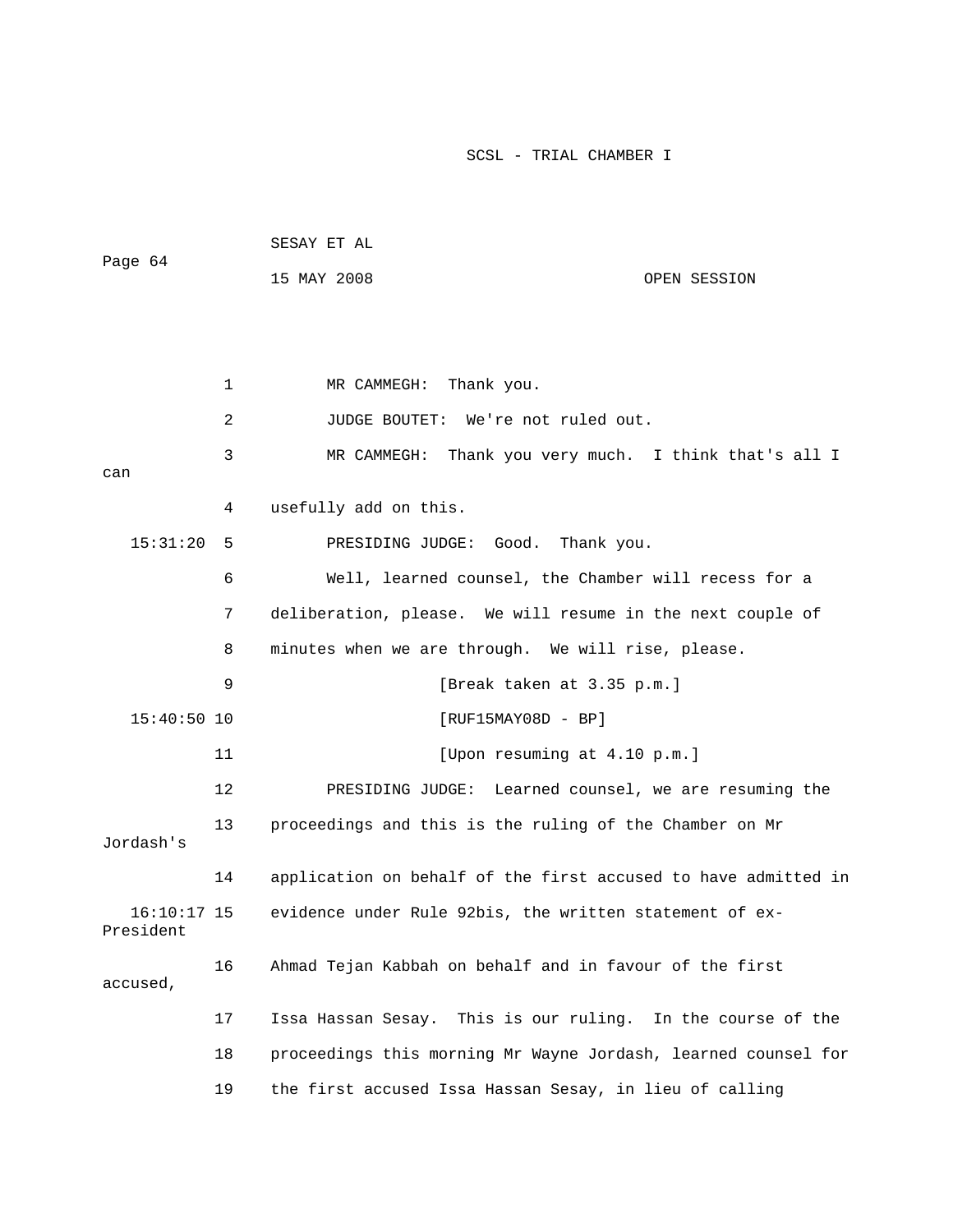16:10:52 20 ex-President Ahmad Tejan Kabbah to make a viva voce testimony for 21 the first accused at whose behest he was subpoenaed, applied to 22 tender under Rule 92bis a statement written and signed by 23 ex-President Kabbah. Having heard submissions of learned counsel 24 Wayne Jordash on this application and having considered the 16:11:22 25 proposed statement of the witness alongside paragraph 23 of the 26 indictment, the issue for determination by this Chamber is 27 whether the information contained in the said statement does not 28 go to proof -- "proof of the acts and conduct of the first 29 accused Issa Hassan Sesay."

SCSL - TRIAL CHAMBER I

| Page 65 | SESAY ET AL |              |
|---------|-------------|--------------|
|         | 15 MAY 2008 | OPEN SESSION |

 1 In this regard the Chamber is of the opinion that the 2 contents of the said statement which is sought to be tendered 3 under Rule 92bis, do go to proof of the acts and conduct of the 4 accused as charged in the indictment. Consequently, the 16:12:10 5 application to have the statement admitted in evidence under Rule

6 92bis is devoid of merit. We accordingly dismiss it.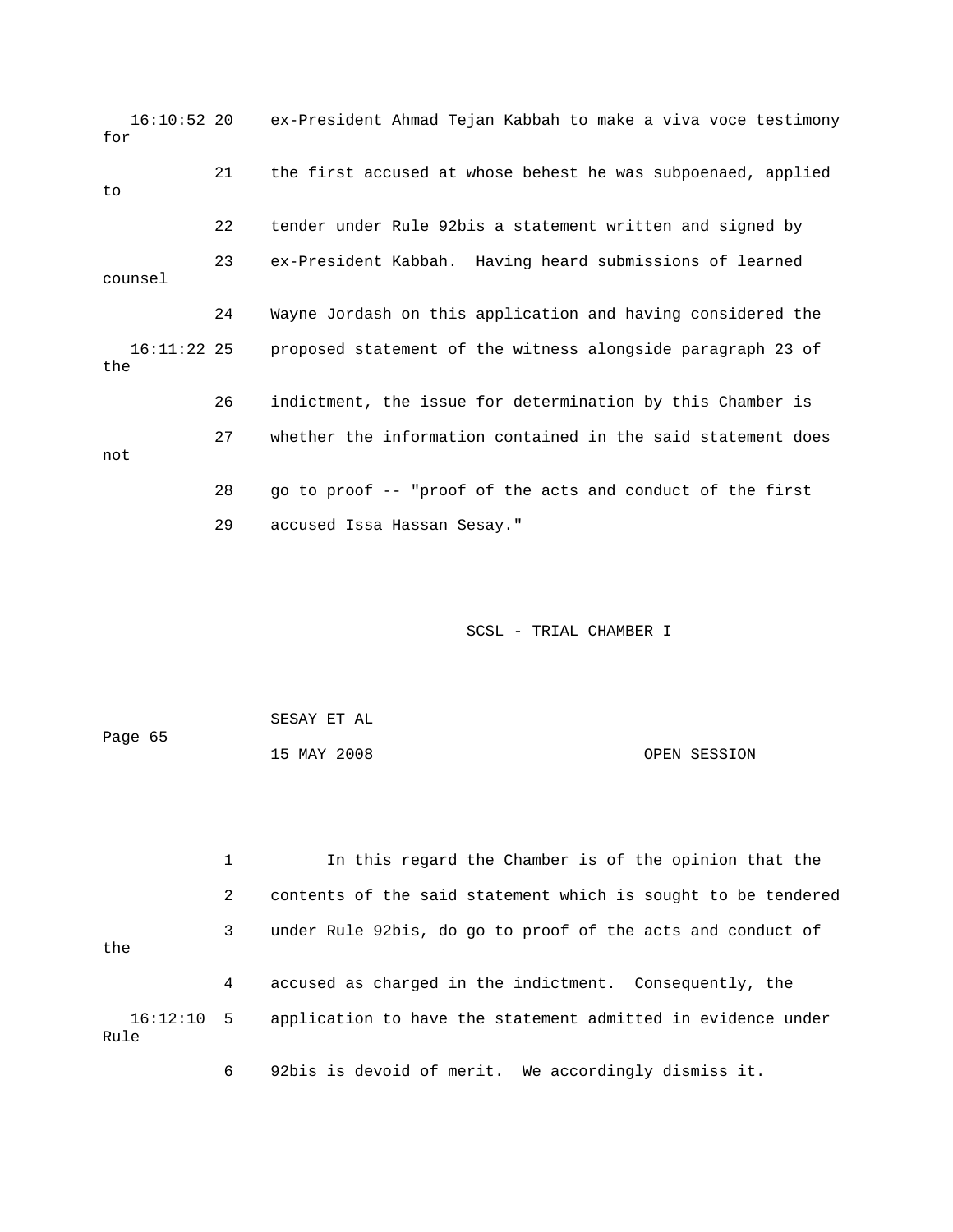7 We order consequentially that ex-President Kabbah appears 8 to testify before the Chamber tomorrow, Friday, 16 May 2008 at 9 9.30 a.m.. we are fixing this date, but we are flexible on the 16:12:47 10 availability of this witness depending on what his calendar is. 11 We are very conscious of the fact that you have a sick witness. 12 Ms Mylvaganam, am I not -- 13 MS MYLVAGANAM: My Lord. 14 PRESIDING JUDGE: Am I not -- I haven't anticipated you, 16:13:11 15 haven't I. 16 MS MYLVAGANAM: My Lord, you have. 17 PRESIDING JUDGE: Yes. Now, what we promise to do to you 18 is to ensure that we take the evidence of your witness first 19 because we saw him. He is an old man. We will take -- but I 16:13:36 20 hope you will not be very long, would he. 21 MS MYLVAGANAM: My Lord, Mr Ogeto will lead the witness. 22 PRESIDING JUDGE: Mr Ogeto, may we have it first-hand from 23 you. 24 MS MYLVAGANAM: He is likely, I anticipate, to be an hour. 16:13:39 25 PRESIDING JUDGE: An hour. 26 MS MYLVAGANAM: At the very most. 27 PRESIDING JUDGE: I see him nodding his head. He is in 28 disapproval. Maybe more than one hour, Mr Ogeto. 29 MR OGETO: About two hours, two-and-a-half hours, My Lords.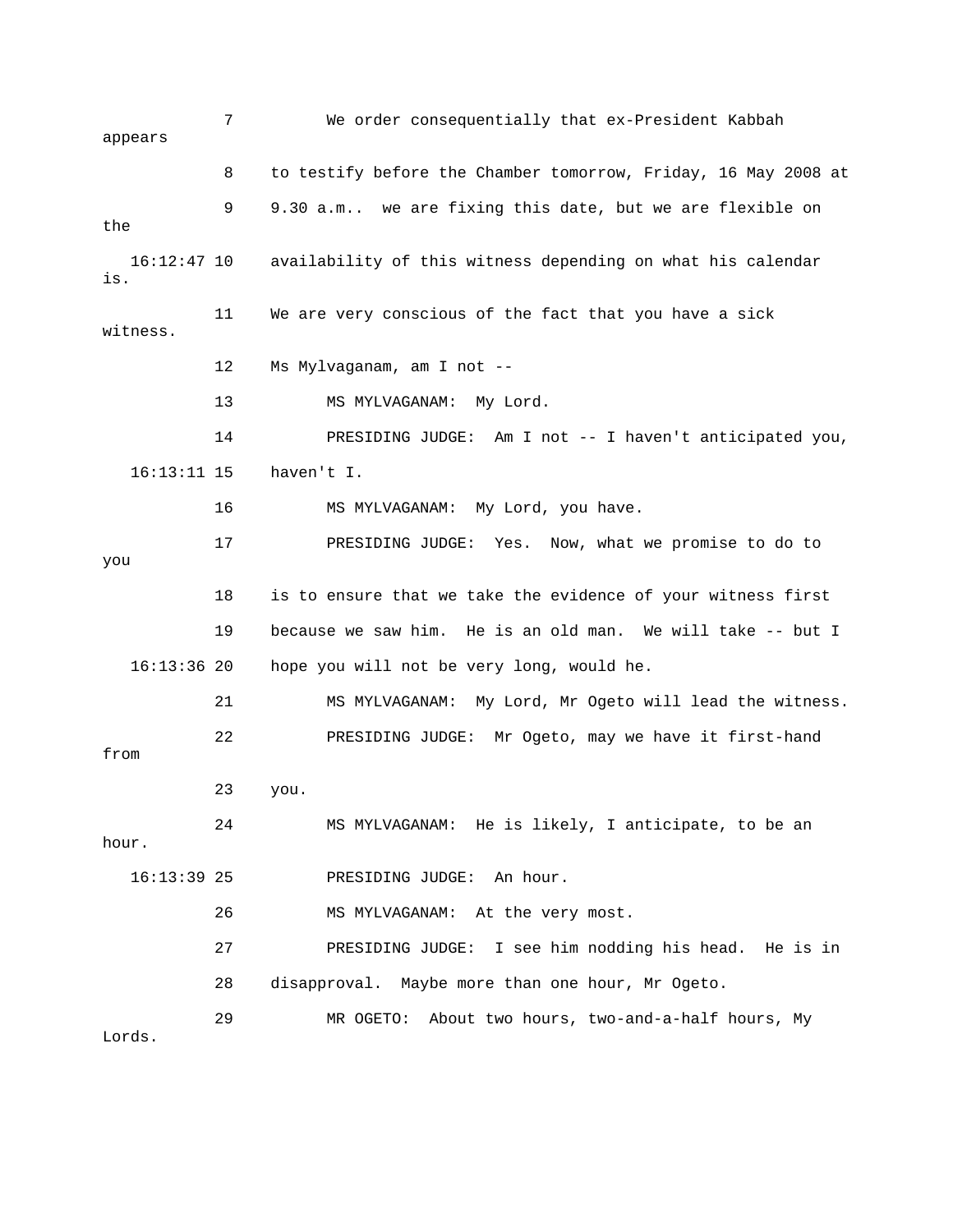|         | SESAY ET AL |              |
|---------|-------------|--------------|
| Page 66 | 15 MAY 2008 | OPEN SESSION |
|         |             |              |
|         |             |              |
|         |             |              |

1 PRESIDING JUDGE: Oh, for this witness.

 2 MR OGETO: Yes, My Lords. 3 PRESIDING JUDGE: And you will not be bothered as to 4 whether he will be sick in the process or not. 16:14:00 5 MR OGETO: I will try and see how it goes, My Lords. 6 PRESIDING JUDGE: Well, two hours, two-and-a-half hours. 7 That's okay. I think we -- we can take -- but let us hear 8 Mr Jordash first, you know, on this. Mr Jordash. 9 MR JORDASH: Your Honour. 16:15:12 10 PRESIDING JUDGE: The Chamber is prepared to take on your 11 witness -- Mr Sesay's witness tomorrow in the morning. What will 12 be your reaction to this? Because -- well, they're competing 13 interests but I think we have to prioritise our interests on this 14 and see whether -- because we know your witness is also a very 16:15:34 15 busy person. He has a busy calendar. 16 MR JORDASH: I don't know his availability but I would 17 always put a sick person above a busy person, if I can put it 18 that way. I know the Kallon team are keen to call their witness 19 because of his illness and I would feel obliged to give that due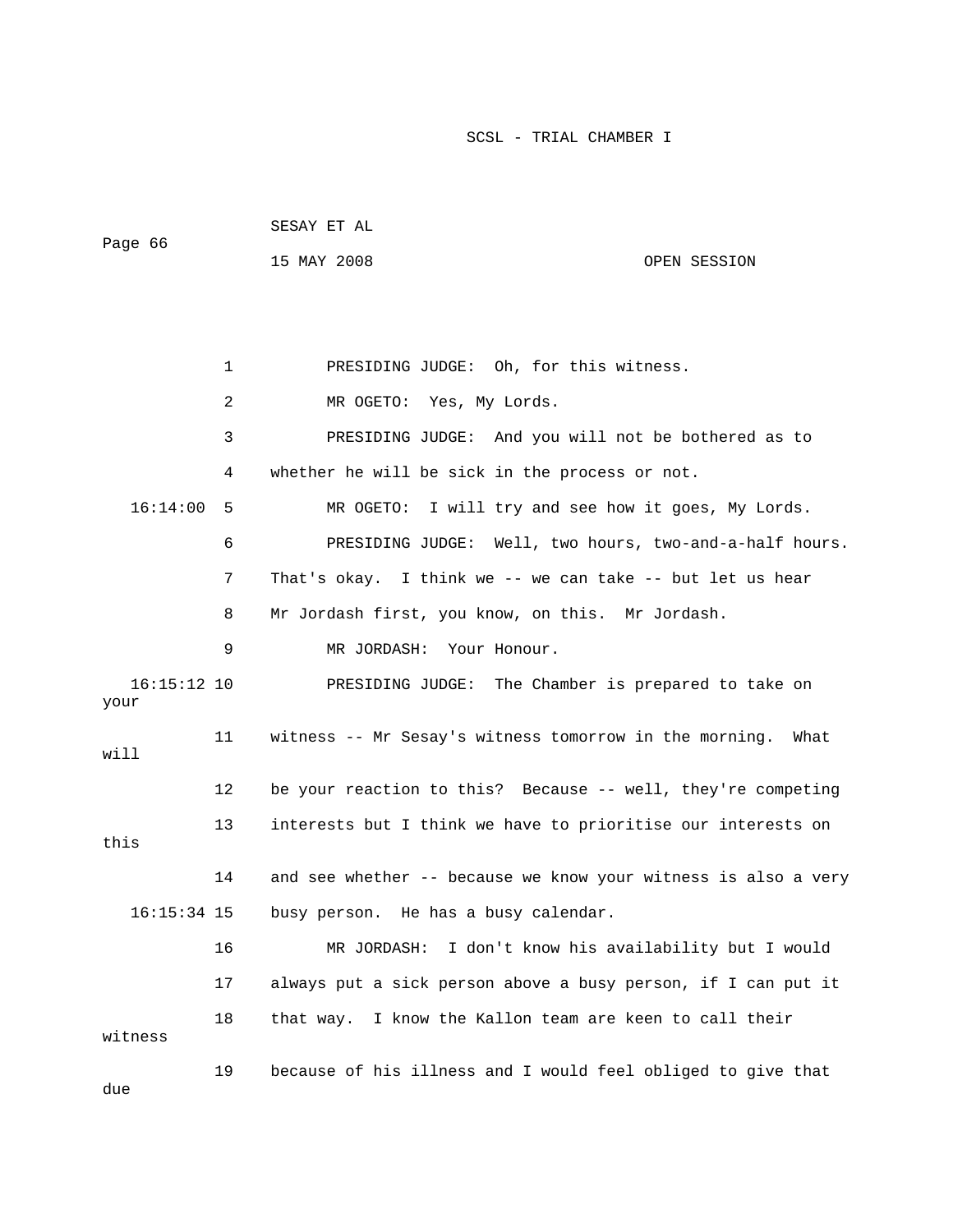16:15:59 20 prominence. It may be that former President Kabbah doesn't want 21 to come tomorrow and would like the weekend to consider. 22 PRESIDING JUDGE: Then he can apply to the Chamber for an 23 adjournment and ask for an adjournment to Monday or so. 24 MR JORDASH: The difficulty with that of course is that the 16:16:26 25 Kallon. 26 PRESIDING JUDGE: By an ordinary correspondence anyway. 27 Not that we would come in open Court and ask for -- 28 MR JORDASH: The only problem is, I can see, is that the 29 Kallon team would be left with the uncertainty of whether their

| Page 67 | SESAY ET AL |              |
|---------|-------------|--------------|
|         | 15 MAY 2008 | OPEN SESSION |

|            |   | sick witness is or is not to give evidence tomorrow.                  |
|------------|---|-----------------------------------------------------------------------|
|            | 2 | MS MYLVAGANAM: My Lord, I wonder whether I may -- I can               |
| [REDACTED] | 3 | just assist the Court on another matter. I know that                  |
|            | 4 | kept this whole week free to be in Sierra Leone and indeed has        |
| hoping     |   | 16:16:58 5 been here, if I'm not mistaken, for the whole week and was |
|            | 6 | to return to Nigeria over the weekend on Saturday or Sunday.          |
|            |   | And.                                                                  |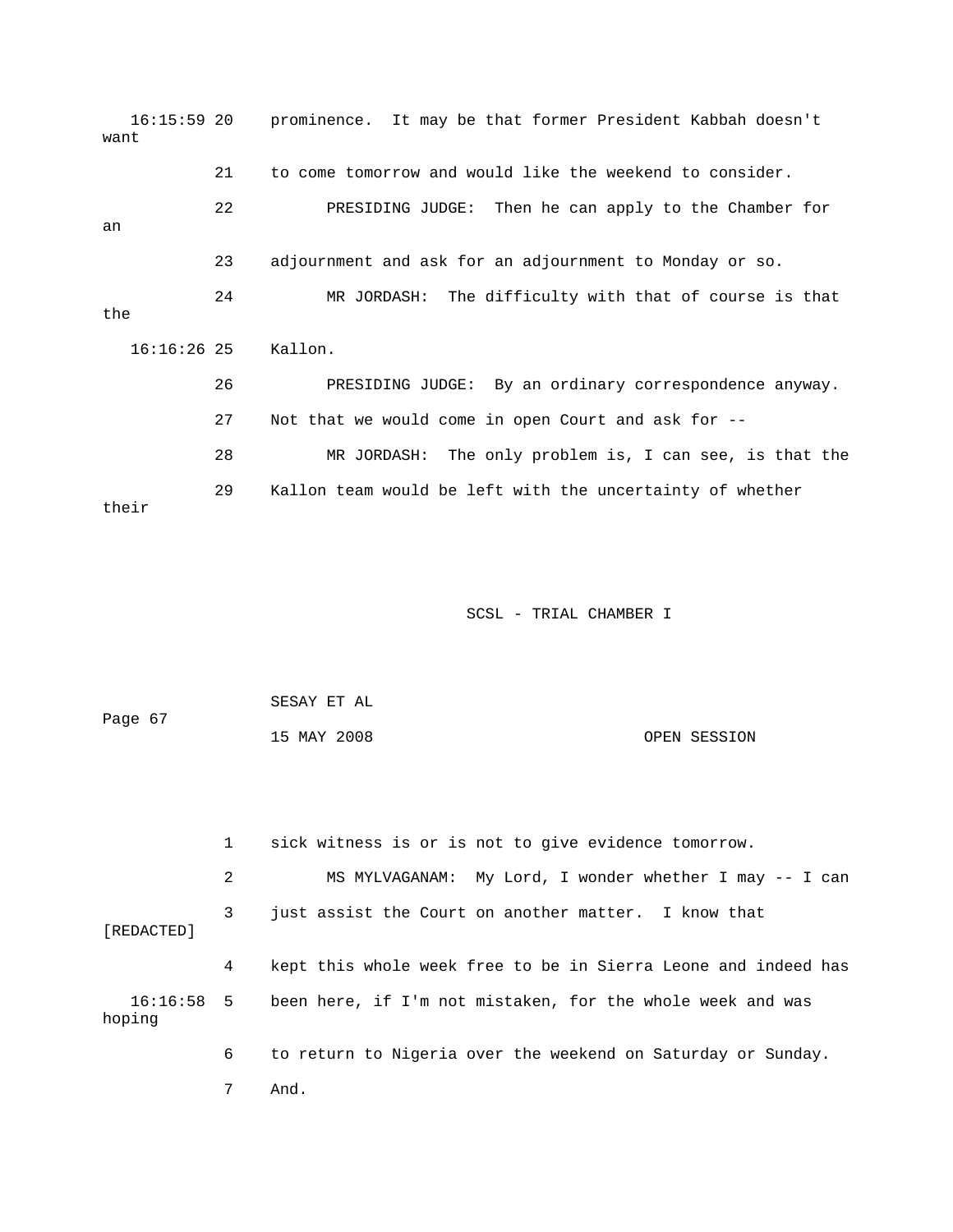8 PRESIDING JUDGE: May we hear from the spokesperson - the 9 spokesperson -- 16:17:34 10 MS MYLVAGANAM: I'm so sorry. 11 PRESIDING JUDGE: -- of the Kallon Defence team who for the 12 time being is Ms Mylvaganam. We wouldn't want to interrupt her, 13 Messrs Taku and Ogeto. 14 MS MYLVAGANAM: I didn't mean to breach any protective 16:17:55 15 measures and if I did so inadvertently, I hope appropriate 16 measures can be taken. 17 PRESIDING JUDGE: Well it's redacted. That mention is 18 redacted. 19 MS MYLVAGANAM: My Lord, I just got to my feet because I'm 16:18:09 20 aware the witness is anxious to return to his home -- 21 PRESIDING JUDGE: We have several competing interests. 22 There is the sick witness who you have; there is the one 23 hurrying, you know, to go back to his place of abode, and then 24 there is the Sesay witness. 16:18:34 25 MS MYLVAGANAM: It's the same witness I'm mentioning who  $-1$  26 yes, well, the fact is there are these competing interests with 27 the various witnesses. 28 PRESIDING JUDGE: Yes. So we have to live with it and put 29 up with some inconveniences. I think there is nothing you can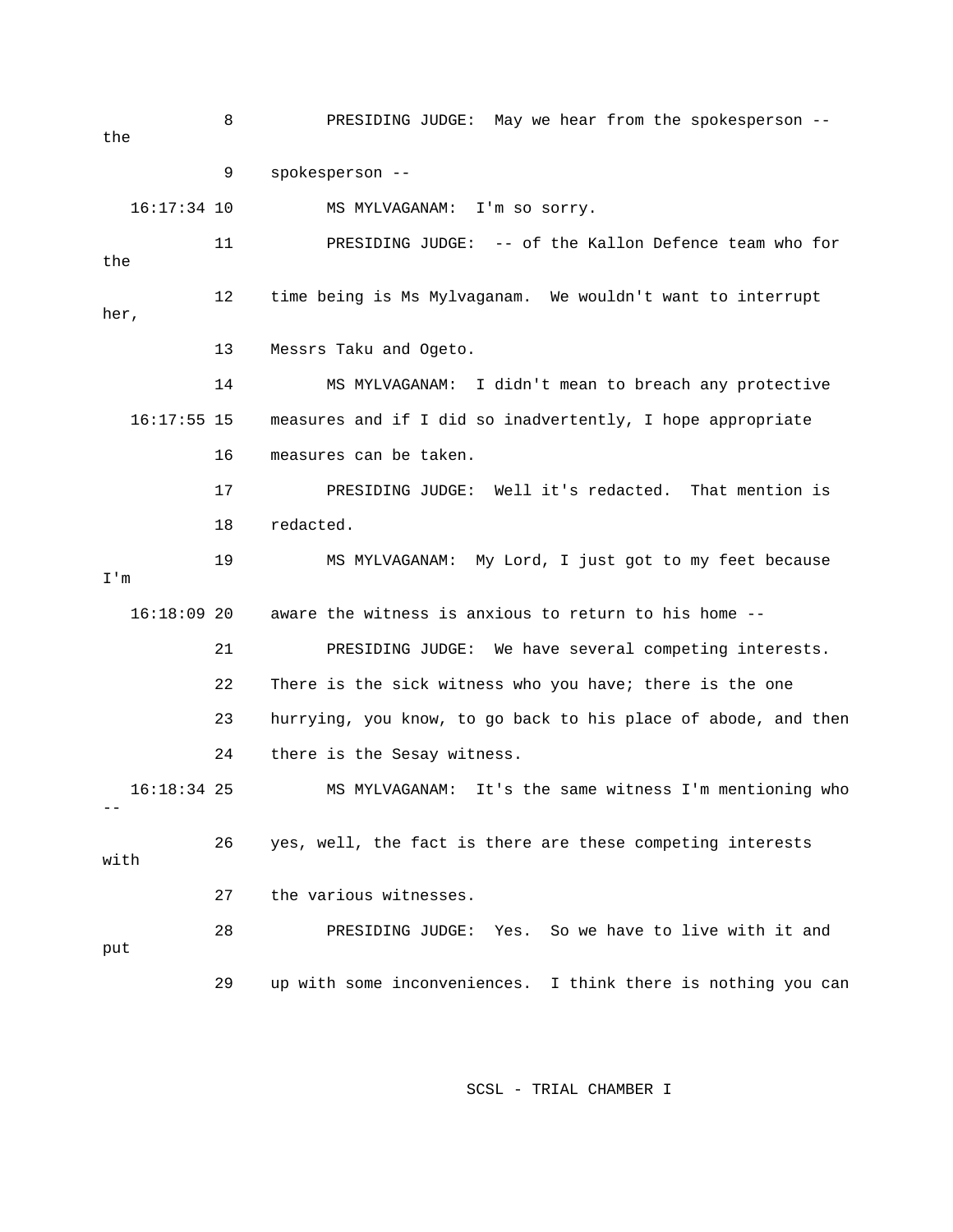|                      |    | SESAY ET AL                                                    |                                        |
|----------------------|----|----------------------------------------------------------------|----------------------------------------|
| Page 68              |    | 15 MAY 2008                                                    | OPEN SESSION                           |
|                      |    |                                                                |                                        |
|                      |    |                                                                |                                        |
|                      | 1  | appeal to depending on what we arrive at here as an agreement. |                                        |
| to                   | 2  | You can ask one of the other witness, you know, if he has had  |                                        |
|                      | 3  | wait for up to a week, I am sure he can wait for another extra |                                        |
|                      | 4  | But it will all depend on how we sort it out.<br>day.          |                                        |
| 16:19:24<br>week     | 5  | MS MYLVAGANAM: Of course My Lord, being here over the          |                                        |
|                      | 6  | and waiting to testify and then having the weekend he may have |                                        |
|                      | 7  | commitments one doesn't know. He may not be able to remain in  |                                        |
|                      | 8  | the jurisdiction. One just doesn't know what the position is.  |                                        |
| sure                 | 9  | PRESIDING JUDGE: Having come this far, you know, I'm           |                                        |
| $16:19:41$ 10<br>the |    | he wouldn't like to go without fulfilling his obligations to   |                                        |
|                      | 11 | Court.                                                         |                                        |
|                      | 12 | MS MYLVAGANAM: My Lord, I'm sure that's right but I am         |                                        |
|                      | 13 | very much aware of the fact that he --                         |                                        |
| was                  | 14 | PRESIDING JUDGE: And particularly too Mr Kallon, who           |                                        |
| $16:20:03$ 15        |    | asked him to come and testify for him. I'm sure.               |                                        |
| he                   | 16 | MS MYLVAGANAM:                                                 | Yes. As I say, I'm aware My Lord, that |
|                      | 17 | kept a week aside in order to fulfil this.                     |                                        |
| long.                | 18 | I know.<br>I know.<br>PRESIDING JUDGE:                         | It's been quite                        |
| we                   | 19 | JUDGE BOUTET: What's the timeline? In other words, can         |                                        |

SESAY ET AL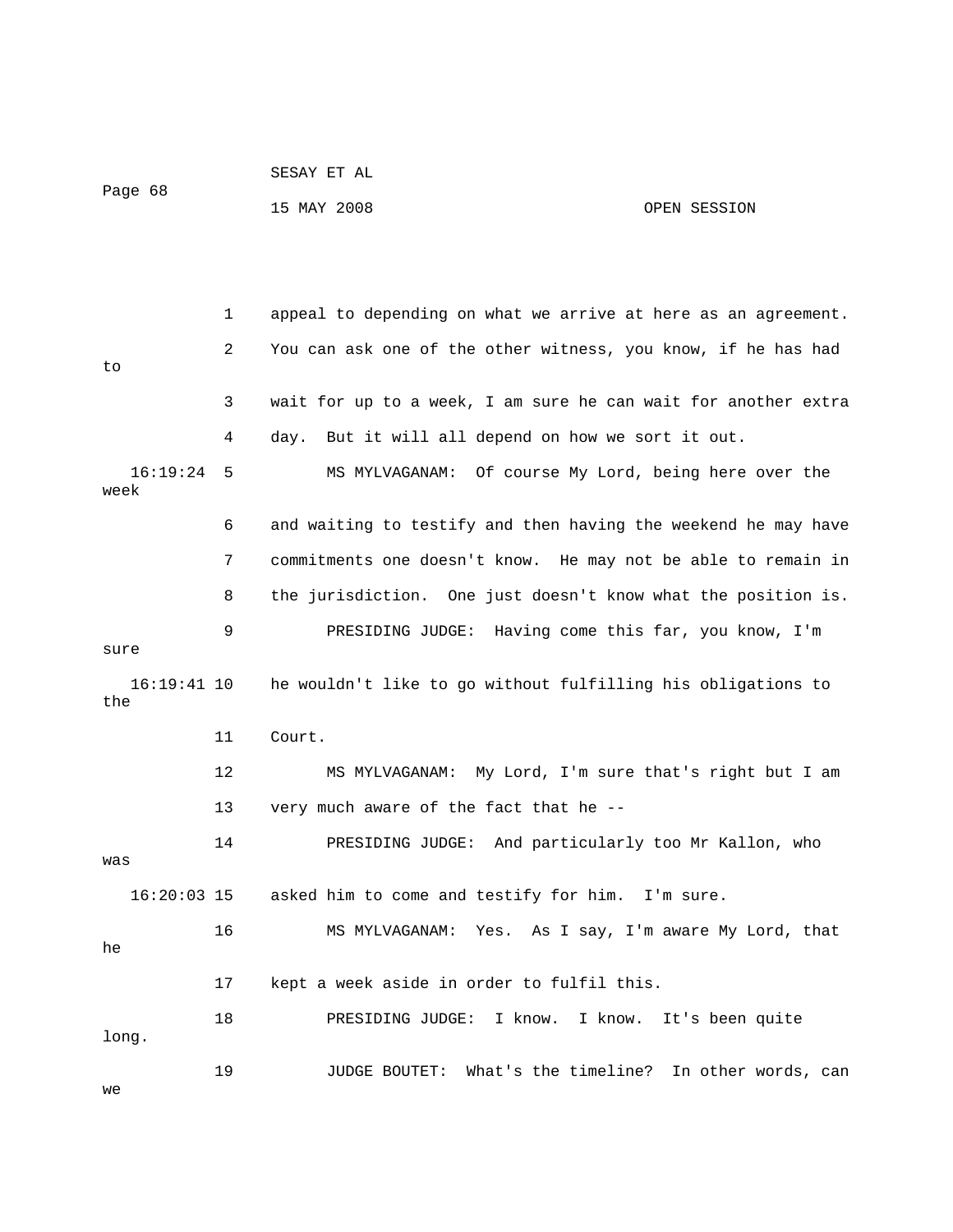| 16:20:17 20<br>that's |                 | tomorrow, as an example, hear these two witnesses, the one   |
|-----------------------|-----------------|--------------------------------------------------------------|
|                       | 21              | been postponed until tomorrow in the morning and this other  |
| long                  | 22 <sub>o</sub> | witness in the afternoon? Will this witness testify for a    |
| call.                 | 23              | time? I'm talking of the second witness that you intend to   |
|                       | 24              | MS MYLVAGANAM: The witness -- I think in chief, as I         |
| $16:20:34$ 25         |                 | understand it, is likely to be two hours.                    |
|                       | 26              | PRESIDING JUDGE: That's quite long for the day.              |
| have                  | 27              | MS MYLVAGANAM: That's a long -- I have to say I would        |
|                       | 28              | thought perhaps not as long, but two hours is an absolute    |
|                       | 29              | maximum, I would have thought, of his testimony and then the |

| Page 69 | SESAY ET AL |              |
|---------|-------------|--------------|
|         | 15 MAY 2008 | OPEN SESSION |

|              |   | Prosecution will have to --                          |
|--------------|---|------------------------------------------------------|
|              | 2 | PRESIDING JUDGE: Well, you never know.               |
| it's         | 3 | MS MYLVAGANAM: I see Mr Harrison saying two hours so |
|              | 4 | likely that he will be --                            |
| $16:21:00$ 5 |   | PRESIDING JUDGE: Mr Harrison, two hours in           |
|              | 6 | cross-examination.                                   |
|              | 7 | MR HARRISON: I just want to make sure there's no     |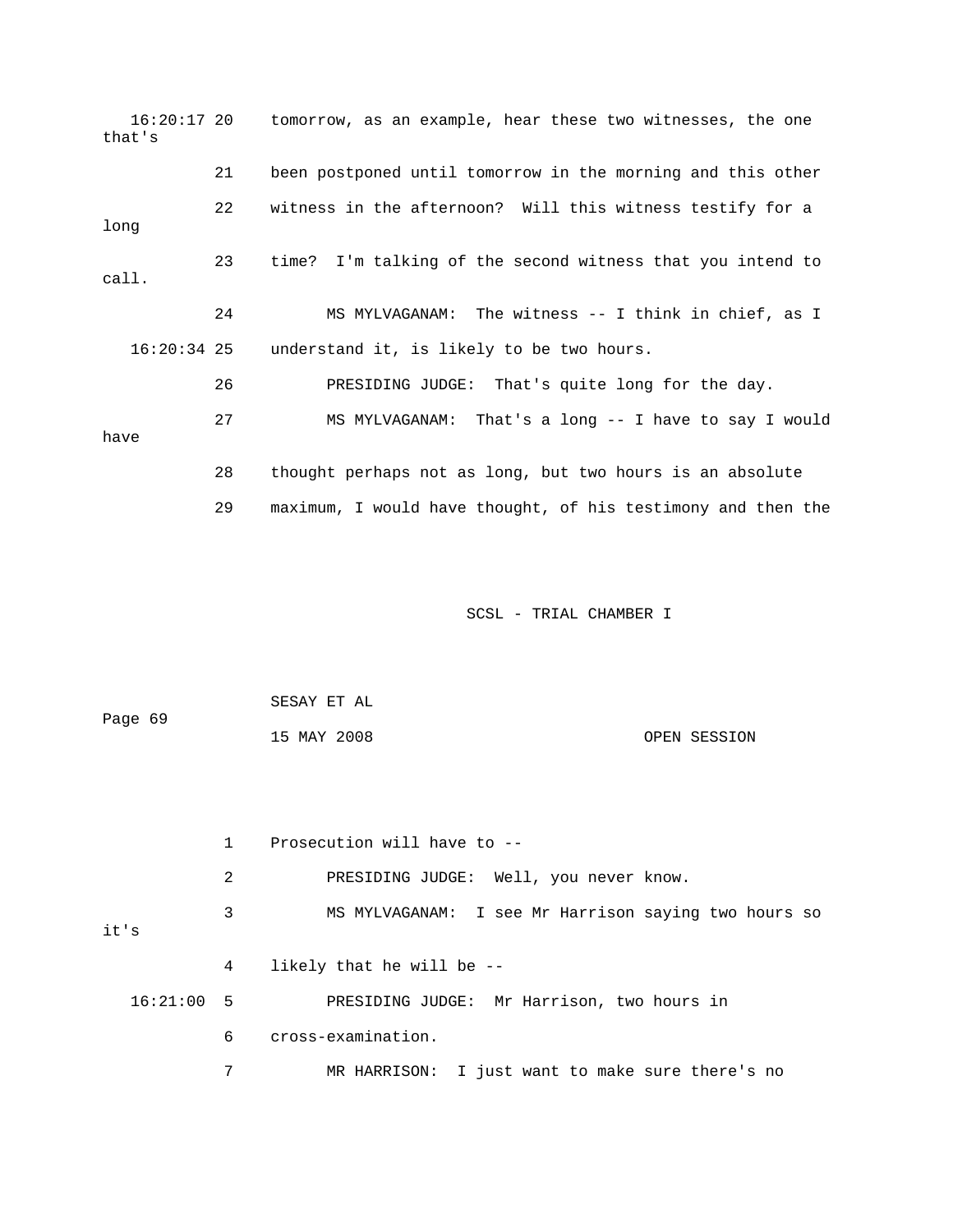8 misunderstanding on the part of Mr Justice Boutet. There is one 9 witness for Kallon, not two. 16:21:14 10 PRESIDING JUDGE: Yes, it's one. 11 MR HARRISON: Only one witness. 12 PRESIDING JUDGE: Only one witness, yes. 13 JUDGE BOUTET: So the witness that was here this morning 14 we're talking of the same witness. 16:21:22 15 MR HARDAWAY: Exactly. 16 JUDGE BOUTET: Okay. That's fine. Thank you very much. I 17 thought we were talking of two witnesses. 18 PRESIDING JUDGE: We have two witnesses really, the 19 examination-in-chief of the one who was here this morning will 16:21:29 20 take about two hours -- 21 JUDGE BOUTET: It's the same witness. 22 PRESIDING JUDGE: -- and above. Yes I know. That's what 23 Mr Ogeto was telling us. Then after that we have the other 24 protected witness who is suppose to be going back. Is he the 16:21:41 25 same. 26 JUDGE BOUTET: It's same person. Same. It's the same 27 person. 28 PRESIDING JUDGE: Is it the same person. 29 JUDGE BOUTET: Yes.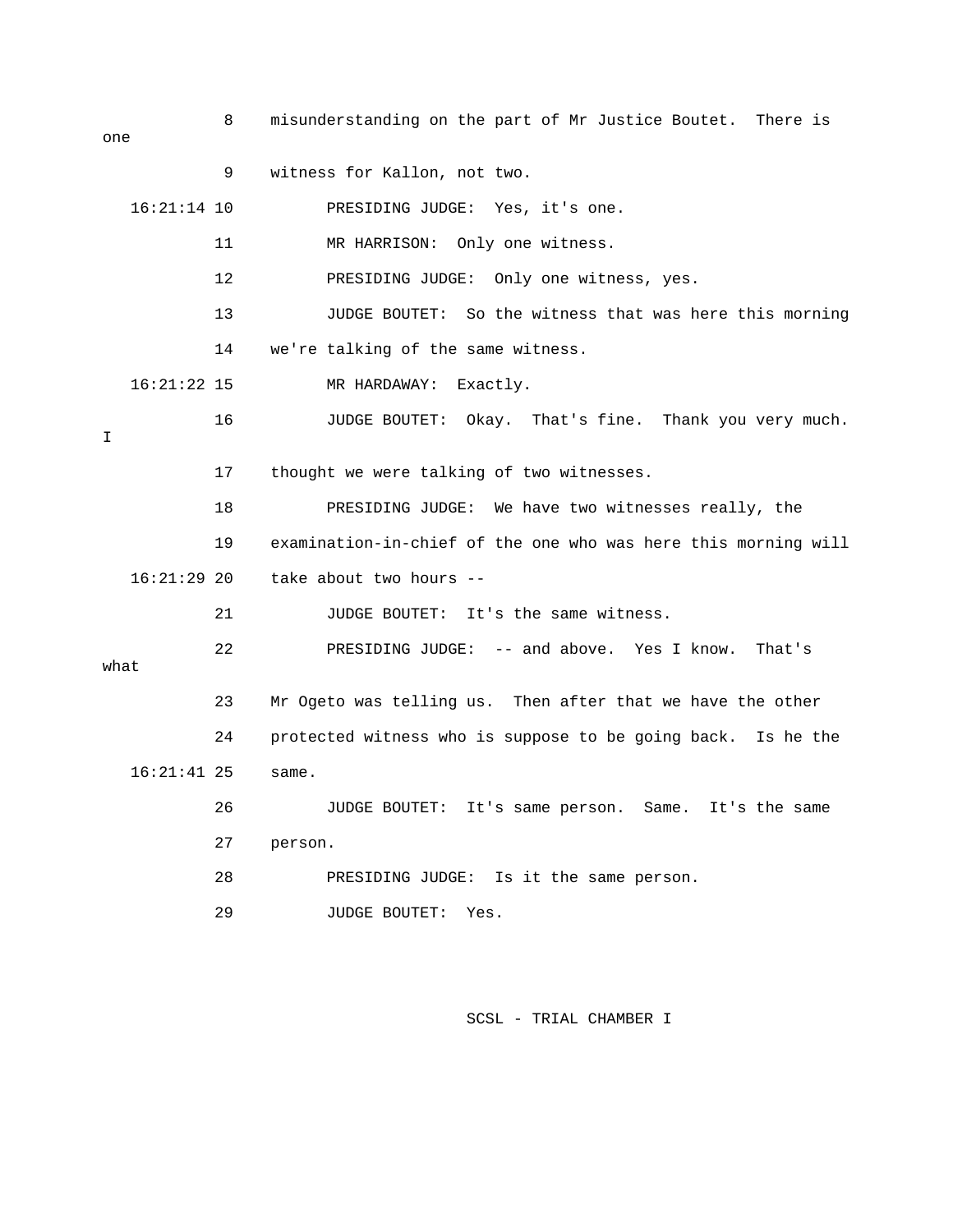| Page 70 | SESAY ET AL |              |
|---------|-------------|--------------|
|         | 15 MAY 2008 | OPEN SESSION |

 1 PRESIDING JUDGE: The man who was sitting here. 2 JUDGE BOUTET: Yes. 3 MR OGETO: My Lords, the position is that we have only one 4 witness DMK -- 16:21:55 5 JUDGE BOUTET: 444. 6 PRESIDING JUDGE: 444. 7 MR OGETO: 444 that is the man who was here in the morning 8 and that is the man who is -- 9 PRESIDING JUDGE: Who is sick. 16:22:03 10 MR OGETO: -- sickly, yes. 11 PRESIDING JUDGE: Oh well, I needed this clarification. I 12 thought that since you spoke for one [indiscernible]. 13 JUDGE THOMPSON: Too many cooks spoil the broth. 14 MR OGETO: They do at times. 16:22:19 15 PRESIDING JUDGE: So it's just that one. 16 MR OGETO: Just one witness. 17 PRESIDING JUDGE: I think the Chamber still stand by its 18 calendar, and I'm mindful too we would be taking the testimony of 19 ex-President Kabbah at 9.30, but the other witness, DMK-444 - is 16:26:38 20 it 0444? 21 MR OGETO: Yes, triple 4, My Lords.

22 PRESIDING JUDGE: DMK-444.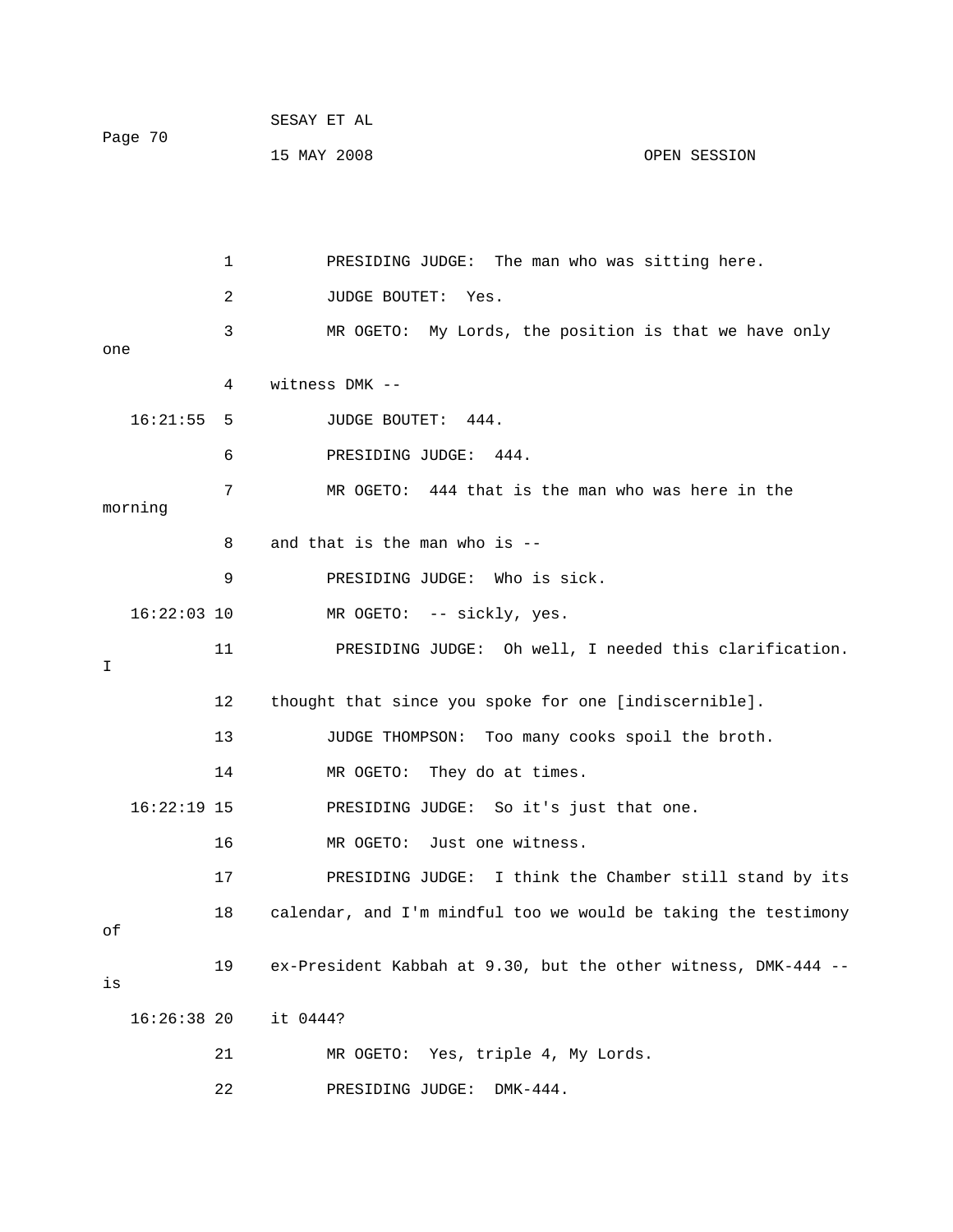23 MR OGETO: Yes.

 24 PRESIDING JUDGE: Should please stand by. If there is - - 16:26:47 25 if need arises, you know, we would advise him subsequently on 26 what to do. Yes. So tomorrow, we are starting off with the 27 testimony of ex-President Ahmed Tejan Kabbah. 28 MR JORDASH: May I inquire as to -- I'm just referring back 29 to Justice Boutet's remarks about accepting some of the

statement

|         | SESAY ET AL |              |
|---------|-------------|--------------|
| Page 71 |             |              |
|         | 15 MAY 2008 | OPEN SESSION |

| need                  | $\mathbf{1}$ | pursuant to 92bis or -- I'm just inquiring as to whether I |
|-----------------------|--------------|------------------------------------------------------------|
| into                  | 2            | to lead the witness through the evidence which we have put |
| adduced               | 3            | the statement or whether some of it will be allowed to be  |
|                       | 4            | through the 92bis?                                         |
| $16:27:40$ 5<br>know, |              | PRESIDING JUDGE: No, all of it will be adduced, you        |
|                       | 6            | viva voce. All of it, viva voce.                           |
|                       | 7            | MR JORDASH: Certainly.                                     |
| absence               | 8            | PRESIDING JUDGE: Learned counsel, I think in the           |
| call                  | 9            | of any other witness who we can take on for today, we will |